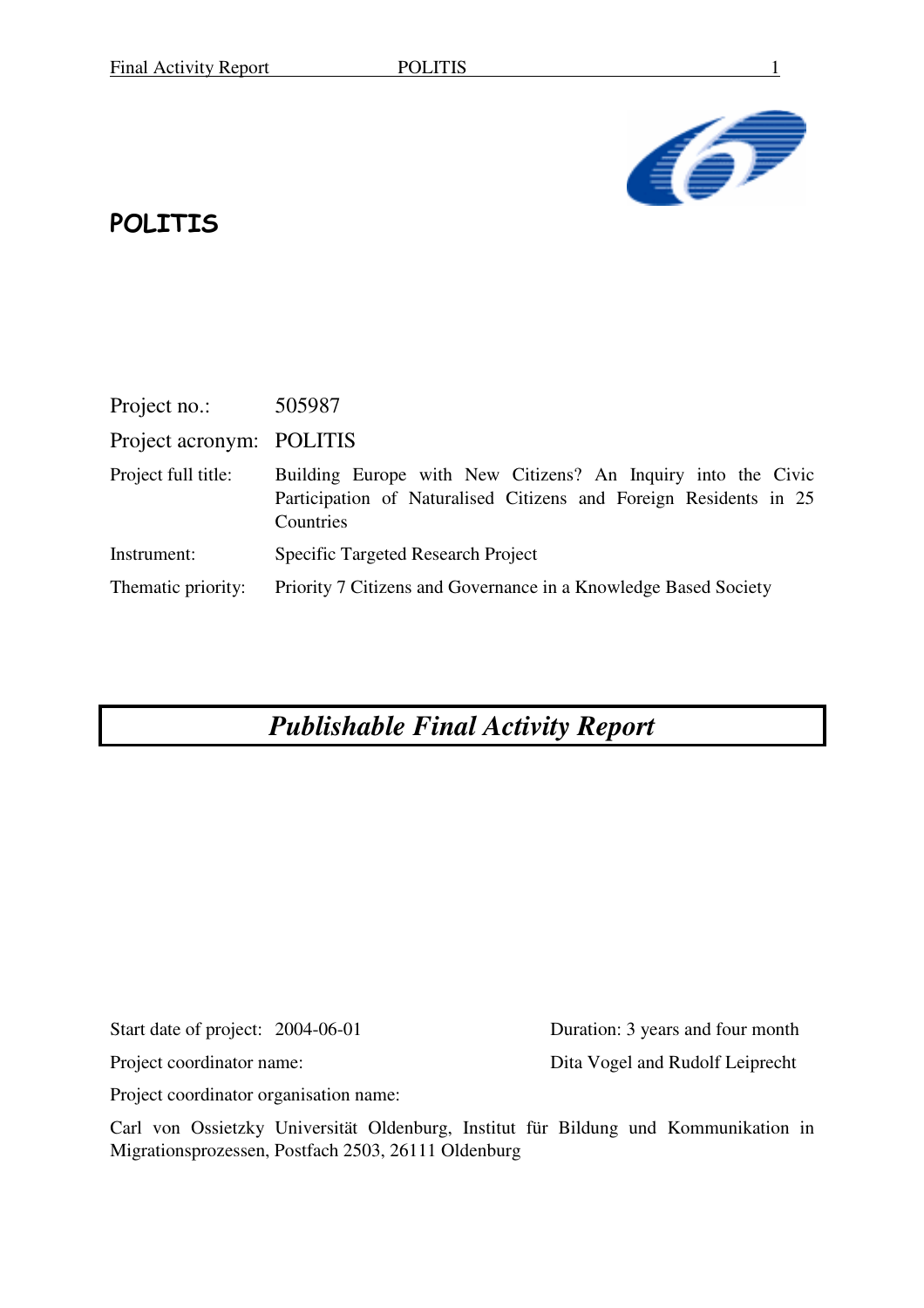## **Table of Contents**

| 2                    | Consortium and research design, data and methods                                                                                              |
|----------------------|-----------------------------------------------------------------------------------------------------------------------------------------------|
| $\boldsymbol{\beta}$ | <b>Results Part I: Migration and Civic participation in Europe -</b><br>Comparison of 25 country reports on migration and civic participation |
| 4                    | <b>Results Part II: Europe as the Positive Other for Immigrants?</b><br>25                                                                    |
| 5                    | Part III: Civic participation of immigrants - favourable and unfavourable conditions<br>33                                                    |
| 6                    | Discussion of dissemination and policy implications                                                                                           |
| $\mathcal{I}$        |                                                                                                                                               |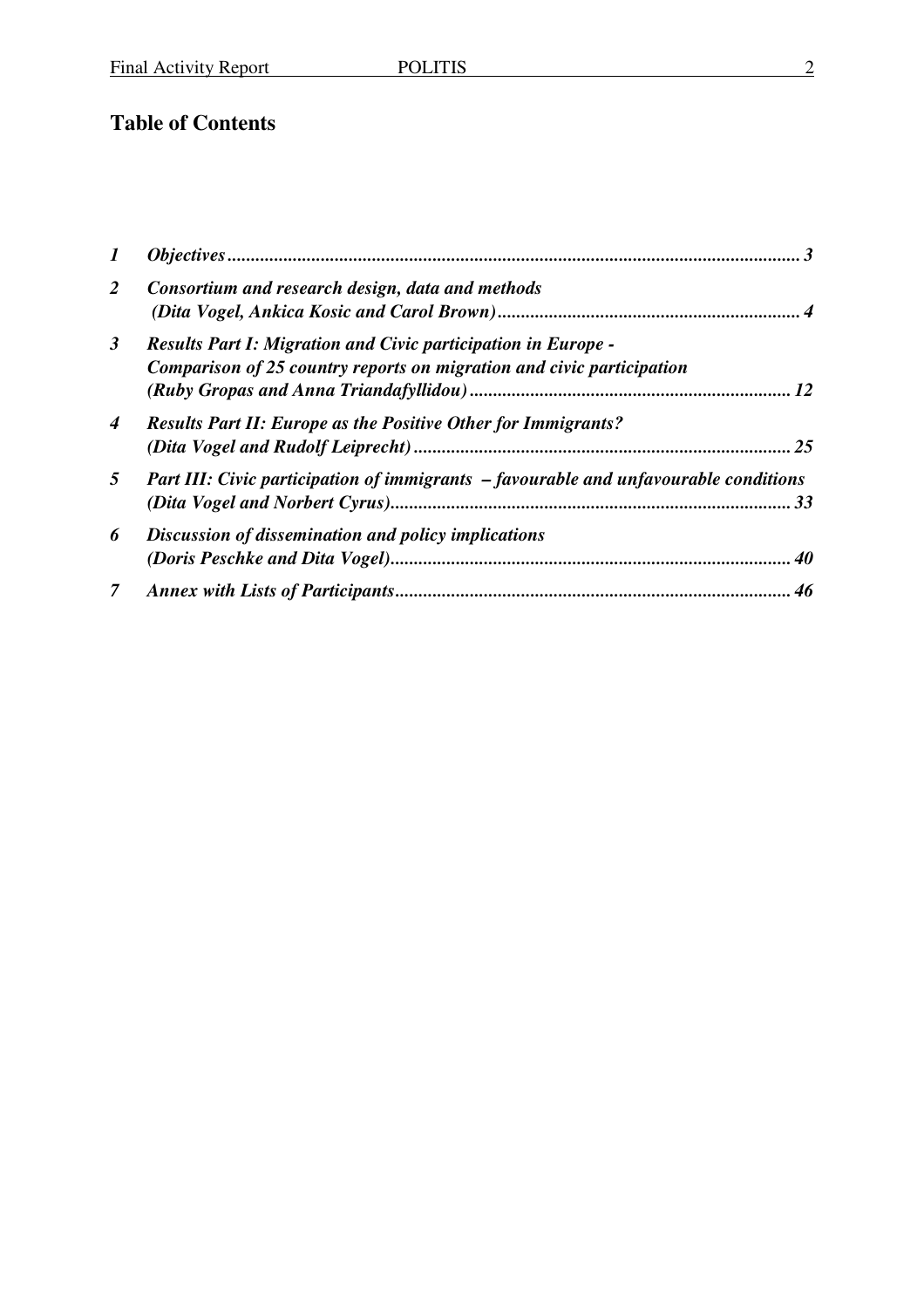## **1 Objectives**

Populations of immigrant origin are growing and changing in Europe. POLITIS explored the potential of immigrants for the development of a civically active European society, starting with country reports in 25 EU countries, continuing with foreign students' perceptions of Europe and focusing on sustained social and political activities of immigrants. It sought to improve our understanding of different factors that promote or inhibit active civic participation in the 25 states that were member states of the European Union in 2004.

POLITIS answered to the concern for the decline of civic activism in advanced post-industrial societies in Europe. This issue has been one of the core concerns of the European Commission and European Parliament in recent years as it is believed that reduced civic and political participation undermine the overall legitimacy of the EU and the quality of its democratic system. Within a general trend towards civic apathy and societal fragmentation, migration is perceived as posing an additional challenge. It brings in further cultural and religious diversity; it challenges ideas of ethnic or racial purity; it defies the national order of fixed territorial-cum-cultural borders. Native citizens often perceive immigrants as a major threat to the already dubious cohesion of their society. The newcomers and their alien customs, traditions and beliefs are blamed for the collapse of community feelings and practices.

In this project, we started off with an opposing starting point: We hypothesised that naturalized citizens as well as recent immigrant arrivals form an important resource for the revival of civic participation. Contemporary migration takes place increasingly through transnational migration networks built on kinship and ethnic bonds (Pries 1999). This type of networks involves also civic engagement, more often than not of an exclusive 'bonding' type (Putnam 2000). We were interested how immigrants started civic participation in the receiving countries and assumed that it would probably start with ethnic migration networks and expand to more co-ethnics, other minorities and natives that are of a more open 'bridging' character. Could the experiences in the networks in the migration process even form a favourable background for the evolution of civic activism? Would legal or political restrictions in the receiving societies prevent this resource from becoming fully activated? How did different factors of an objective character (e.g. income, security of residence status, length of stay, education level, or opportunity structures for participating) or of a subjective nature (e.g. motivations, prior civic activism experiences, need to act collectively, personal and societal values) combine in different patterns of immigrant civic activism?

Demographic projections for Europe indicate that immigration will play an increasing role for Europe, as shrinking and aging societies are likely to profit economically from new immigration. We expect that this trend will continue in the next decades, in spite of current efforts to contain immigration in the face of security threats and unemployment. Therefore, we considered *first generation* immigrant participation from non EU-countries a particularly interesting case for studying the potential of civic participation in post-industrial and internally diverse societies. First generation – in our definition – means people born abroad who moved to a new country as youth or adults. Our study excludes the offspring of immigrants (second generation) but includes co-ethnic immigrants and naturalized citizens. Indeed immigrants who naturalise become statistically virtually invisible in countries that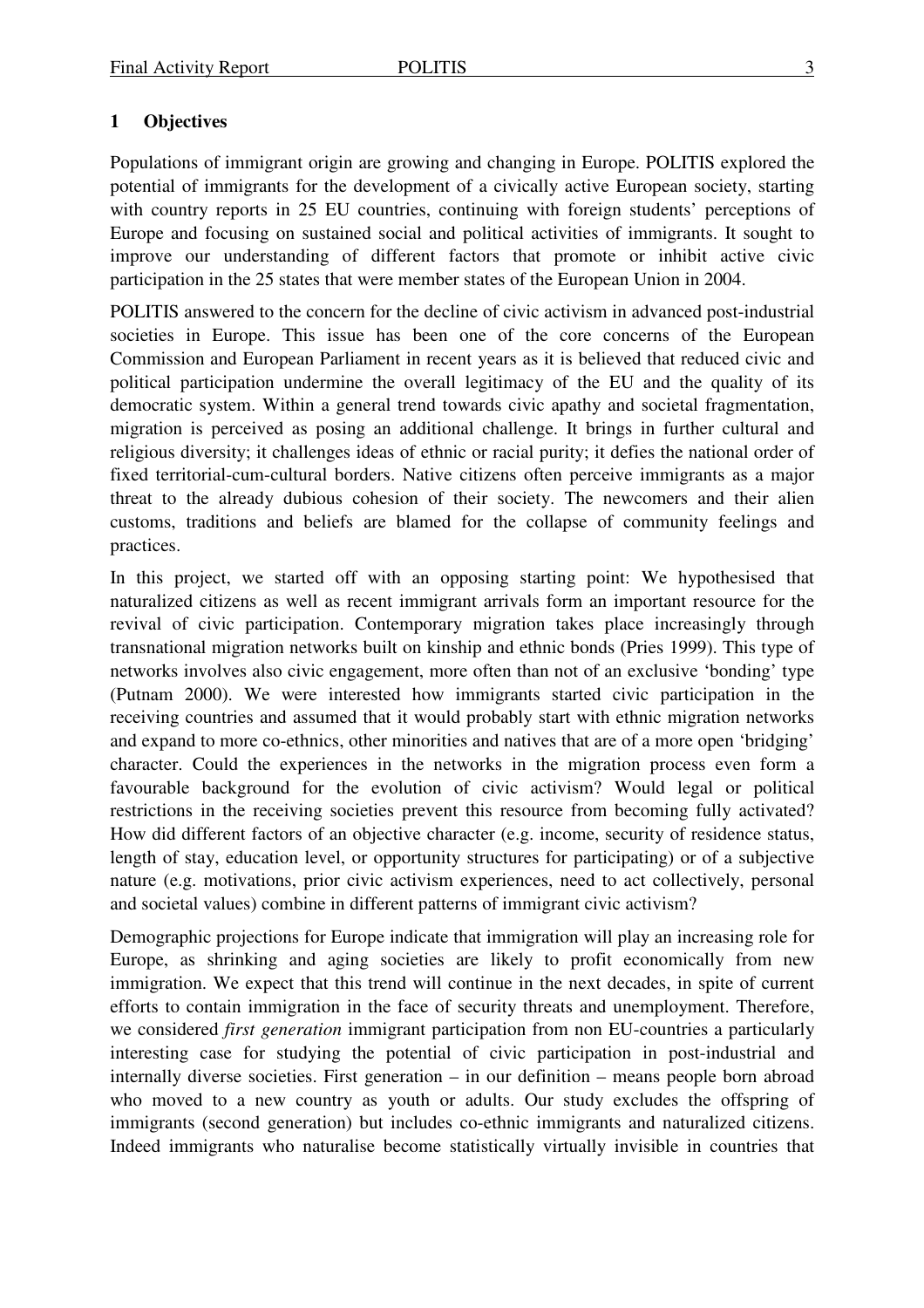only count 'foreign nationals' and not 'foreign born' in their population statistics.1 While seeking to identify mechanisms of general validity, we aimed at paying attention to the different migrations situations and policies, particularly distinguishing between 'old' immigration countries situated largely in the northern and western part of the European Union, 'new' hosts in the South, and former Communist countries with their particular blend of in- and out-migration and processes of democratic consolidation.

In addition to the potential contribution of immigrants to European societies, we also aimed at exploring their potential for the development of an integrated *European* society (instead of a set of European societies). What are immigrants' representations of Europe?

Addressing these questions, the project was structured in three parts:

- Part I: A literature review on migration and immigrant civic participation in 25 member states, including native language sources, to compare migration and participation conditions;<sup>2</sup>
- Part II: An analysis of foreign students' and immigrants' perceptions of Europe, to explore their ideas of Europe and how they are linked to active participation and influenced by their national background.<sup>3</sup>
- Part III: An analysis of qualitative interviews with civic activists of immigrant origin in 25 states, focusing on the more or less favourable conditions for active participation;

In addition to the research objectives, the project aimed to contribute to the integration of researchers from all over the European Union, including immigrant researchers and graduate students from non EU countries. The project also aimed at a high level of interaction with civil society, disseminating findings not only to academic audiences, but also to civil society organisations in 25 EU states.

## **2 Consortium and research design, data and methods (Dita Vogel, Ankica Kosic and Carol Brown)**

In this section we shall present the consortium design and explain how the three different parts of the project are linked together.

## **2.1 Consortium**

 $\overline{a}$ 

Regarding the research team, POLITIS applied a consistent approach to guarantee a high involvement of 25 EU-countries, civil society organisations and international migrants from the beginning to the end of the research. The core consortium consisted of three research partners and one European NGO and was linked to a high number of partners. The partners were:

<sup>&</sup>lt;sup>1</sup> Including Bulgaria and Romania that only became member states towards the end of the project duration.

<sup>&</sup>lt;sup>2</sup> Originally, the objective included only the literature survey on civic participation conditions. We adjusted the aim to include migration developments and policies as no up-to-date review was available for all 25 EU countries.

<sup>&</sup>lt;sup>3</sup> Originally, we aimed at analysing only students' perceptions on the basis of focus group discussions, but it turned out that a application essays of participating students and active immigrants' references to Europe offered fruitful material on the topic so that the scope was broadened.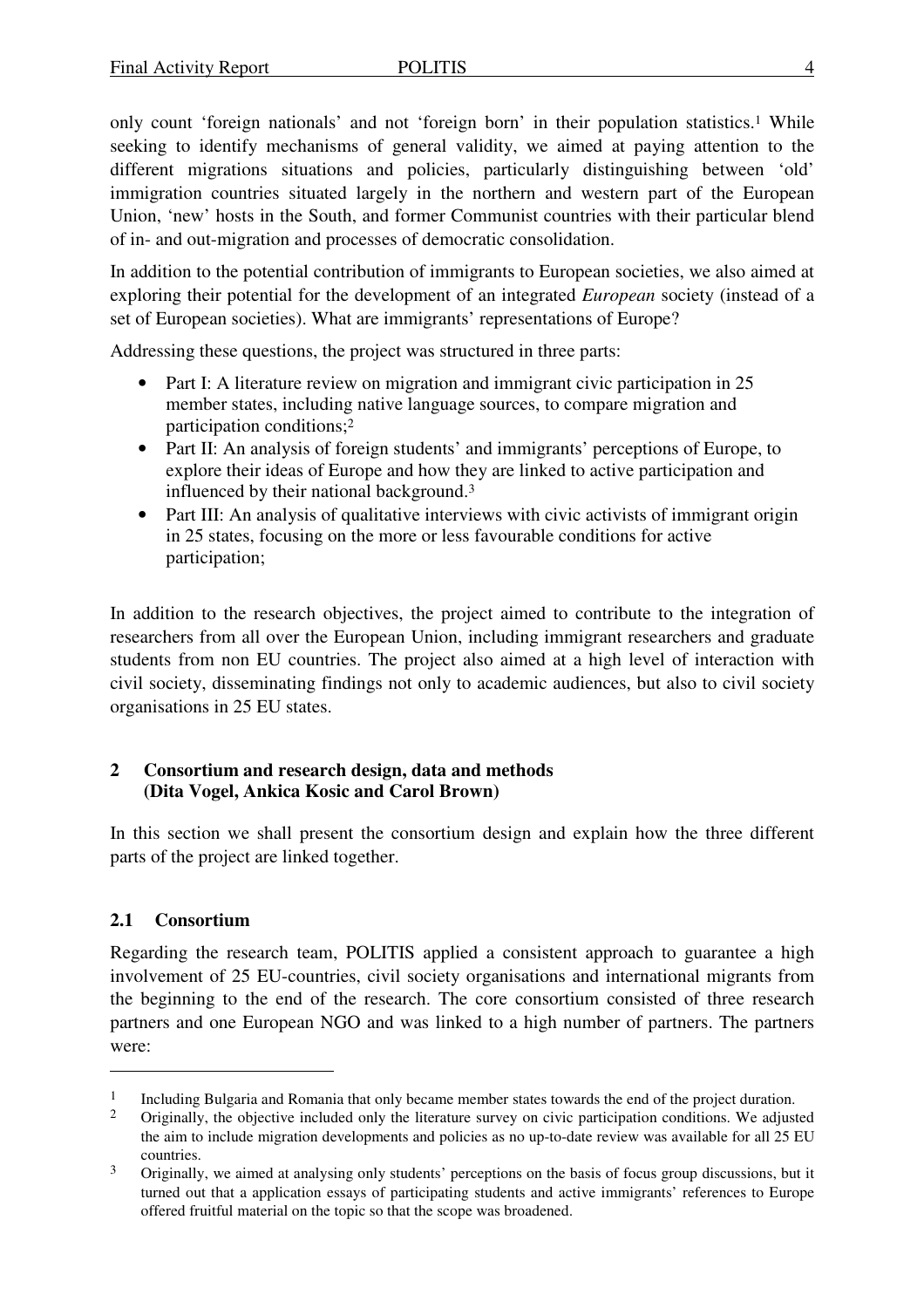- Coordinator and research partner: University of Oldenburg, Interdisciplinary Centre for Education and Communication in Migratory Processes in Oldenburg (IBKM)
- Research partner: Hellenic Foundation for Foreign and European Policy in Athens (ELIAMEP)
- Research partner: Robert Schuman Centre at the European University Institute in Florence (EUI)
- NGO: Churches' Commission for Migrants in Europe in Brussels (CCME)





Partners selected 35 country experts in the then 25 EU member states who wrote country reports and formed a network of support for later stages of the project. Furthermore, 75 students and PhD-researchers, born outside the EU25, who were studying in one of these EU Member States, were recruited as interviewers and discussants. Research partners incorporated material produced in this project in their university teaching, especially in Oldenburg where students were encouraged to learn qualitative methods by participating actively in ongoing research. The project consortium sought to be truly European, interactive and society-oriented. The structure of the consortium is presented graphically in Figure 1.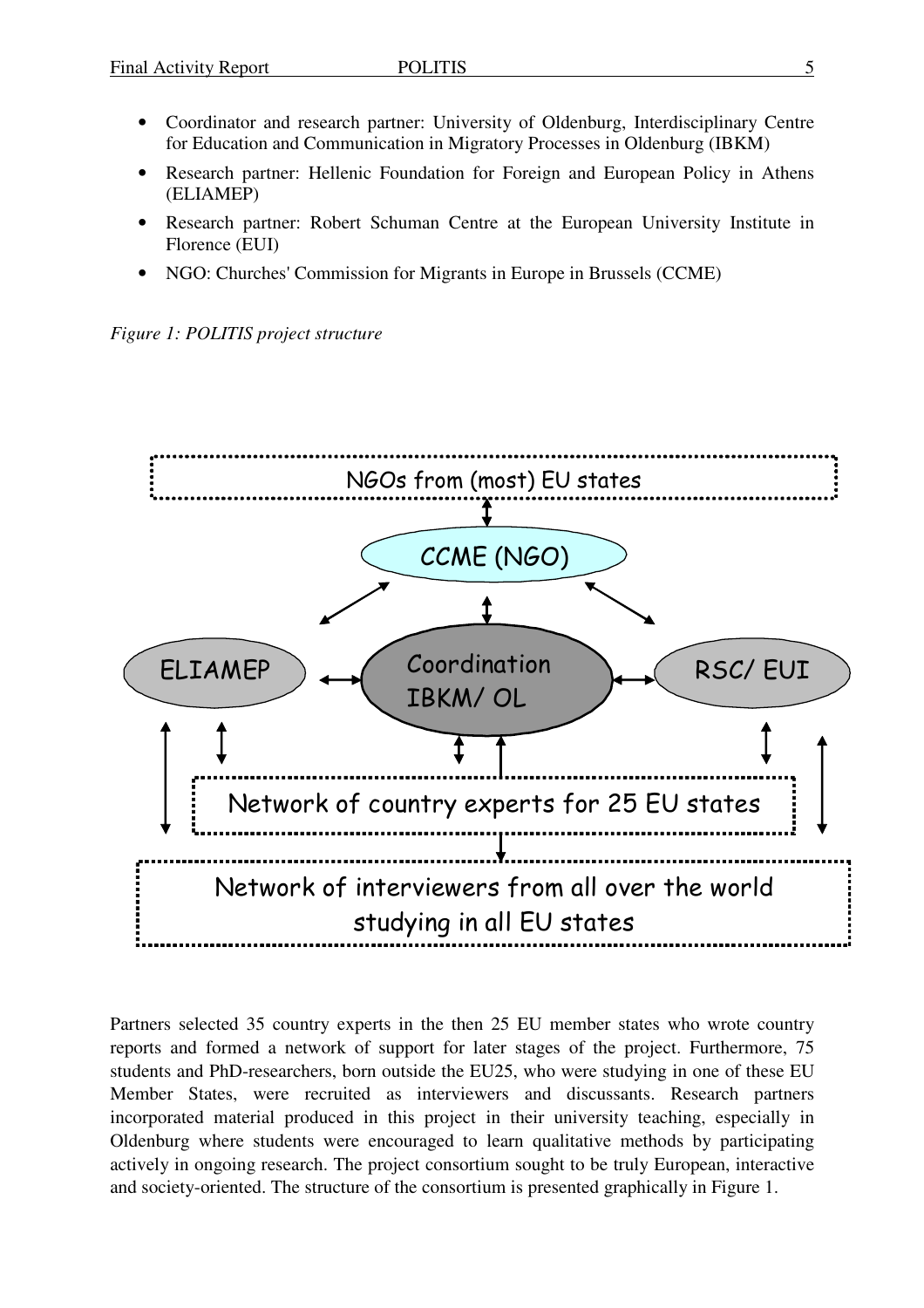The POLITIS project produced three databases: the 25 country reports, a database of 243 essays and 8 focus group discussions on the meaning of Europe, and a database of 176 qualitative interviews with highly active immigrants from all over Europe. In the following paragraphs, the research design is described in more detail, with a special focus on the three different parts of the project and the three corresponding databases.

## **2.2 Part I: Selection of country experts and country reports**

The national experts that worked for the POLITIS project were recruited through an open call for applications in summer 2004. They were asked to write a report on state of art of immigration and immigrant civic participation in their country of residence. Reports were reviewed, and completed in the early summer of 2005. The structure of the reports was predetermined by the research consortium. Reports were organised in three parts. Part I presented an overview of immigration stocks and flows and of the main migration policies developed in each country in the last two decades. Part II described and assessed the conditions (encouraging or discouraging) that affected immigrant civic participation in each country. The relevant literature was reviewed in this section. Where literature on the matter was very scarce, experts used other sources of information (e.g. grey literature, policy documents, media discourses) and if necessary interviews with key actors. Part III concentrated on a set of qualitative questions prepared by the consortium that each expert had to address briefly. In addition, each national report included a list of relevant research institutes and researchers working on immigration and civic participation (Annex). These reports served several functions. First, they were an important basis for the next research steps in the project POLITIS – interviewing immigrant activists in all EU states. Second, they were made publicly available for the European research community providing for an up to date overview on the topic. Thirdly, a comparative book project on European immigration has emerged out of these reports (Triandafyllidou and Gropas 2007).<sup>4</sup>

Country experts were encouraged to concentrate on Third country immigrants, to summarize studies that are only available in their country and in the language of their country, in order to increase the value of their reports for the European research community, to look for specific articles and books on the topic, but to pay also some attention to the treatment of immigrants in more general studies on civic participation. In some countries, third country immigration is only a recent phenomenon. There are hardly any studies on immigration, let alone on the subject of immigrant civic participation in the receiving society. In situations with little research to summarize, experts made use of grey literature and media reports and conducted some interviews with practitioners in the field. Thus, reports differ in character. While some are structured literature reviews, others contain also some original explorative investigation into the topic. Last but not least, the reports provide answers to questions such as the main fields of immigrants activities, the ethnic composition of active immigrants, and the level of activities.

## **2.3 Part II: Selection of 'student partners' and perceptions of Europe**

In an effort to find interviewers for Part III of the study and discussants for Parts II and III, POLITIS recruited international students and PhD-researchers who were called 'student partners'. In a first call that was advertised in the second half of 2004 on-line and throughout

<sup>4</sup> This comparative book project substituted for a comparative article that was originally planned.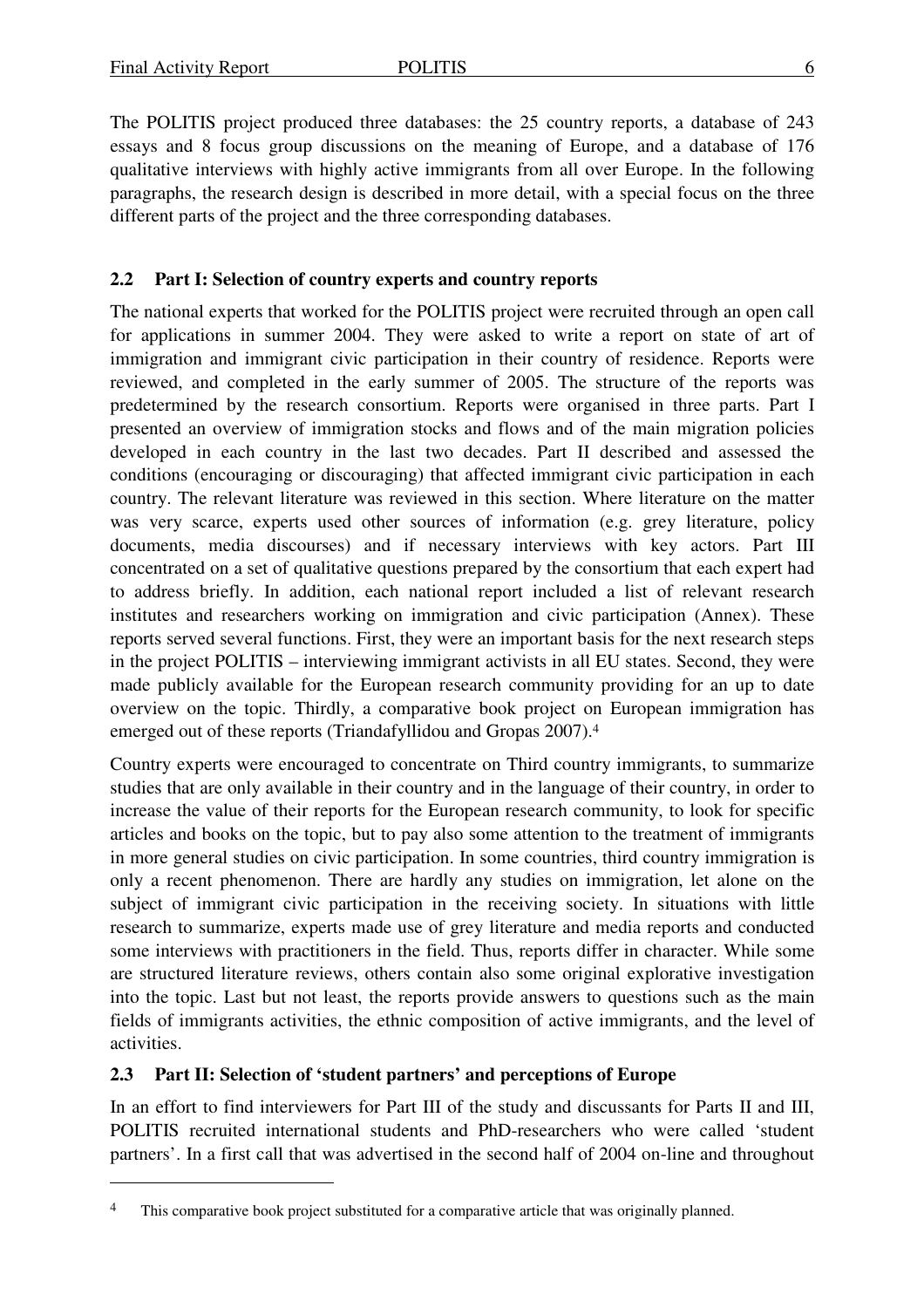other means, only students from non-EU countries studying in EU countries were invited to apply for participation in the project. The applicants were asked to submit a letter of motivation, their CV and an essay on the meaning of Europe. A second call was open for only those EU-countries in which the first call did not deliver a sufficient number of good applications and was opened also to EU students with some expertise on issues of immigration and civic participation.

In total, after two calls, the team received 254 valid and about 30 invalid applications mainly from post-graduate students from outside the EU countries. Each individual application was assessed on the basis of the letter, the CV and the essay. The team looked for promising academic skills, thoughtful essays in acceptable English, and a credible interest in the project. During the second project meeting, the research team made an effort to find a balanced composition that included all EU countries of study and a wide variety of countries of origin. The selection of interviewers was largely determined by the expectation to get *good* interviews, to achieve a wide *variation of context conditions* and to allow for *clusters of countries and regions of origin.* The 'student partners' originated from 40 different countries in Africa, Asia, America and Europe and lived (most of them temporarily) in 25 states of the European Union. Fifty researchers were female. While most participants were in their twenties, some older doctoral researchers of immigrant background also took part.

At a summer school in Greece in July 2005, 71 student partners took part in eight focus group discussions about the meaning of Europe. The application essays and the focus group discussions about perceptions of Europe were analysed in the framework of a researchteaching project at the University of Oldenburg. Oldenburg students made topical protocols of all discussions and marked and transcribed particularly controversial or emotional exchanges. Unfortunately, the students could not perform detailed analysis on the discussions –because many participants were rather reluctant on the issue, and because some recordings were difficult to understand due to unexpected noise pollution during the recording.<sup>5</sup> However, the essays proved to offer a rich variation of views so that they were chosen for closer analysis. They had been announced as follows:

*A short essay (800 to 1200 words) on the question: What does Europe mean to you personally? We are just interested in collecting personal opinions of students from all over the world. Equally, we are looking for candidates who are able to communicate their ideas in English. So don't be afraid to write down your thoughts, you are not selected on the scientific quality of your essay.* 

243 essays were inserted in a software programme for qualitative data analysis.6 A limited number of characteristics of the authors were kept with essays: country of origin, country of study, gender, length of stay in the European Union (born in the EU, in the EU since 2004, in the EU before 2004). Three out of five essays were written by women. The analysis of essays was complemented by the analysis of perceptions of Europe by immigrant activists in the framework of Part III.

<sup>&</sup>lt;sup>5</sup> When the recording situation was tested at lunchtime, quality was perfect. When the recording were made later in the afternoon, crickets spoiled some of the recordings.

<sup>&</sup>lt;sup>6</sup> In total, the project received more than 280 applications. Some applications did not contain essays, others were from people who lived and studied outside the EU, for a few, we could not make out the country of origin or study. The software programme is MAX.QDA2 - see their website for the special features of the programme http://www.maxqda.de/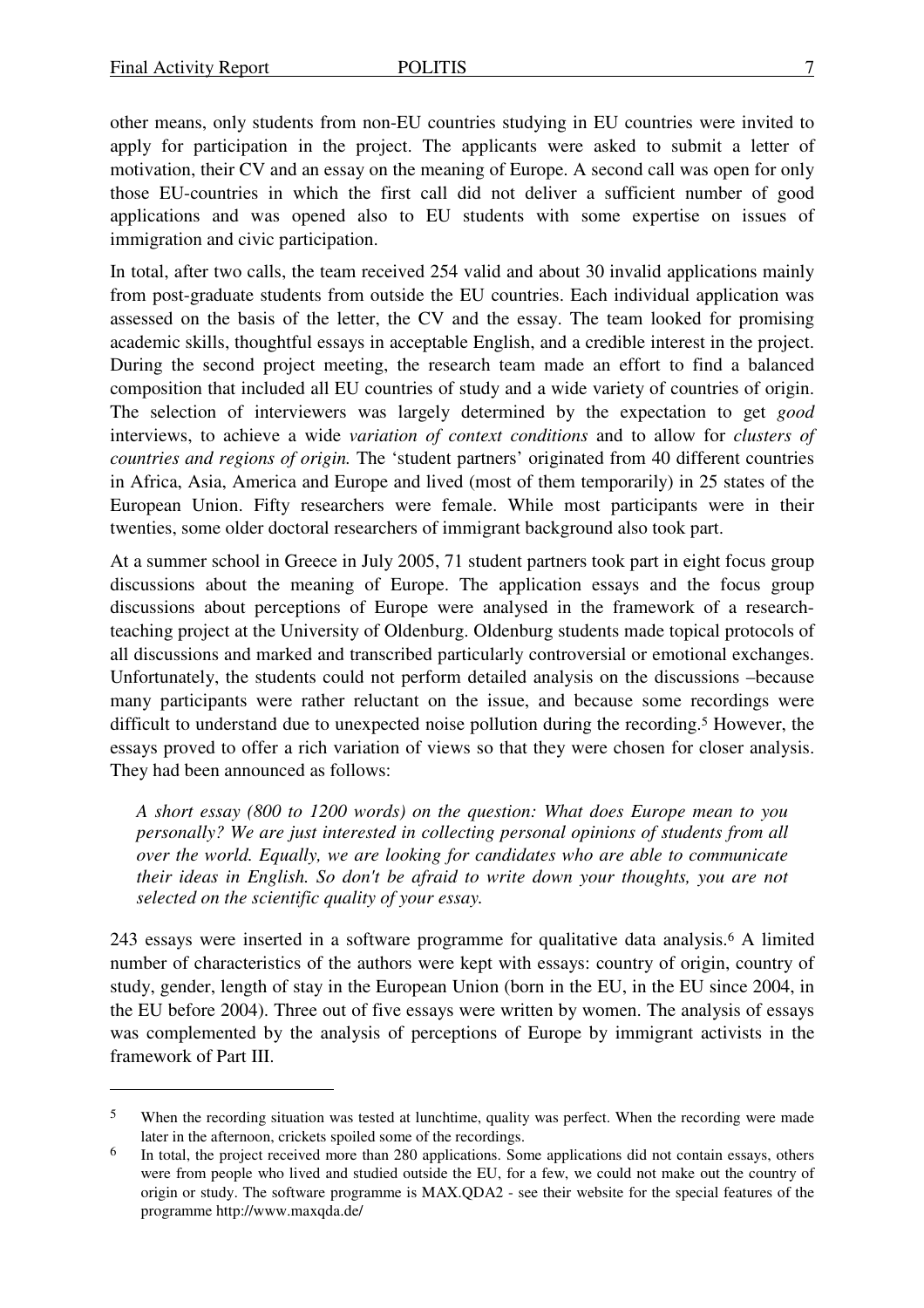## **2.4 Part III: Highly Active immigrants in Europe - training of interviewers, interview process and database**

Two summer schools formed an integral part of the research design. During the first summer school in Greece in 2005, student partners were introduced to the topic and trained as interviewers, and during the second summer school in Germany in 2006 they participated in analysis and planning.

In the first summer school, the research consortium provided interviewers with an introduction to civic participation of immigrants, and to qualitative research methodology, as well as with a training how to conduct interviews for POLITIS. When back to the country of study, the 'student partners' had to select three suitable candidates for conducting the interviews, as a rule from their country or region of origin. The selection strategy was summarised in the interviewer manual produced by the consortium before the summer school. The team highlighted that it was particularly interested in forms of participation that require a continuous commitment and a considerable amount of time and energy. These highly active persons or 'immigrant activists' were identified as people who:

- *give a voice to societal concerns*, e.g. by engaging in political parties, local committees, parent associations or migrant lobby organisations.
- *organise solidarity and self-help*, e.g. by taking leadership functions in religious organisations, ethnic associations or informal self-help networks.

It was further specified that for the first interview, interviewers should look for a person active in politics; for the second interview, a person active in an ethnic or immigrant association; the third interview should diversify the previous choices with respect to gender, age, and citizenship status. Seeking variation in the immigrants' citizenship status was the more difficult task because it was often not known prior to the interviews. However, it was considered an important variable because citizenship status indicates the most influential and universal differentiation in rights which influence also civic participation. Interviewers were in e-mail contact with supervising researchers who were flexible in following the selection procedure. It was clear that it would not always work out as, for example, with local political activists, some interviewers would not be able to conduct such an interview because there was no one of their nationality in their city.

This selection strategy is inspired by the 'most different cases' (Sartori, 1991) or 'contrast of context' (Skocpol and Somers, 1980) analysis in political science, which usually compare national settings that vary in many aspects, while showing similar features with regard to the chosen topic. In qualitative interviewing, a research strategy with a similar logic is sometimes called 'dissimilarity sampling' (Rubin and Rubin, 1995). Nevertheless, dissimilarity sampling aims more generally at comparing individual cases, and not national cases.

You interview people with background characteristics different from those of your original interviewees, or you interview people in varying settings or who work in places other than the one you researched. You want to see whether the themes you have discovered hold in these different situations. When people with diverse backgrounds or in different situations behave the same way or express the same values as your original interviewees, you gain confidence that what you have learned holds more broadly. (Rubin and Rubin, 1995: 74)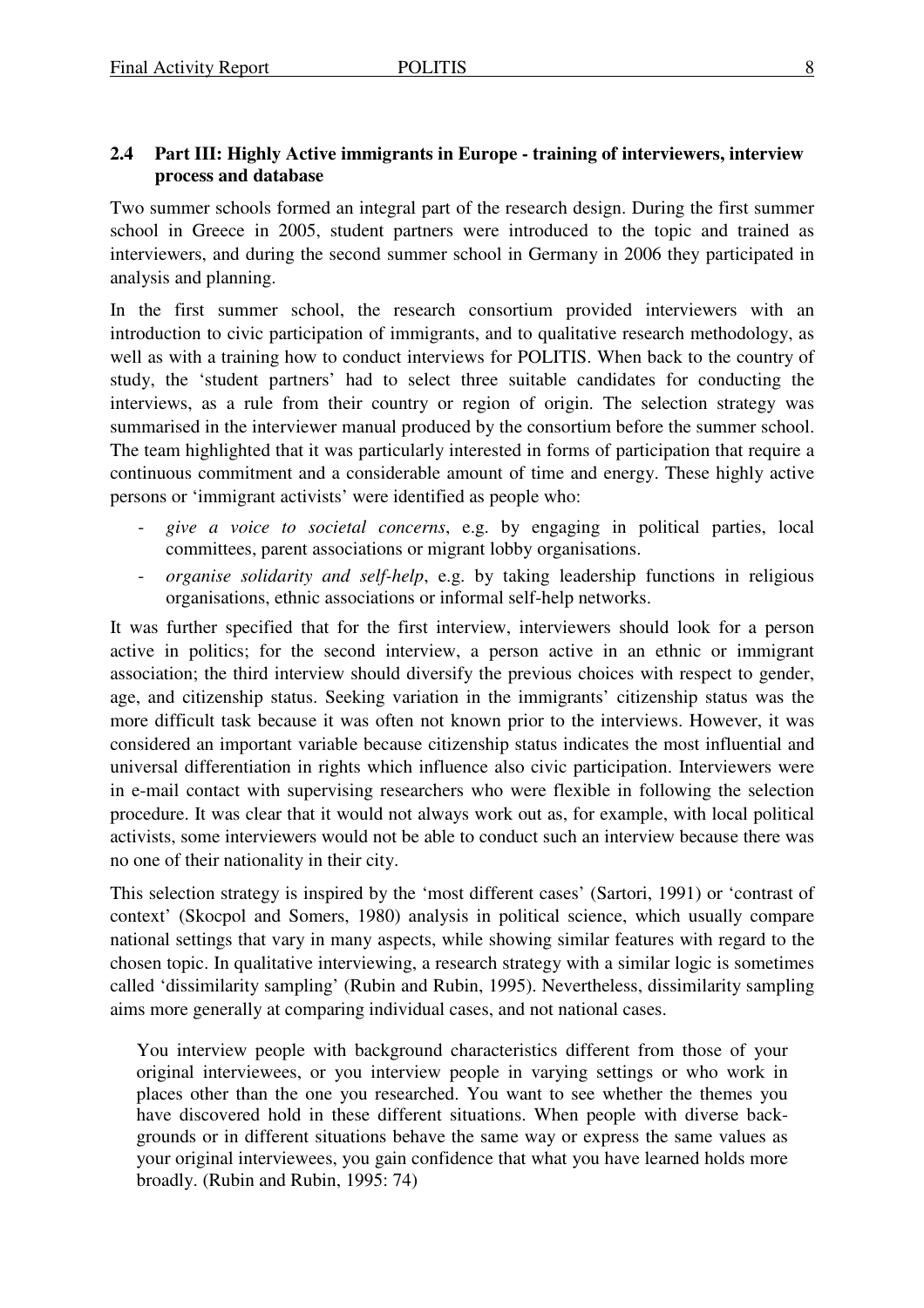These strategies allow researchers to create a generalising argument in spite of a low number of cases. The generalisation's validity and persuasiveness depend on the specific questions, the richness of the material and the logic of the argument. The POLITIS study sought to create a large qualitative interview database that allows for focused sub-sampling for a variety of specific research questions within the general topic of active civic participation of immigrants. Thus, the database was to offer the opportunity for what the team coined as '*horizontal dissimilarity sampling*' – the opportunity to look for and select subsets of cases for a specific question horizontally in the database, without returning to the field to look for new interviewees representing contrastive cases. Some concrete questions for analysis were foreseen already in the planning of the study, other questions evolved during the research in response to issues raised in the interviews. Thus, the study can be seen in the tradition of dynamic qualitative research strategies which have first been systematically described by Glaser and Strauss in the 1960s (Glaser and Strauss, 2006).

Before January 2006, 63 researchers conducted transcribed, translated and summarised interviews with 176 highly active immigrants. The following tables provide an overview of the socio-demographic characteristics of the interviewees in the database and comment on the selection.<sup>7</sup>

| Geographic region of origin             | Number of interviewees |
|-----------------------------------------|------------------------|
| Non-EU European countries <sup>a)</sup> | 83                     |
| Africa $b$                              | 39                     |
| Asia and Middle East <sup>c)</sup>      | 30                     |
| Latin America & Caribbean <sup>d)</sup> | 19                     |
| <b>USA</b>                              | 4                      |
| EU member state                         |                        |
| Total                                   | 176                    |

*Table 1. Breakdown of immigrant activists interviewed for the POLITIS project by geographical region of origin* 

*Source: POLITIS Interview Database* 

a) Albania, Armenia, Azerbaijan, Belarus, Bulgaria, Georgia, Romania, Russia, Serbia, Turkey, Ukraine. b) Algeria, Angola, Burundi, Cameroon, Cape Verde, Ethiopia, Guinea Bissau, Kenya, Malawi, Mali, Morocco, Mozambique, Nigeria, Rwanda, Sierra Leone, Somalia, South Africa Tunisia. c) Afghanistan, Bangladesh, China, Hong-Kong, Iran, Jordan, Lebanon, Malaysia, Pakistan, Philippines, Sri Lanka, Syria, Thailand, Vietnam d) Argentina, Brazil, Chile, Colombia, Dominican Republic, Ecuador, Mexico, Peru, Suriname.

A second summer school with 56 participants in July 2006 involved interviewers in discussions about data quality and analysis as well as in dissemination planning. They

 $\overline{a}$ 

<sup>7</sup> For more information, see also (Brown et al. 2007).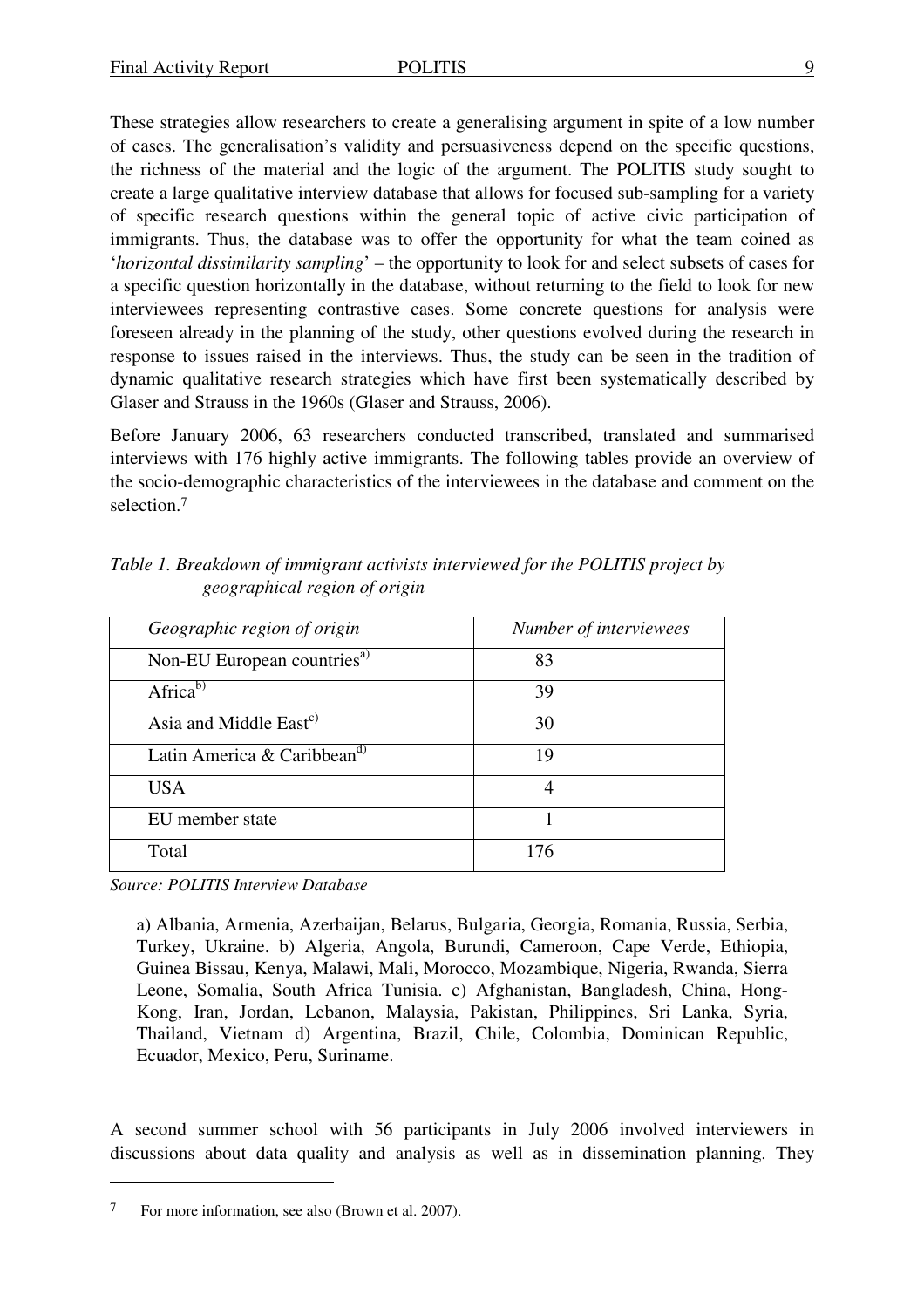received a modest compensation for their work, depending on the number of interviews conducted, the length of each transcription and translation into English (where applicable). Considering the age, the amount of work and international mobility of the interviewers, the dropout rate was very low.

As Table 1 indicates, many of the interviewees come from European countries that did not belong to the European Union in 2005. This includes the current EU member states Romania and Bulgaria, and also Turkey (for which it is discussed whether it belongs to Europe at all). There are also larger groups from Africa, Latin America, Asia and the Middle East. In total, the 176 immigrant activists originate from 54 different countries. Naturally, one could argue about the grouping into regions, and for some immigrants one could also argue about their attribution to a region, as they changed their place of residence more than once, but this overview provides a perspective on the variety of countries of origin.

About 60 per cent of the immigrant activists interviewed were male and about 40 per cent were female. The majority of the activists interviewed belong to the over-40 age group irrespective of gender. The age distribution is not unexpected in view of general studies of civic activism. With regards to gender, the sample distribution does not mirror the interviewers' gender distribution – the opposite is the case. While only one-third of the interviewers were male, nearly two-thirds of the interviewees were male. The interviewers were asked at the second summer school, if it was more difficult to find female than male immigrant activists. The answers to this question revealed that this differs considerably between different immigrant nationalities and countries of origin and residence. While some interviewers easily found two male activists and found it difficult to find a female activist, others were confronted with the reverse situation, finding two female activists easily and a male activist with difficulties. Therefore, the gender distribution may partly reflect the nearly universal phenomenon that men are generally overrepresented in responsible positions of any organisations, but it is also linked to the nationality distribution. A different nationality distribution with a higher focus on national groups in which women dominate migration would have helped to have a relatively high percentage of women included in the database.

To identify entry points important for civically active immigrants, respondents were asked for their original reason to migrate to the receiving country. People frequently decide to immigrate for many interacting and interdependent reasons. Therefore, the reported motives for migration do not always fully represent the individual migrant's complete set of reasons to move. Some interviewees migrated initially to study but then stayed to work and settled down in the country of residence, either due to employment opportunities or for personal reasons such as marriage. Keeping this in mind, the interviewees stated their principal reasons for migrating to their current country of residence as study (32 per cent), work or economic reasons (26 per cent), or marriage, a relationship or family reunification (24 per cent). Although the POLITIS research did not specifically target asylum seekers, they were included in the population to be potentially interviewed, and the fourth most common reason for migration was seeking refugee status or asylum (15 per cent). A much smaller proportion migrated for repatriation (2 per cent) or 'other' reasons (1 per cent). The most interesting observation is the high proportion of former students in the sample. This does not reflect a propensity of the student interviewers to interview other students – only ten interviewees were students at the time of the interview. The research suggests that students who settled in the receiving country are important for civic participation in immigrant communities.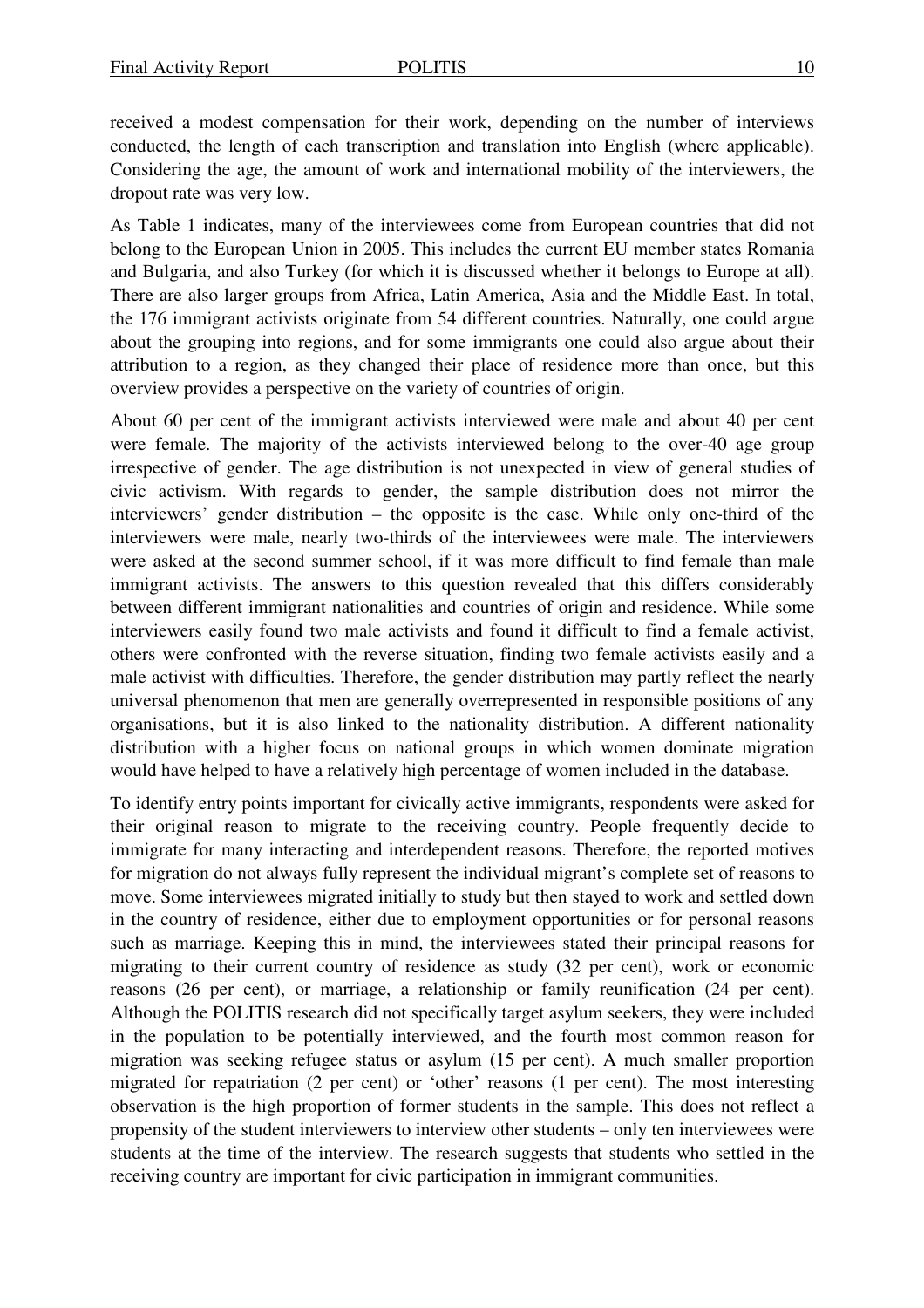The most prominent socio-demographic characteristic is that the overwhelming majority of the interviewees (79 per cent) have a high education level, i.e. completed tertiary (university or college) education. This is not unexpected since education level has also been identified as positively correlated with natives who are civic activists. Only three interviewees had a low level of formal education, neither completing high school nor receiving formal occupational training. Some interviewers admitted that their own university background influenced their choice of an interviewee with a university education. More interviewers declared that all, or most, civically active immigrants that they could have interviewed had a relatively high educational background. Thus, the sampling procedure induced a certain bias towards highly educated immigrant activists. Considering the strength of the phenomenon and the small number of interviewers that indicated a bias towards university-educated interviewees, sampling experiences suggest that education is even more important for immigrants than for natives.

The vast majority of respondents were employed or self-employed (81 per cent), with a smaller number of students (7 per cent), unemployed (5 per cent) and retired persons (5 per cent). However, this does not necessarily reflect their educational and employment status at the time of immigration. As already noted, some of them changed immigration status and others improved their educational attainment in the receiving country.

About half of the interviewees are naturalised, and another quarter live with a secure residence status in the receiving country. The majority of the respondents (64 per cent) lived ten years or longer in the country of residence. Significantly, most interviewees belong to the relatively settled part of the immigrant population. However, immigrants with a short length of stay (32 persons under five years) and insecure status (29) are also present in sufficient numbers to include their perspectives in the analysis.

There are many different typologies of qualitative interviews. The interviews with active immigrants were modelled on the problem-centred interview as described by Witzel (2000). The interview focuses on a particular problem or topic. While the interviewer sets the frame, defines the topic and follows up on relevant questions, the respondent largely structures the interview. Interview methods followed the guidelines laid out in Rubin and Rubin (2005) and summarised for project-interviewer training (Cyrus and Vogel 2007a). The one-page interview guide contained main questions on the types of activity, the civic activation biography and the assessment of encouraging and discouraging conditions, with suggestions on how to formulate concrete questions and probes (for details see Brown a.o. 2007). Interviewers were trained how to find a balance in being responsive to interviewees without losing the research's main questions. Interviewers were encouraged to elicit first-hand experiences and concrete examples rather than general political statements common with publicly active persons. In the transcription of interviews, interviewers were encouraged to extensively use explanatory footnotes (e.g. explaining abbreviations and functions of organisations) and fill out a table with socio-demographic features of the interviewee, summarising the interviewee's participation biography and describing the interview situation.<sup>8</sup>

In order to encourage open and elaborate narrations, the research team required that interviews be done in the mother tongue of the interviewee unless the interviewee felt more familiar with another shared language, which in some cases was the language of the receiving

<sup>8</sup> As there had been some empty fields and some misunderstandings about the table, all interviewers were asked to complement and confirm the socio-demographic data by e-mail in June 2006.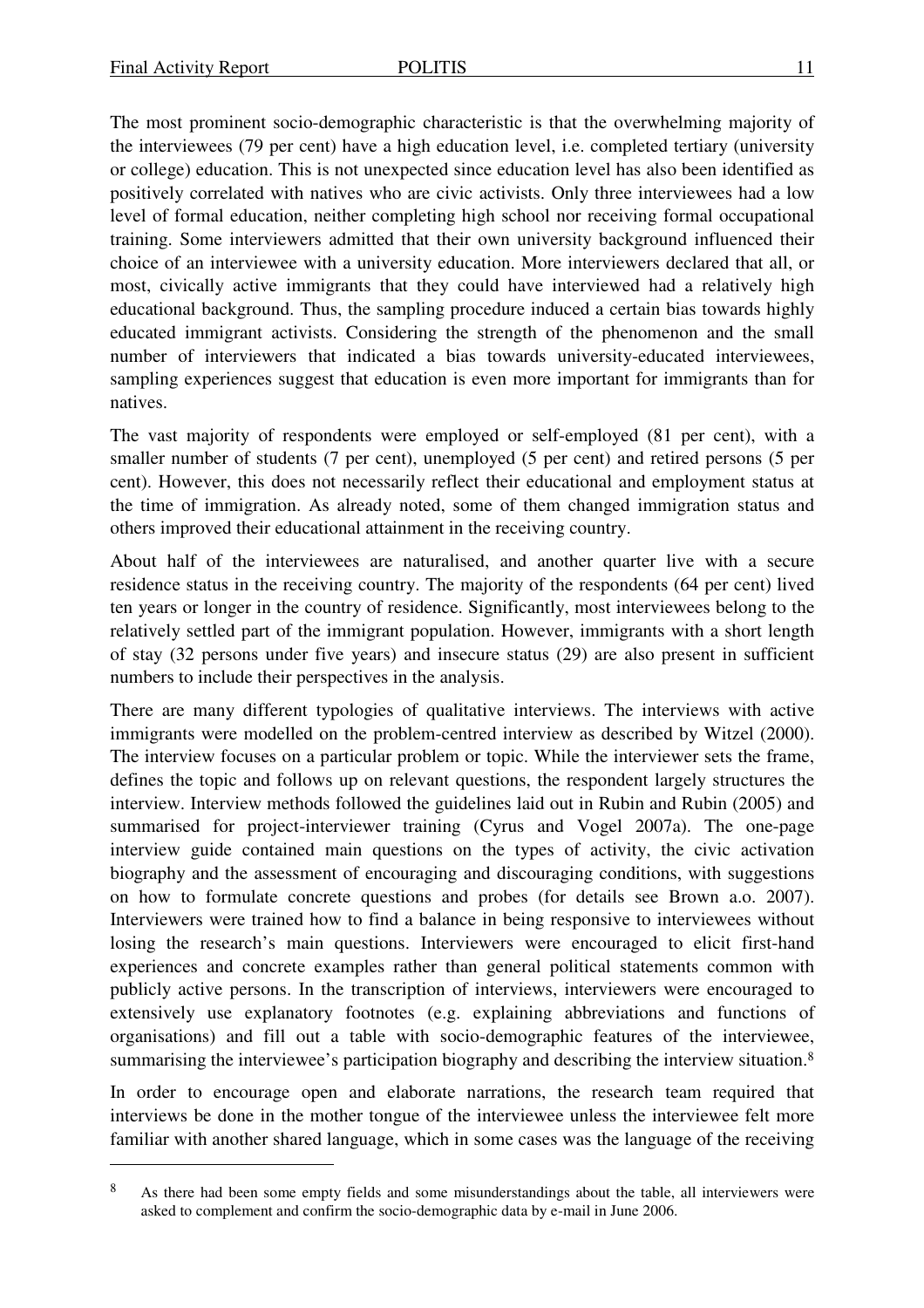country; only in exceptional cases, English was the common language of interviewer and interviewee. Interviews were conducted in 33 different languages.9 Therefore, the last operational methodological step for most interviews was the translation into English of the transcribed interviews. It was asked from interviewers to make the transcriptions and translations themselves. The advantage was that they were familiar with the context of the statement, but their English proficiency differed. The translation quality was generally quite good, and researchers made sure that they only used material that they were confident to understand. There were additional precautions for assuring the authenticity and reliability of the data (for details see Brown et al. 2007).

Overall, the interviewees were very vocal and generous in sharing their personal experiences and trajectories. The overwhelming majority of the activists interviewed felt competent and comfortable with this kind of semi-public speaking; in some cases, because of their profession (e.g. religious leader, former diplomat, business-person, nurse, doctor); in others, because of experience as organisational leaders. In fact, many of the interviewees were either the founders of associations or well-known figures within civic organisations. Their roles and their positions provided experience at talking to people about their activities in order to encourage participation or fund-raising, or to lobby for specific issues (e.g. the organisation of events, funding and other types of support).

The 176 interview translations were inserted in a database using the MAXqda qualitative data analysis software package. The interview database includes about 1.2 million words. Obviously, this is an enormous amount of material to be organised for analysis. An interview coding structure was jointly developed by all members of the core POLITIS research team. One team member was then responsible for manually coding the interviews using the MAXqda qualitative data analysis software. The common database facilitated the process of data analysis for the six researchers working in different geographic locations. The single raw coding scheme provided transparency, consistency and overview in spite of large amounts of text data, and facilitated the selection of interviews for in-depth analysis that was conducted with different types of qualitative contents analysis.

#### **3 Results Part I: Migration and Civic participation in Europe - Comparison of 25 country reports on migration and civic participation (Ruby Gropas and Anna Triandafyllidou)**

#### **3.1 Introduction**

 $\overline{a}$ 

The 25 country reports on migration and civic participation served as a reference and handbook throughout the project conduction, enabling researchers to better understand the background of immigrants' accounts of their participation experiences in Part III of the

<sup>9</sup> Albanian, Amharic, Arabic, Bulgarian, Cape Verdean Creole, Cebuano, Chinese, Danish, Dutch, English, Estonian, Filipino, French, German, Greek, Italian, Kinyarwanda, Kirundi, Latvian, Lithuanian, Persian, Polish, Portuguese, Romanian, Russian, Serbian, Sinhalese, Slovak, Slovene, Spanish, Thai, Turkish and Ukrainian.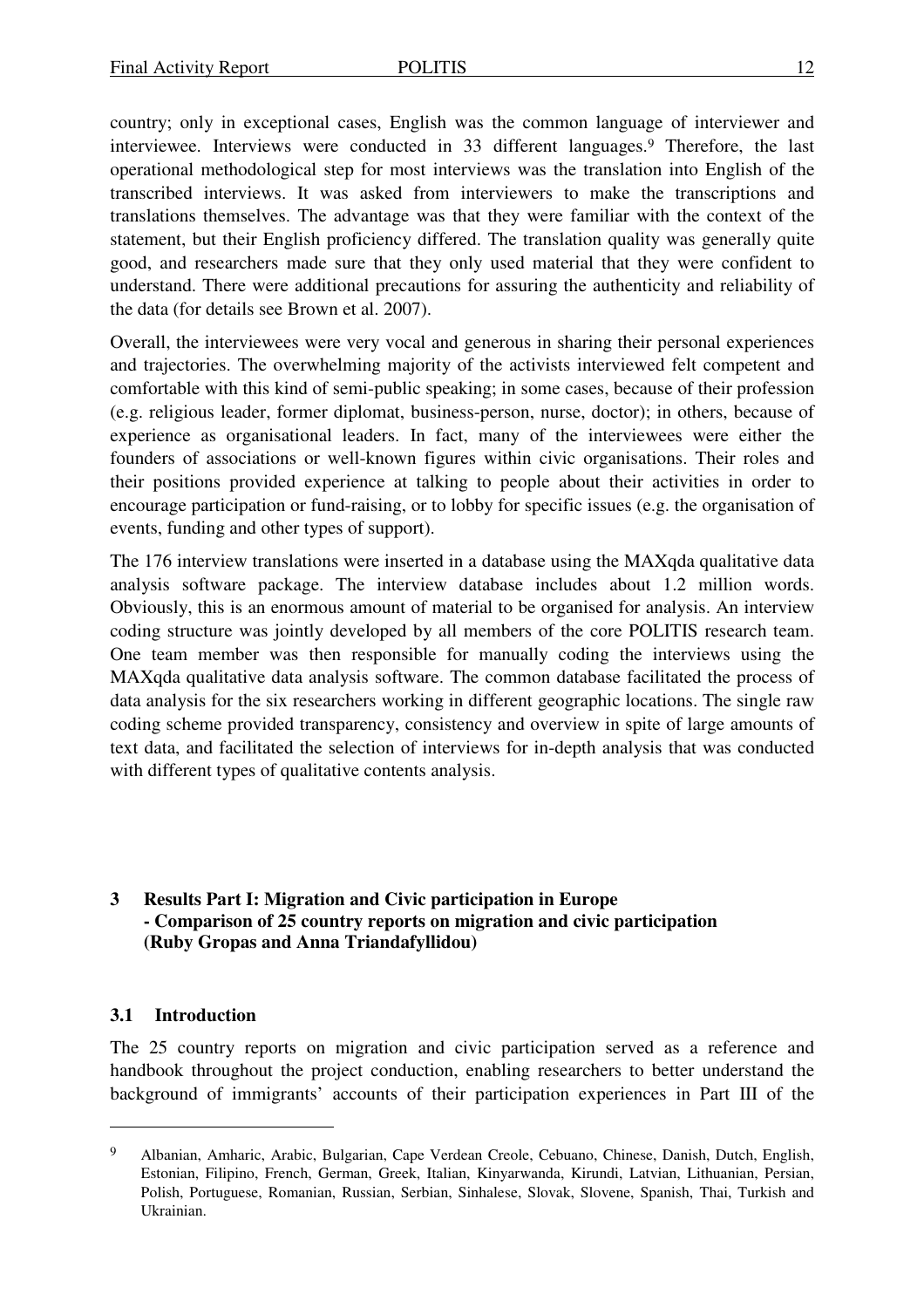POLITIS study. In Part I, researchers analysed reports comparatively in search of patterns and trends, trying to complement and amend existing typologies and highlight new features.<sup>10</sup>

Here, we present a tentative typology of migration countries in Europe, being aware that the quantitative comparison is rather difficult as in spite of EU efforts to achieve some harmonisation in migration statistics, the reports revealed that this aim is far from being achieved (Triandafyllidou, Gropas and Vogel 2007).

Secondly, we present a typology of migration pathways. We use here the term 'migration pathways' borrowed from the work of Psimmenos and Kassimati (2003). The term 'pathways' suggests sets of relationships, policies and opportunities that come together to form a specific pathway, a channel through which information and people flow between the sending and receiving country. Specific combinations of migration pathways are characteristic for specific types of migration countries, but the country reports revealed that with regard to pathways, there are sometimes similarities and differences that contrast with the more general country framework. Therefore, the typology of pathways may inspire further research on more rare combinations of countries and migration streams.

Thirdly, the comparison of the framing conditions for civic participation of immigrants turned out to be the most difficult part of the study. General studies on civic participation (e.g. political participation and participation in the voluntary sector) rarely made specific reference to immigrated minorities; in some countries, there were hardly any studies on immigrants' civic participation; issues studied vary greatly in accordance with national policy agenda, often focusing on the role of immigrant organisations only or on low level political participation such as voting behaviour. Therefore, we present only two relatively widely and well documented aspects framing the civic participation conditions for immigrants that are related to the integration regimes: naturalisation and voting rights, indicating the degree of legal openness to immigrant participation. However, we are aware that legal conditions vary largely in specific fields, for example in participation opportunities in labour market institutions. In addition, there are indications that the general reliance on voluntary participation in a society influences the participation of immigrants (Aleksynska 2008; Vogel 2008b).

## **3.2 A typology of countries**

 $\overline{a}$ 

Much of the research on immigration patterns in the EU focuses on its structural phases, its chronology and geographic configurations. These tend to highlight the differences between *northern* and *southern* European countries or single out individual member states as best practices (Süssmuth and Weidenfeld, 2005; Papademetriou, 2006). EU member states are also categorized on the basis of their chronological experience of migration. Three categories are thus discerned (Boswell, 2005: 2). The first category consists of *more established host countries* since the 1960s and includes France, Germany, the UK, the Benelux, Austria, Sweden and Denmark. The second regards countries that became *net receiving countries* since the 1980s and incorporates Ireland, Spain, Portugal, Greece and Finland. The third includes the countries of central and eastern Europe and Cyprus that, since the late 1990s, have become important transit and increasingly net migration countries. Finally, EU member states are

<sup>&</sup>lt;sup>10</sup> For an overview and a more detailed comparative analysis, see Gropas and Triandafyllidou  $2007 -$ Sourcebook 27.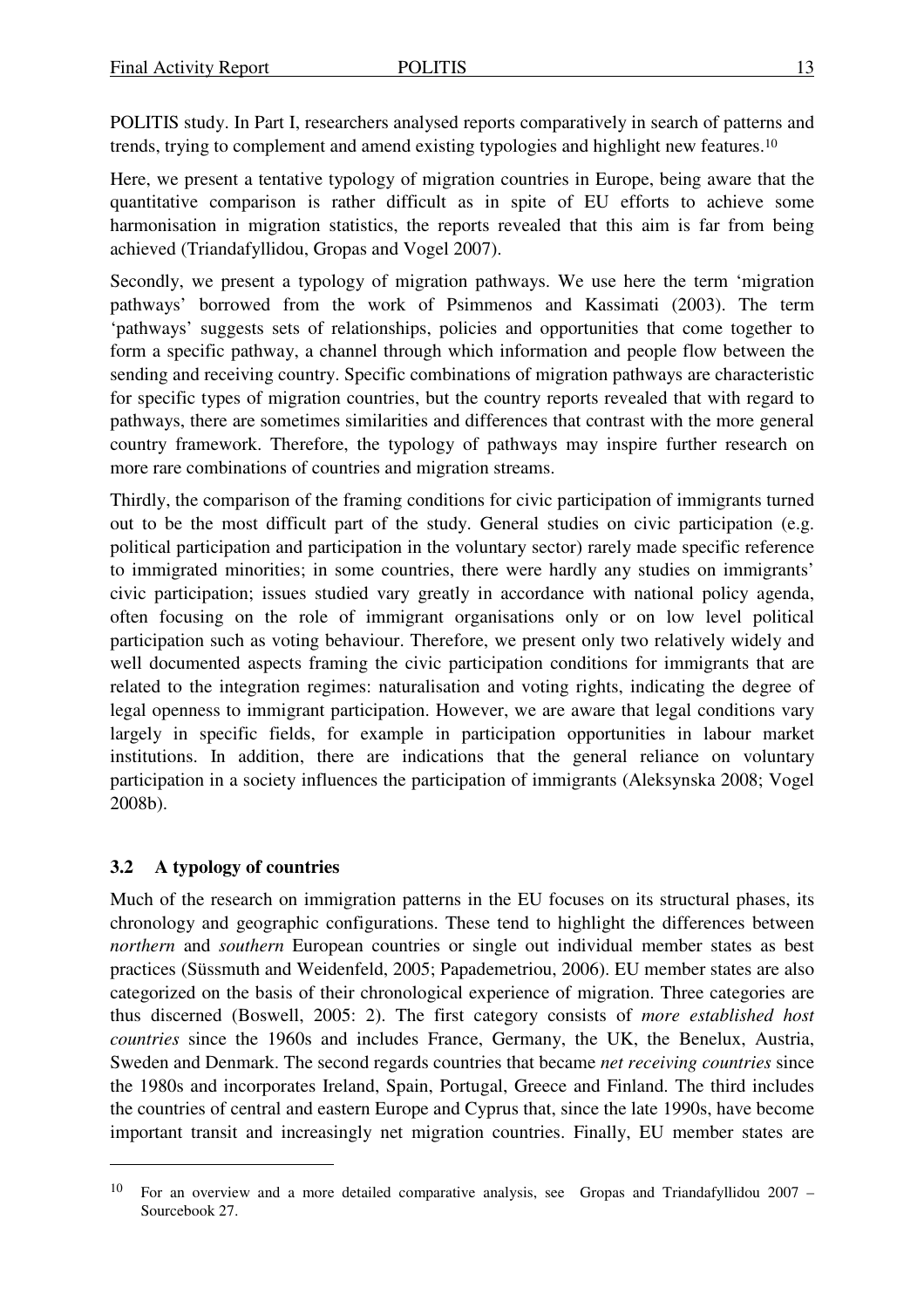singled out as those with highest and lowest net migration rates in the new millennium. Cyprus with 27.3 per cent, Spain with 15 per cent and Ireland with 11.4 per cent have the highest net migration rates; Lithuania, Latvia, Estonia, Poland and the Netherlands have the lowest net migration rates (European Commission, 2006:3). Most scholarly literature concentrates on the specificities of Belgium, Denmark, Germany, France, Italy, the Netherlands, Spain and the United Kingdom. Very limited research focuses on the newer member states and the gradual migration trends they are experiencing. In POLITIS, researchers build on existing typologies and presented a revised grouping scheme, putting more emphasis on the experiences of the countries that have been less frequently studied.

Without over-simplifying the distinctive features particular to each country, the 25 Member States are grouped in five subsets based on their experiences of migration: a) old host countries; b) recent host countries, c) countries in transition, d) small island countries and e) non-immigration countries.

The first group refers to Northern and Western EU Member States, or what is also referred to as the traditional 'host' migration countries. Their migration history is very different and the migrant population much more varied. France, Germany, Belgium, the Netherlands and the UK have a long migration history principally because of their colonial history, and this is similar in Denmark and Sweden, which have a longer experience with immigrants. These countries are generally faced with the challenge of combating the social exclusion and marginalization of second- or third-generation immigrants. Associated with this is the fact that economic crises and social frustration are exacerbating xenophobic reactions of the majority populations, while the religious factor is becoming increasingly visible and present within the immigrant population. Nevertheless, these countries have the most far-reaching multi-cultural policies and, in many cases, immigrant populations have been granted the right to vote in local elections, thereby enhancing their political participation in the receiving country. In these countries the focus of attention has shifted from issues of regularization to issues of participation and integration.

The second subset includes the Southern European countries (that is, Italy, Greece, Spain and Portugal) that in the course of less than two decades have become migrant receiving countries. Their emigration patterns of the past have been reversed in spite of high rates of unemployment among native workers. This shift in European migration patterns partly reflects a gradual improvement in the economic situation and the living conditions in Europe's southern countries, but in part it is also an unintended side effect of the restrictive measures taken by the UK, France, Germany, and Switzerland. The immigration experience in these countries has been characterized by the absence of a consistent migration policy with a long-term approach on issues of regularization and integration. This has led to an increase of illegal immigration and of migrants remaining in these countries unofficially, with their papers not always in order. This irregular or illegal status has implications not only for their employment security, but also for the extent of their integration into the host society. The large inflow of undocumented immigrants that has been common to these Member States has led to repeated regularization programmes. For example, the country chapters look into the five such programmes that have taken place in Italy since 1986, involving more than two million immigrants; the two such programmes in Greece, with the third currently under way; the four regularization initiatives in Portugal since 1992; and the three such programmes undertaken by Spain, with its third and most far-reaching regularization scheme in 2005. These regularization programmes confirm that such strategies do not solve in the long term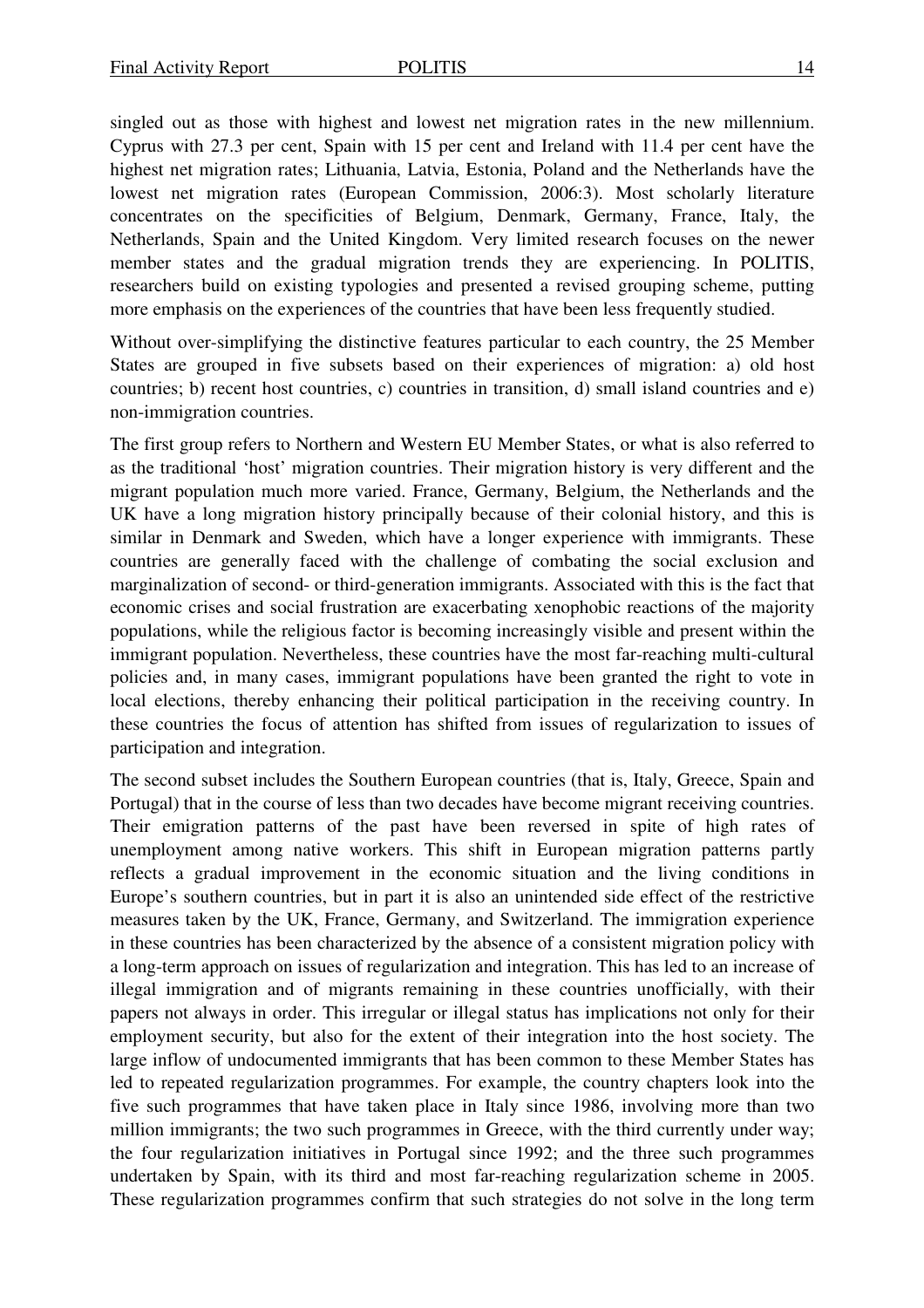the challenge of dealing with undocumented migration, if they are not part of a wider scheme of immigration management and integration policies.

The third subset is made up of the Central and Eastern European countries (CEE). Along with the political, social and economic transition which occurred in this region after the 'Autumn of Nations' in 1989, the mechanisms and patterns of migration have changed with regard to these countries as well. Central European countries appear to be in the preliminary stage of an immigrant flow not only from the former Soviet Union countries, or from neighbouring nations with which there was a formal relation (for example Czechoslovakia and former Yugoslavia) but also from the Far East and from the West. During more recent years, CEE countries have become an attractive destination for entrepreneurs from Western Europe and the USA. They mostly carry out economic activities in the tertiary and quaternary sectors as highly-skilled managers, experts, consultants, scientists and so on. Immigrants from Asian countries mostly use CEE countries for temporary stay in transit towards Western Europe. The most visible group among these have been the Vietnamese in the Czech Republic, Poland and Slovakia, and the Chinese in Hungary and Slovenia. There have existed so-called 'international co-operation schemes' in educational and employment sectors between some of these countries, but since 1989 other forms of inflow have developed, from illegal entry, to temporary stay and arranged marriages through to the setting-up of business and permanent settlement through formal means.

Cyprus and Malta form a different category combining a small population, a growing influx of immigration over the past decade and continued emigration. Being at the geographic periphery of the EU they are also called to manage increasing numbers of illegal immigrants and asylum seekers.

The Baltic states, Slovenia and Slovakia are identified as non-immigration countries, given that the former steady migration flows from the former Soviet Union or Yugoslavia have, overall, ceased since the 1990s and 2000s. At the same time, the emigration flows that were characteristic of the first years after their independence also appear to be levelling out. The issue of stateless persons is of particular interest in this set of EU Member States.

## **3.3 A typology of immigration pathways**

Based on this understanding and following from a comparative reading of the 25 country overviews, we have identified eight main migration pathways that are analysed in turn below: the pathway of co-ethnics and returnees, the colonial and post-colonial pathway, the pre-1989 internal migration pathway, the labour migration pathway, the asylum-seeking pathway, the pathway of temporary and seasonal migration, the 'gold-collar' pathway and the pathway of irregular migration.

## *The pathway of co-ethnics and returnees*

Favourable admission patterns for co-ethnics, returnees and their descendants are widespread across many Member States. In each case, preferential reception schemes are justified on the basis of unique historical circumstances and are excluded from general, restrictive immigration policies.

Two types of migrants can be distinguished within this pathway of migration: returnees and co-ethnics. Returnees are individuals born in the EU country, who have emigrated and have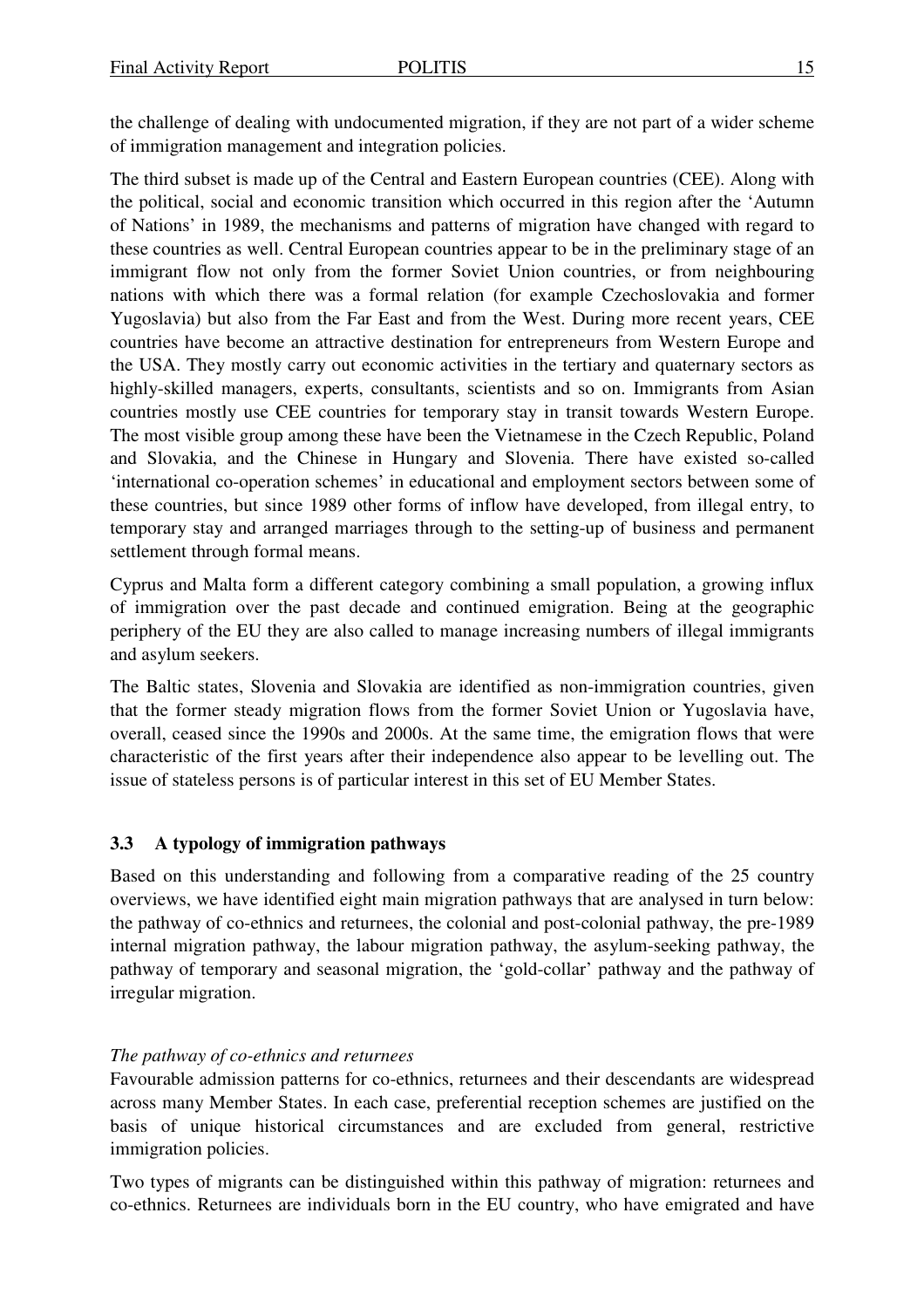subsequently returned after a long absence abroad. Co-ethnics are descendants of emigrants or members of co-ethnic communities abroad who result from past migration movements. Coethnics may also be populations which are ethnically and culturally akin to the receiving country but which have never, in this or previous generations, lived in that country. In practice, the two categories are often merged, while the logic that regulates policies towards them is the same: they are of the same ethnic origin as the citizens of the receiving country.

While some EU Member States have a larger presence of returnees, other Member States have a higher proportion of co-ethnics. Poland is one country that clarifies this distinction; persons who emigrated from Poland as adults and returned to the country after the system transition (mainly from the USA) are considered returnees (also referred to as expatriates) whereas coethnics are the descendants of settlers and deportees, mainly from Kazakhstan. In the case of Germany, immigrating co-ethnics (*Spätaussiedler*) come mainly from Kazakhstan, whereas in Finland co-ethnics come from Estonia. Greece has received co-ethnics (Pontic Greeks) from the former Soviet Republics of Georgia, Kazakhstan, Russia and Armenia, and a large number of ethnic Greeks from Albania. Portugal's *retornados* are the descendants of former Portuguese settlers and come mainly from Angola and Mozambique. Swedish Finns and mainly Ingrian Finns are currently regarded as return migrants with special status in Finland. Hungary is also a country with a high number of immigrants of Hungarian ethnic origin. Indeed, since 1989, immigrants and temporary workers are mostly from ethnic Hungarian communities beyond the borders of contemporary Hungary (for example Romania, Ukraine and former Yugoslavia). Another country that has experienced co-ethnic migration, albeit in small numbers, is Italy. Here, immigrants (mostly from Argentina) who can identify Italian parenthood up to three generations prior, are still considered co-ethnics and have a preferential channel to naturalization. Finally, there has been an inflow of returnees towards the Baltic countries in recent years. This migration predominantly consists of a high percentage of repatriated citizens (returnees) who returned to Latvia, Lithuania and Estonia when independence was restored.

In all cases, the reception of co-ethnics and returnees is better than that of 'other' immigrants. They usually enjoy the right to naturalize through preferential channels and, even if they do not have the right to naturalization upon arrival, they enjoy privileged conditions compared to other migrants as regards the financial and institutional support provided to them by the state with a view to helping them settle down and integrate into society as smoothly as possible.

#### *The colonial and post-colonial pathway*

This pattern mainly pertains to Member States with a colonial past, and seems to have worked as a de facto substitute for the recruitment of workers. This is particularly the case for the UK, France, the Netherlands and, to a certain extent, Belgium, Spain and Portugal. In these countries, immigrants were granted access to the territory as citizens of the former colonies, with certain sets of rights associated with their status. The United Kingdom has received several immigrant groups from Commonwealth states of the West Indies, Asia and Africa, while France has received immigrants mainly from former African colonies (for example West Africa and the Maghreb). The Netherlands has welcomed former colonial subjects from Indonesia and Suriname, and Belgium has received migrants from its former African colonies such as the Congo (former Zaire), Rwanda and Burundi. Spain has large immigrant communities from Ecuador, Argentina and Peru, and the main countries of origin of immigrants in Portugal are Portuguese-speaking African countries (for example Angola, Cape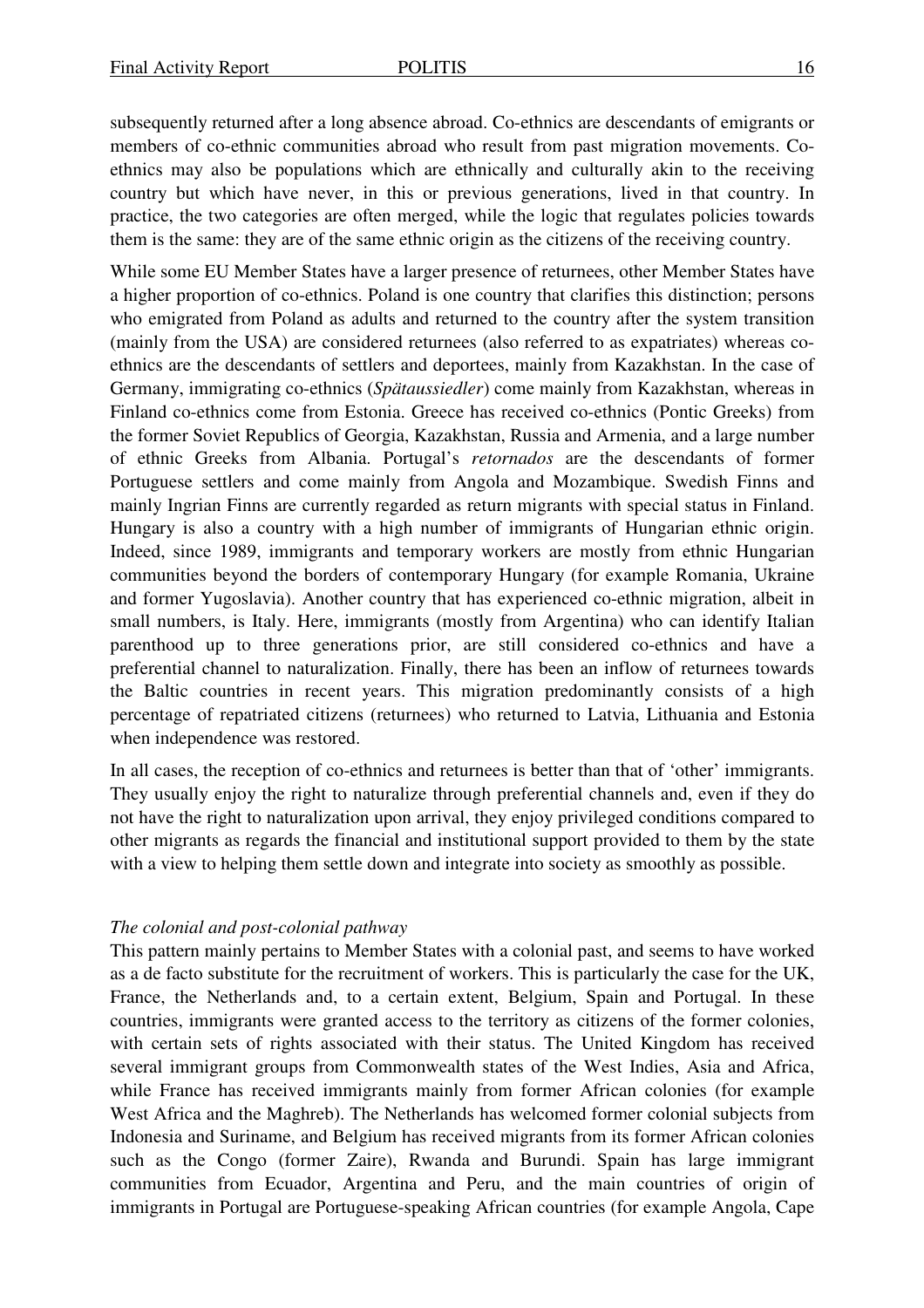Verde, Guinea Bissau, Mozambique), and Brazil. Initially, immigration from Africa and Asia mainly took place within the framework of post-colonial migration, but the receiving countries gradually put legal obstacles in place so as to curb post-colonial immigration.

In terms of immigrant integration, the colonial relationship has offered some advantages to the migrants in that they were usually familiar with the language, the culture, and even the institutions and political system of the colonial 'mother' country. It also brought with it important disadvantages such as prejudice, discrimination and racism that were built into the social and political system of the country of settlement and that were widespread among its population. Moreover, some colonial populations had had particularly traumatic and divisive experiences in their relationship with the mother country (for example Algerians in France) that could not be easily forgotten or settled (emotionally and politically) even if they lived in the mother country for decades.

## *Pre-1989 internal migration pathway*

This pathway has mainly affected countries located in Central and Eastern Europe and the Baltic region. During Soviet rule, large population movements took place and, as a consequence, large numbers of Soviet citizens (mainly but not always of Russian nationality) settled in areas that became independent states after 1989. In these countries, internal migration movements were typical of the Communist era.

Communist countries in Europe had no migration relations with countries outside the Warsaw Pact. The governing regime tightly controlled emigration, and political reasons for emigration were often intertwined with economic motives. The Czech Republic (then part of Czechoslovakia) experienced immigration within the framework of 'international aid cooperation' schemes and the consequent intergovernmental agreements drafted between Czechoslovakia and other socialist countries including Poland, Yugoslavia, Hungary, Cuba, Mongolia, Angola and North Korea. In contrast, it is worth noting that there was hardly any immigration to Hungary between 1949 and 1989, with the exception of two politically motivated movements when Greek and Chilean communists were granted asylum protection in the early 1950s and 1970s.

Throughout the large-scale industrialization of the 1960s and 1970s, significant numbers of people from different parts of the Soviet Union (mostly from Ukraine, Byelorussia and Russia) settled in the three Baltic States. Because of nation state (re-)building, most of the settlers are now identified as foreign nationals. However, these populations are not the outcome of international migration but, rather, of formerly internal migration and the reshuffling of states and their borders.

What is common among these movements is that they all happened within the context of a centrally governed economy and an authoritarian society. They all resembled internal movements within some sort of 'empire' which was the communist part of the world. In some cases, populations that used this pathway to migrate were offered the opportunity to naturalize and to become fully integrated into their societies of settlement while, in other cases, naturalization has been very difficult and these groups remain labelled as foreign immigrants despite their long-term settlement in the receiving countries.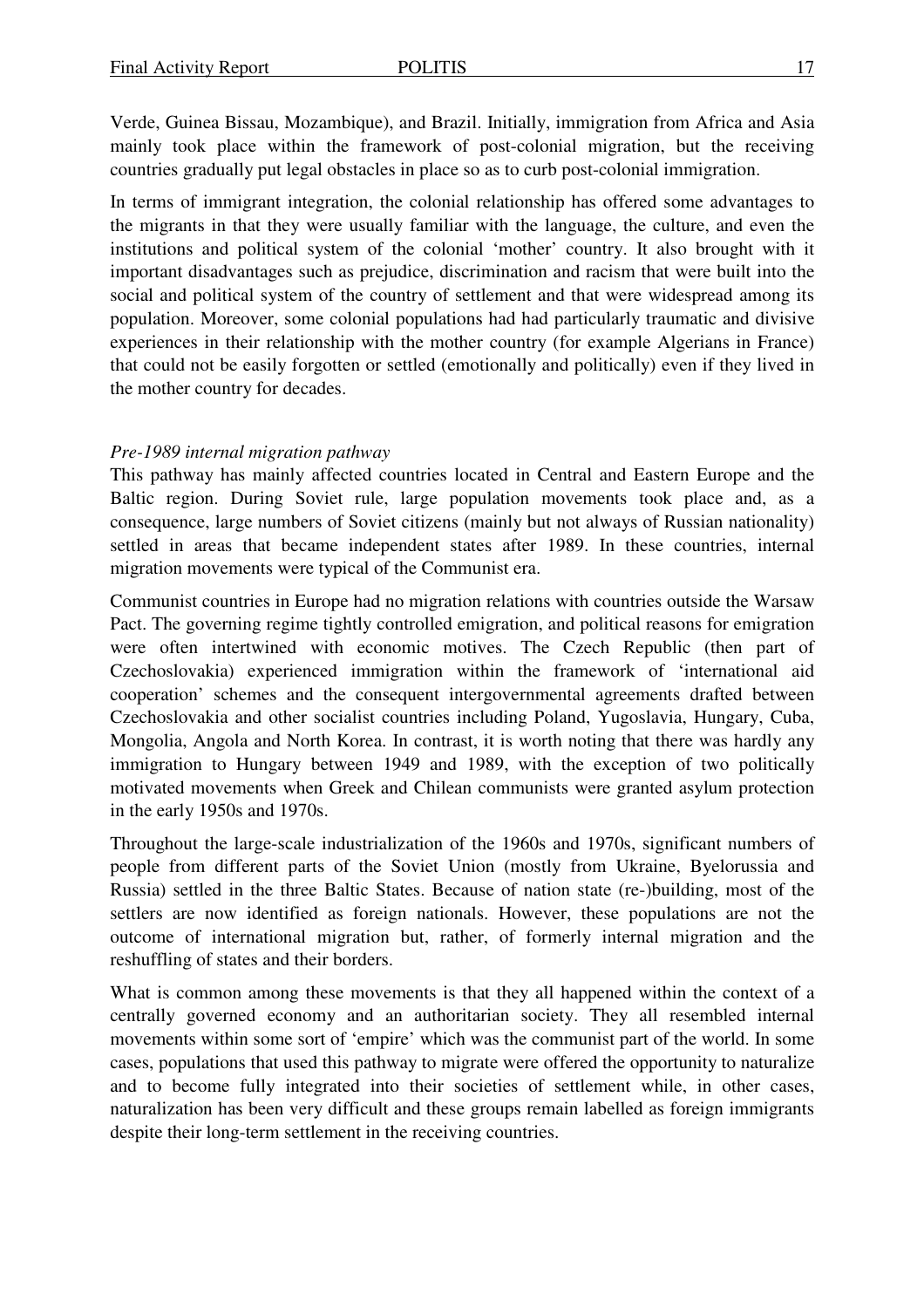### *The labour migration pathway*

This pathway includes two main patterns of movement that have historically been interrelated: initial labour migration that came as a response to labour recruitment by the receiving countries and, later, family reunification or family formation migration. This latter had to do with the settlement of the workers in their receiving country and their wish to bring their family over or to form a family with a person from the same country of origin.

The labour migration pathway is probably the numerically most important one in Europe today. It has been the dominant form of migration in Western and Southern Europe from the 1950s up to the present day. Recruitment programmes were implemented in the older host countries of Northern and Western Europe from the late 1950s until the early 1970s. These programmes, also known as guest-worker recruitment programmes, were established through bilateral governmental agreements mainly with Southern European and Mediterranean countries (such as Morocco and Turkey).11 The recruitment was initially intended to be strictly temporary and recruited workers were expected to return to their country of origin. However, the return aspect of the agreements was not implemented in a strict and consistent manner. Instead, policies allowing for the repeated renewal of residence rights were commonplace. Recruitment policies allowed for large scale labour mobility mostly of temporary character, but also to settlement. After new recruitment was virtually terminated in the early 1970s, settlement and subsequent family reunification migration became the dominant consequence in the labour migration pathway. This has been the case for immigrants from Italy, Greece, Spain, Portugal, Yugoslavia, Turkey, Morocco and Tunisia who have settled predominantly in Germany, Sweden, France, Belgium, the Netherlands, Austria and Luxembourg. Although Italy, Greece, Spain and Portugal are EU Member States today and immigrants in these countries enjoy free mobility within the Union, immigration from the former Yugoslav states, Turkey and North Africa is still of third-country status. Today, family formation (marrying a partner from the parents' country of origin) is an important source of new immigration linked to this historical recruitment pattern.

#### *The asylum seeking pathway*

 $\overline{a}$ 

Since the mid-1970s, Western European countries have received three major migration flows from other parts of Europe that were initiated by political persecution and war. The first wave was from the socialist countries of Central and Eastern Europe. These migrants were perceived as legitimate refugees escaping communist suppression and received preferential reception until the end of the 1980s. Due to restrictive passport regulations in most socialist countries, the largest refugee migration came from the least restrictive Polish People's Republic. These migrants went primarily to Germany and secondarily to Italy, France and Greece when martial law was imposed in Poland in 1981.

The second most important refugee migration wave came from Turkey in the 1980s when members of the Kurdish minority and the religious minority of Alevits sought refuge predominantly in Germany, but also in Greece.

The third wave of asylum-seeking migration was a result of the civil war in former Yugoslavia. Between 1991 and 1995, hundreds of thousands of refugees arrived in Germany,

<sup>&</sup>lt;sup>11</sup> There were also some bilateral schemes with more geographically distant countries, such as the scheme linking Germany and South Korea.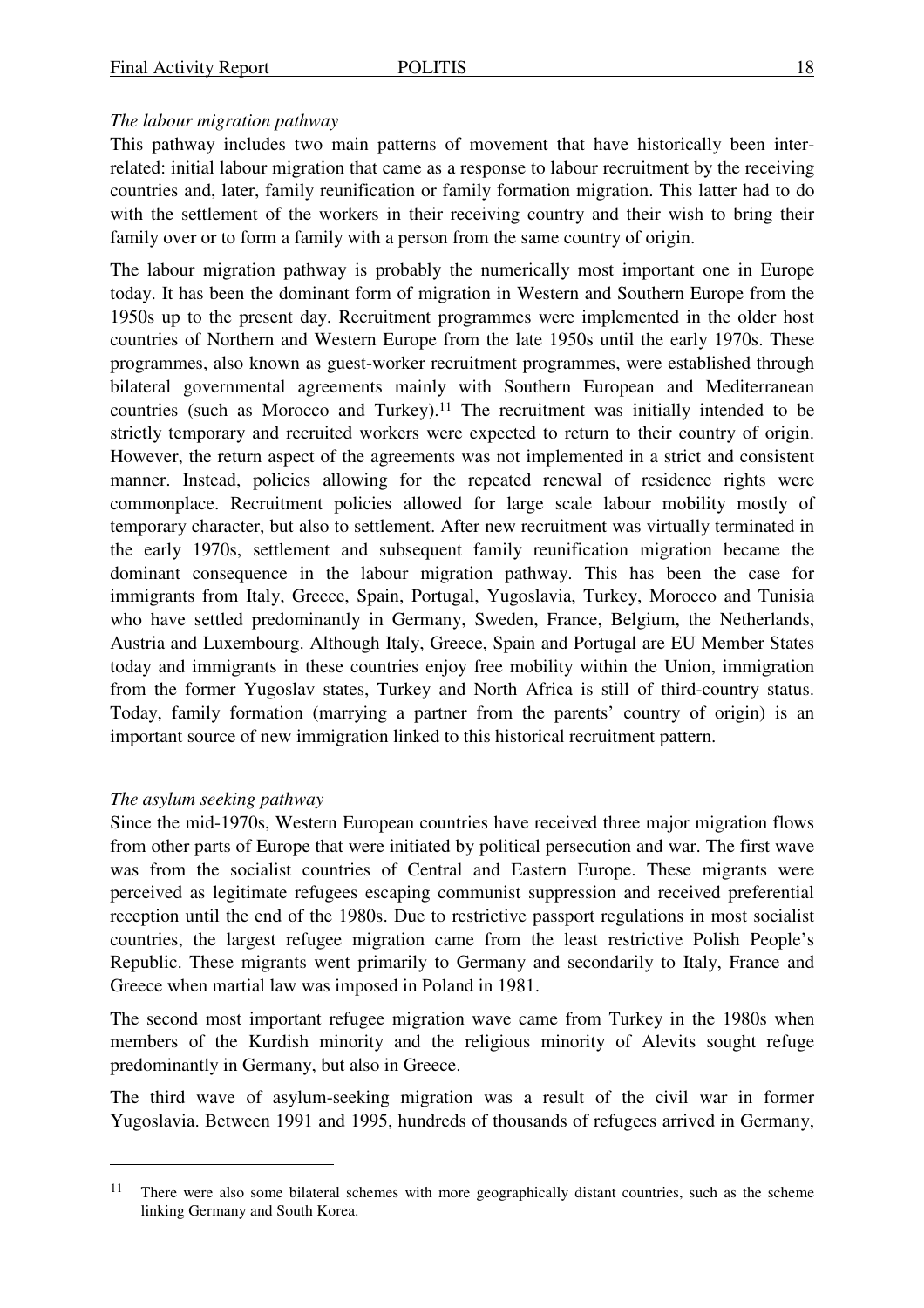the UK, France, Austria, Italy, Ireland, Sweden and Slovenia. These refugees only received temporary protection as civil war refugees and the majority have returned to their home country. However, a considerable proportion has remained in the receiving countries, among them Roma people who in particular have experienced problems of discrimination and intolerance in the countries of settlement.

From the mid-1970s until the early 1990s, the number of non-European persons applying for asylum increased drastically throughout all EU12 and EU15 (at the time) Member States. The majority of asylum seekers came from countries affected by political intolerance, ethnic conflicts and civil or international wars. Accordingly, the main regions of origin were Latin America (Chile, Columbia, Ecuador), Africa (Ghana, the Republic of the Congo, Nigeria, Somalia), the wider Middle East (Palestine, Iraq, Iran, Algeria, Morocco) and Asia (Socialist Republic of Vietnam, Sri Lanka, Afghanistan).

As a response to the constant rise in the number of asylum applications, by the mid-1990s some European countries had made the relevant regulatory frameworks and assessment criteria more restrictive. Germany, for example, has changed the respective article in its Constitution with a view to reducing the numbers of asylum seekers that selected Germany as their destination-country. This change has made provisions for asylum seekers who are legally identified as being from 'safe countries' to be returned to their country of origin. Changes in asylum-seeker reception policies in some countries have also resulted in the partial shift of asylum applications to other destinations. Thus, there is currently an increasing trend for asylum applications in Poland and other Central and Eastern European countries from Chechen refugees, for instance.

#### *The pathway of temporary and seasonal migration*

Temporary migration programmes have also been a permanent feature of migration regimes. The recruitment programmes of the 1960s were planned and propagated as temporary programmes, although not administered accordingly, and resulted in the settlement of recruited workers. After the recruitment stopped in the early 1970s, temporary programmes were used with greater reluctance in many countries. However, with the implosion of the communist regimes in 1989 in Central and Eastern Europe and the liberalization of population flows that resulted, older programmes increased in scope or new temporary programmes were introduced in order to find a legal way to respond to the pressure of migration.

Temporary immigrants from non-EU countries have responded to the structural imbalance of developed economies in Europe. They have occupied specific niches in the secondary labour market becoming cleaners, home carers, construction workers and generally filling jobs in the lower-skilled, more labour-intensive and volatile sectors of the economy. Seasonal migrants have been a similar case, accepted mainly for jobs in agriculture and tourism or catering services. Temporary and seasonal recruitment programmes have been adopted by several EU countries (including for instance Austria, France, Cyprus, Greece, Italy, Germany and the UK). The aim was to provide a legal path for migrants to enter these countries and fill positions that were not taken by natives because they were low-pay, low-prestige jobs with difficult working conditions. Whether these temporary and seasonal labourers have remained temporary sojourners or have legally or illegally converted into long-term migrants is a question only half explored.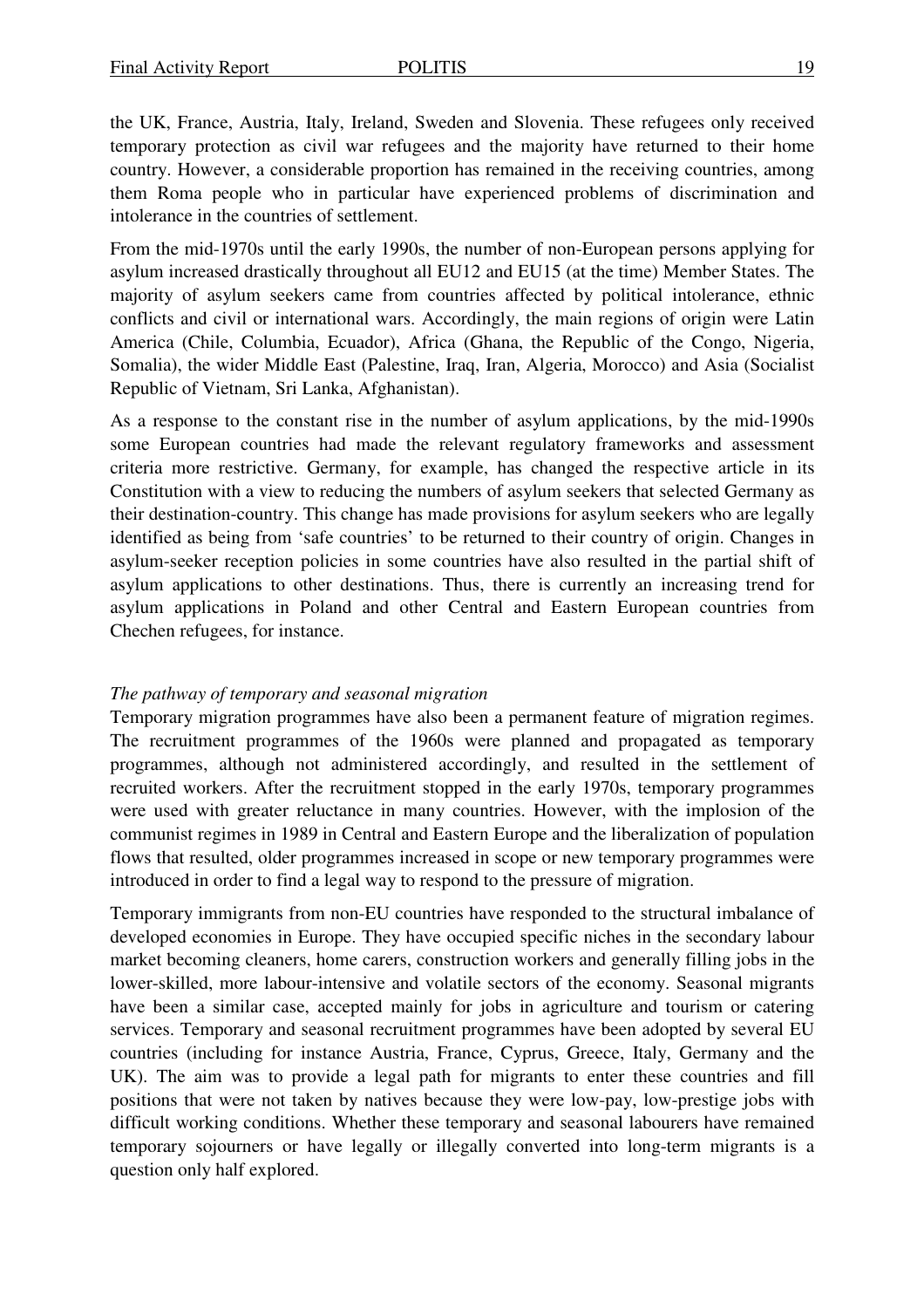#### *The 'gold collar' pathway*

During the last 15 years there has also been increasing temporary and permanent immigration of highly qualified professionals such as managers, investors and business persons, researchers in academia and industry, engineers in multinational companies, sport professionals and people in the arts in the western and southern EU countries. This migration occurs to a lesser extent in the new Member States in the east. Immigration law often provides for preferential treatment for highly qualified people and even when there are no such provisions in the law, implementation practices tend to be different when it comes to multinational company employees or highly qualified professionals. This group is also referred to as 'knowledge migrants' in the Netherlands.

Although some highly qualified migrants have received particular media attention and have used their position to defend the cause of other immigrants, the majority of these migrants seem to be largely invisible and are not considered part of the immigration issue. In recent years, the discourse in many countries has had a tendency to actively address the issue of attracting this 'gold-collar' immigrant labour force. It is perceived to be a major challenge for developed economies (especially of the larger EU Member States such as Germany, France and the UK) to attract and keep a part of this highly qualified, multilingual, internationally mobile cosmopolitan elite, in order to enhance the knowledge-based competitiveness of their economy. The UK for example has created the Innovators immigration category since 2000 to encourage the immigration of innovative entrepreneurs, and the Highly Skilled Migrant Programme since 2002 to supplement its labour market needs (European Commission, 2006, pp. 17−18). Numerically speaking, this pathway involves a rather limited number of immigrants in Europe today. However, it was noteworthy that in some of country reports US citizens ranged among the most relevant categories of foreign nationals, a group that is hardly ever discussed in the context of migration to Europe.

#### *The pathway of irregular migration*

A large percentage of new immigrants in EU countries are undocumented. Owing to either the gradual establishment of restrictions on migration or the absence of an appropriate migration policy, a proportion of the immigrant population currently has or has had an irregular or illegal status. Some have entered receiving countries illegally; others have entered with a valid visa or residence permit and have overstayed or abused their visa. Depending on the control regime of the receiving country, some undocumented migrants may only work in unregistered jobs in the shadow economy, whilst others may work in registered jobs. While old host countries generally reject regularization campaigns as an option and react with further internal controls to curb irregular migration, recent receiving countries have made regularization or the so-called 'amnesty' programmes their main axis of immigration policy. Gaps in the regularization laws, inefficient public bureaucracies, and the lack of incentives for employers to ensure or facilitate the legal status of many migrants have complicated the situation. This has led to the perpetual revitalization of this pathway, which is constantly refuelled by new irregular immigration or where migrants live in limbo, shifting frequently between legal and illegal status. In effect, a common story of many third -country nationals falling into this category involves illegal entry, later regularization of their status but, often, the inability to retain official status when their permit is due for renewal, for a variety of reasons ranging from lack of a proper work contract (that is full, formal employment with social security benefits, and so on) to not satisfying other requirements (for example, they risk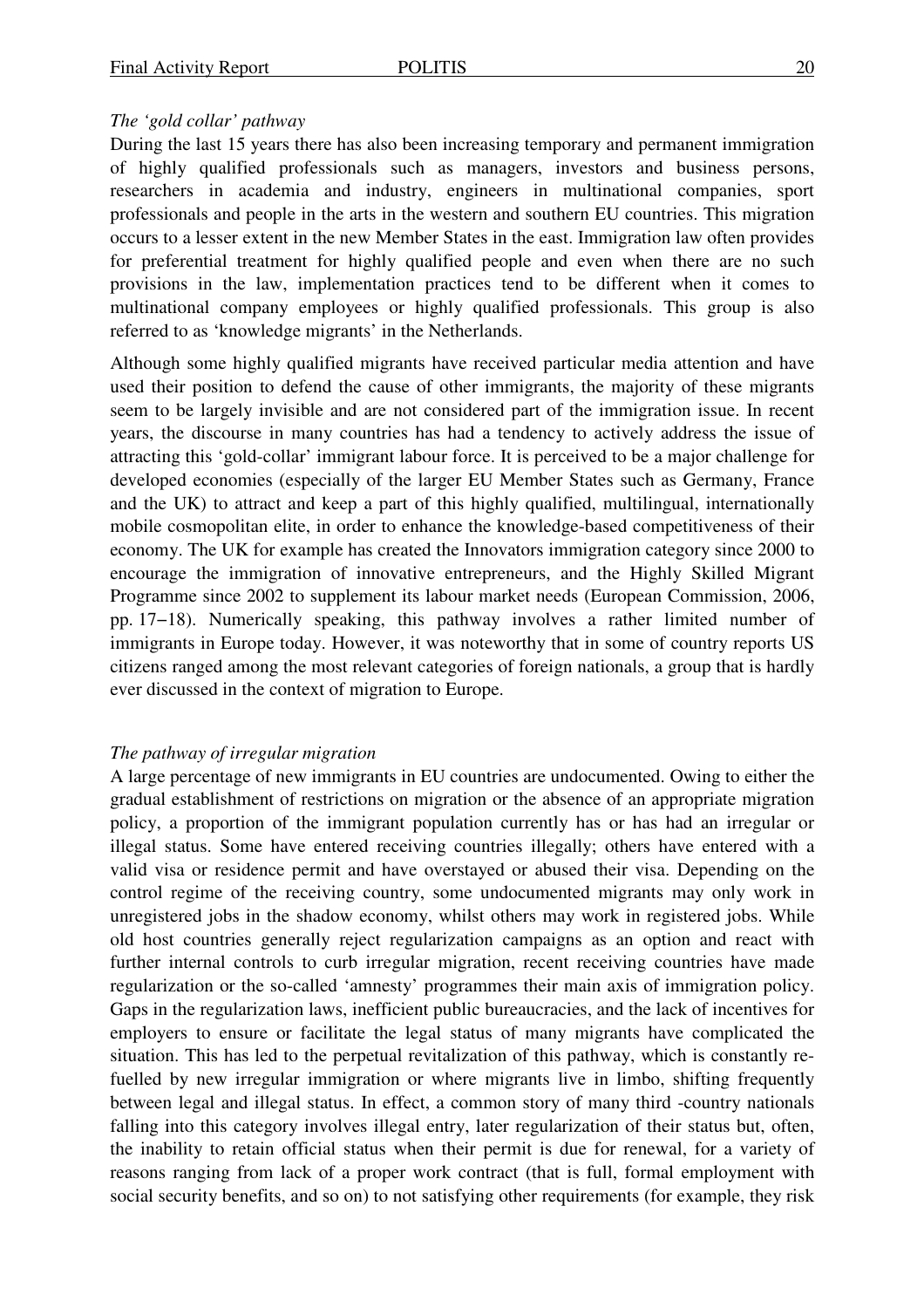bringing their family to the host country even if their family reunification application is rejected because their taxed income is not sufficient). This contributes to the marginalization and exploitation of a significant part of the immigrant labour force.

## *Comparing naturalisation and voting rights as factors for civic participation of immigrants*

As indicated above, it was not possible to compare all relevant conditions that frame civic participation of immigrants in the reviewed 25 receiving countries. Immigrants encounter very different integration prospects and opportunities depending on the country in which they live, on the rights that may be linked to their specific country of origin and to their individual status, as well as to the implementation of rights at the local level. While we review the existing studies on factors impacting civic participation in the context of the study on highly active immigrants (Vogel 2008b), the comparison of country reports was used to shed more light on two topics that, we believe, are of crucial importance for immigrant integration and that may also be considered as emblematic of the 'integration philosophies' (Favell, 1998) currently present within the Union. Thus, we discuss the naturalization options and the different types of migrant status available to third-country nationals in the EU-25 and the question of local voting rights.

All 25 EU Member States have participation regimes that distinguish between their own nationals, EU citizens and third-country nationals. As a rule, only own-country citizens enjoy full political and civic rights, while third-country nationals (non-citizens) are subject to different kinds of restrictions. Within the immigrant population, however, there are also numerous distinctions, depending on the status of the individual and the specific national group to which s/he belongs.

Most states have designed a variety of migration status levels for specific groups – temporary workers, asylum seekers, family members of settled immigrants, immigrants with renewable residence permits and permanent residents. Each type of permit may encompass a specific set of rights which more or less deviates from citizens' rights, and which changes from country to country, in spite of EU efforts (that is, the European Commission mainly) to define minimum conditions. While legal permanent residents sometimes enjoy full equality except for enfranchisement at the national level, undocumented workers may be de facto excluded from all rights or may only be allowed to access specific services such as emergency health care. Asylum seekers may be restricted in their mobility in various ways ranging from detention and an obligation to live in specified places, to being forbidden to leave a municipality or region.

Full political and civic rights and obligations may be acquired by immigrants from third countries through the naturalization process. Most EU states primarily base citizenship on ancestry (*jus sanguinis*) rather than on place of birth (*jus soli*), although most citizenship laws contain elements of both. Member States also differ in their acceptance of dual citizenship and, hence, their requirement for the migrant to abandon her/his citizenship of origin if s/he is to naturalize.

The naturalization process is long and complicated in almost all countries, requiring a very long list of documents that should accompany the application. Naturalization rules often also include vague conditions that are open to different interpretations during their day-to-day implementation by administrative personnel.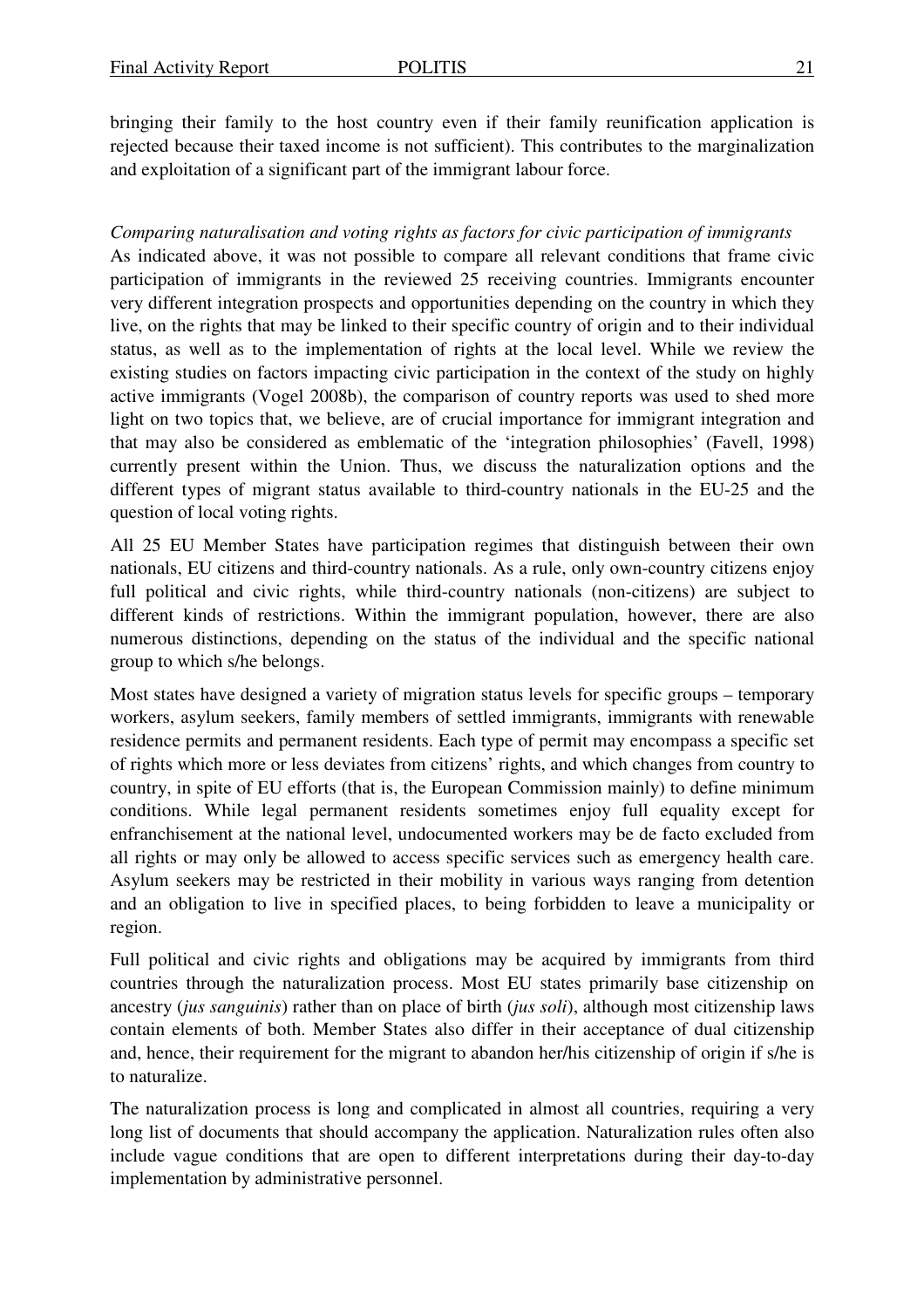Eligibility for naturalization is basically defined on the basis of the length of stay. Other core determining factors include language proficiency, good character, sound mind and no criminal record. Acquisition of citizenship via marriage with a national of an EU Member State is subject to specific conditions, as are the procedures for refugees and asylum holders.

In practical terms this means that first-generation immigrants can request citizenship on the basis of length of residence in a country of the EU. Residence requirements vary between countries, but also in relation to country of origin and residence status (for example, EU citizens, adopted foreigners, refugees, stateless persons, non-EU citizens, and so on). Children born to immigrants in the EU are usually considered to be 'foreigners', even though many EU Member States have decreased residency and other naturalization requirements for 'secondgeneration' immigrants and have extended automatic citizenship for the 'third generation'. In most EU countries, refugees and foreigners with regular residence permits may request citizenship if they have permanently resided in the territory of the country for periods of between five and ten years.

Ireland is exceptional, as it granted unconditional citizenship to all children born in Ireland until 2004. Since 2005, automatic rights to children of immigrants have been abolished unless one of the parents or grandparents has Irish citizenship or if the parent had been living in Ireland for three of the four years preceding the birth of the child. On the contrary, Greece holds one of the longest residence requirements in Europe. According to a policy which is currently under revision, immigrants are required to reside in the country for ten out of the past twelve years in order to be eligible for Greek citizenship.

In the CEE countries, the number of naturalizations was relatively high in the first half of the 1990s, reflecting mainly returning emigrants who had lost their citizenship while abroad. Since 2000, this number has been much lower. A specific situation was created in the newly formed Baltic States and Slovenia, where immigrants from other regions of the former larger unit were not granted citizenship. While there is some preferential treatment for gaining citizenship in the Baltic States, in the case of Slovenia, no special provisions have been made to recognize the sizeable community of citizens from other former Yugoslavian republics and war refugees who have resided in the country for many years. Between 18,000 and 40,000 people were 'erased' from the citizenship registers in the period immediately following national independence.

In Latvia and Estonia (but not in Lithuania) after the Restoration of Independence, all those who were not citizens of the country in the pre-1938 period were declared aliens and had to apply for naturalization. Requirements for the naturalization procedure included five years of residence, a legal source of income, and a thorough knowledge of both the constitution and the state language. Indeed, language became the main obstacle (and contested issue) for naturalization as these 'internal migrants' from other parts of the Soviet Union were Russian speakers and had not needed, nor had they been required during Soviet times, to learn the language of the country in which they settled. While alienating some of their residents, the Baltic countries welcomed emigrants who wished to return and who could prove their link to the country through their own or their parents' citizenship of the pre-1938 states.

Most of the immigrants who arrived in Latvia and Lithuania during the Soviet period have now been naturalized, but the situation is more difficult in Estonia. The annual number of naturalizations has grown smaller, and the majority of the people who have received citizenship in recent years have been children.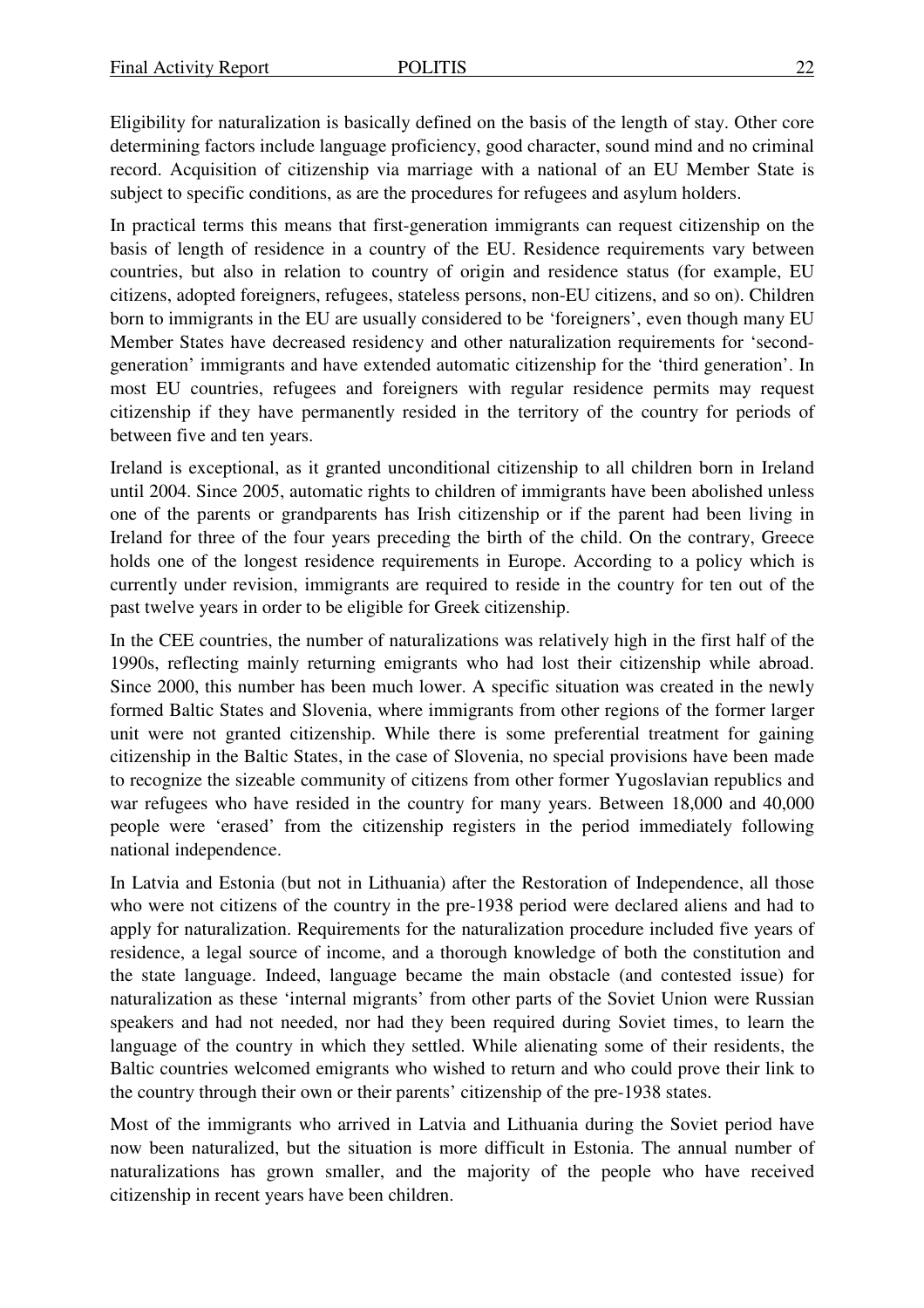In fact, for many countries of Central and Eastern Europe, naturalization policies appear to be more strongly shaped by concerns about expatriates, diasporas and ethnic kin minorities in neighbouring countries than by immigration. It should be noted, however, that a number of older EU Member States, have also long pursued policies of preferential access to citizenship for persons who are considered ethnic or linguistic relatives. This is the case for Germany, Portugal, Spain, Italy and Greece. Germany awards German citizenship immediately to ethnic Germans from the former Soviet Union who have been accepted as co-ethnics in the application procedure, as does Greece with Pontic Greeks from the former Soviet Republics. Spain reduces the ten- year legal residence requirement for naturalization to two years for persons from countries that hold special cultural and historic bonds with Spain such as Andorra, the Philippines, Equatorial Guinea and most Latin American countries. Portugal also has a preferential regime for Portuguese-speaking countries, since PALOP nationals require a minimum of a six-year residence permit to be eligible, whereas a minimum of ten years is required for other third-country nationals.

The different migrant status and naturalization regimes of each country result in different distributions between nationals and non-nationals in each country. In other words, in some countries a large part of the migrant population has naturalized and disappeared from the migration registers. Sweden is illustrative of this, where approximately half of all foreignborn persons residing in the country for five years or more become Swedish citizens. In other countries, even second- or third-generation migrants remain aliens. Some countries continue to keep a record of their naturalized foreigners and/or generally of their population that has some foreign ancestry (for example France and the Netherlands) while other countries do not (for example Germany and the UK).

Local voting rights here chosen as these are the most advanced political right conceded to non-nationals in some countries. While voting in national elections remains the privilege of citizens12, some countries have offered to third-country nationals the possibility to vote and also stand for office in local elections. More specifically, there are three variations of this policy: the denial of voting rights at the local level; the granting of the right to vote but not to stand as a candidate in local elections; and the granting of full political rights, active and passive (see table below).

<sup>&</sup>lt;sup>12</sup> With some small but notable exceptions related to each country's history (for example citizens of Commonwealth countries in Britain).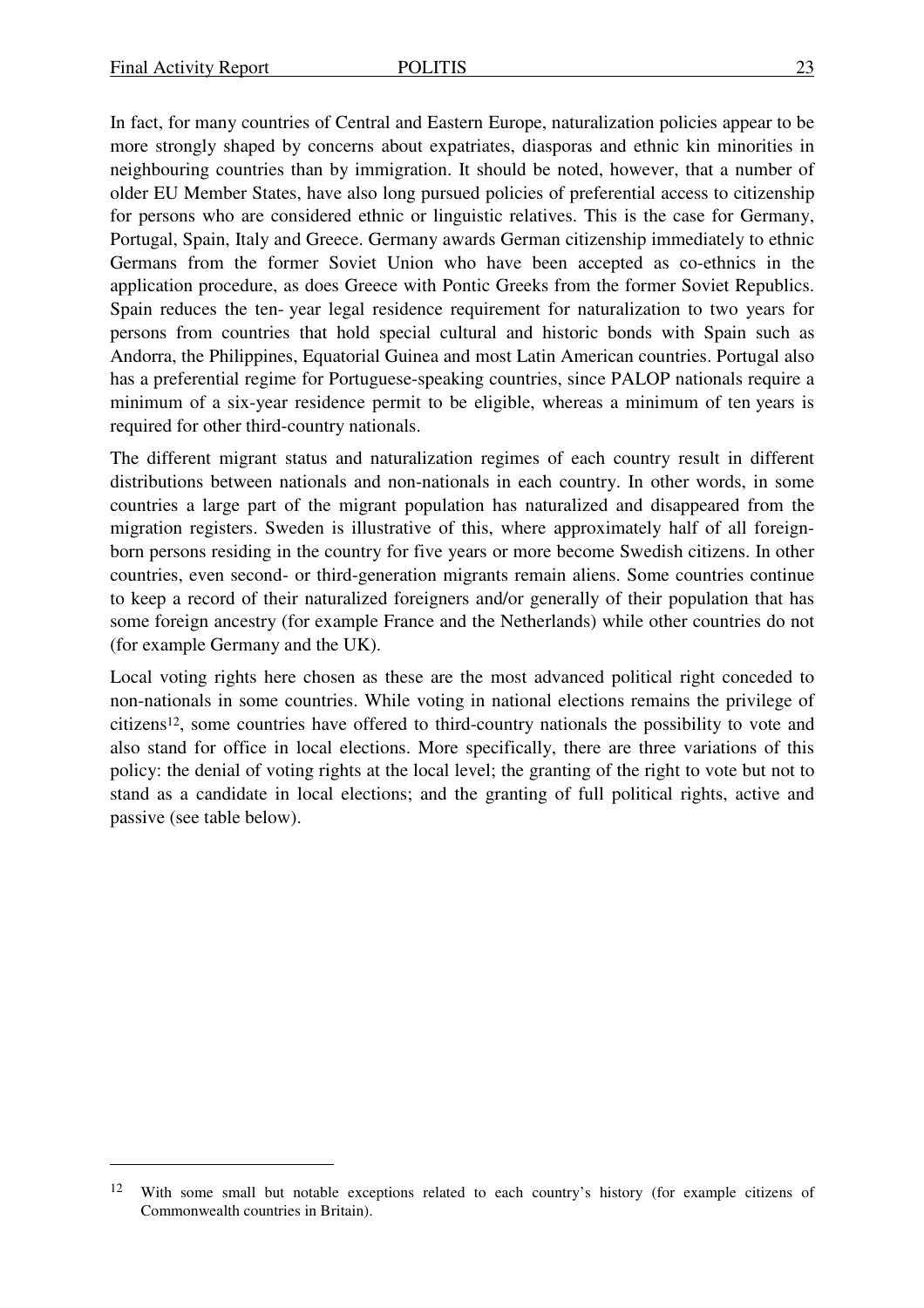| <b>Political rights</b>                                                          | <b>EU Member States</b>                                                                                               |  |
|----------------------------------------------------------------------------------|-----------------------------------------------------------------------------------------------------------------------|--|
| No local voting rights                                                           | Austria, Cyprus, Czech Republic, France,<br>Germany, Greece, Hungary, Italy, Latvia,<br>Lithuania, Luxembourg, Poland |  |
| Local voting rights but not the right to stand<br>as a candidate                 | Belgium, Estonia                                                                                                      |  |
| Full local voting rights conditional upon the<br>fulfilment of some requirements | Denmark, Finland, Ireland, the Netherlands,<br>Malta, Portugal, Slovakia, Slovenia, Spain,<br>Sweden, UK              |  |

|  |  | Table 3 Voting rights for third-country nationals in EU Member States |  |  |
|--|--|-----------------------------------------------------------------------|--|--|
|  |  |                                                                       |  |  |

Nearly half of the EU Member States belong to the first group of countries, those that do not grant voting rights at the local level to their resident foreign population. Altogether 12 countries strictly deny local enfranchisement. But the fact that these countries deny immigrant voting rights at the local level does not mean that the issue is not part of the political debate. In those western countries with a higher percentage of immigrant population, such as Luxembourg, Italy, Germany or Austria, the introduction of voting rights for immigrants was at one moment or another a significant issue on the political agenda. While the Government of Luxembourg did not even consider the matter, legislators in some of the other countries took the proposal to enfranchise foreign residents more seriously, though ultimately did not adopt relevant legislation. The case of Germany, with its federal constitution, is illuminating. Here, some of the federal states had passed a law that foresaw the voting right for resident non-EU nationals. However, the project was cancelled after a court ruling by the Federal Constitutional Court in 1994, which underlined the fact that the right to vote at every level of political decision-making is perceived to be the exclusive privilege of citizens. The only way to acquire political voting rights is through the acquisition of citizenship.

Two countries, Belgium and Estonia, have introduced a reduced voting right at the local level that gives resident non-EU citizens the right to vote but not to stand for elections. In the case of Belgium, where voting is compulsory for citizens, the enfranchisement of foreign nationals at the local level was due to come into force for the first time in 2006. The main requirement is to maintain a legal residence for at least five years. The regulation is a response to the claims of immigrant associations and their supporters for local voting rights. In the case of Estonia, foreign citizens and stateless persons – here the relatively large group of former Soviet citizens who lost their citizenship with the formation of the Estonian nation-state – are entitled to vote in local council elections if they hold a permanent residence permit and have resided legally on the territory of the corresponding municipality for at least five years by January 1st of the election year. However, the right to stand as a candidate is reserved to Estonian citizens.

In 2006, at least 11 EU Member States have enfranchised the resident foreign population at the local level. Local voting rights were introduced in some countries several decades ago (for example, Sweden, 1976; Denmark, 1981), while in other countries, foreign nationals will enjoy local voting rights for the first time in forthcoming elections. All countries require the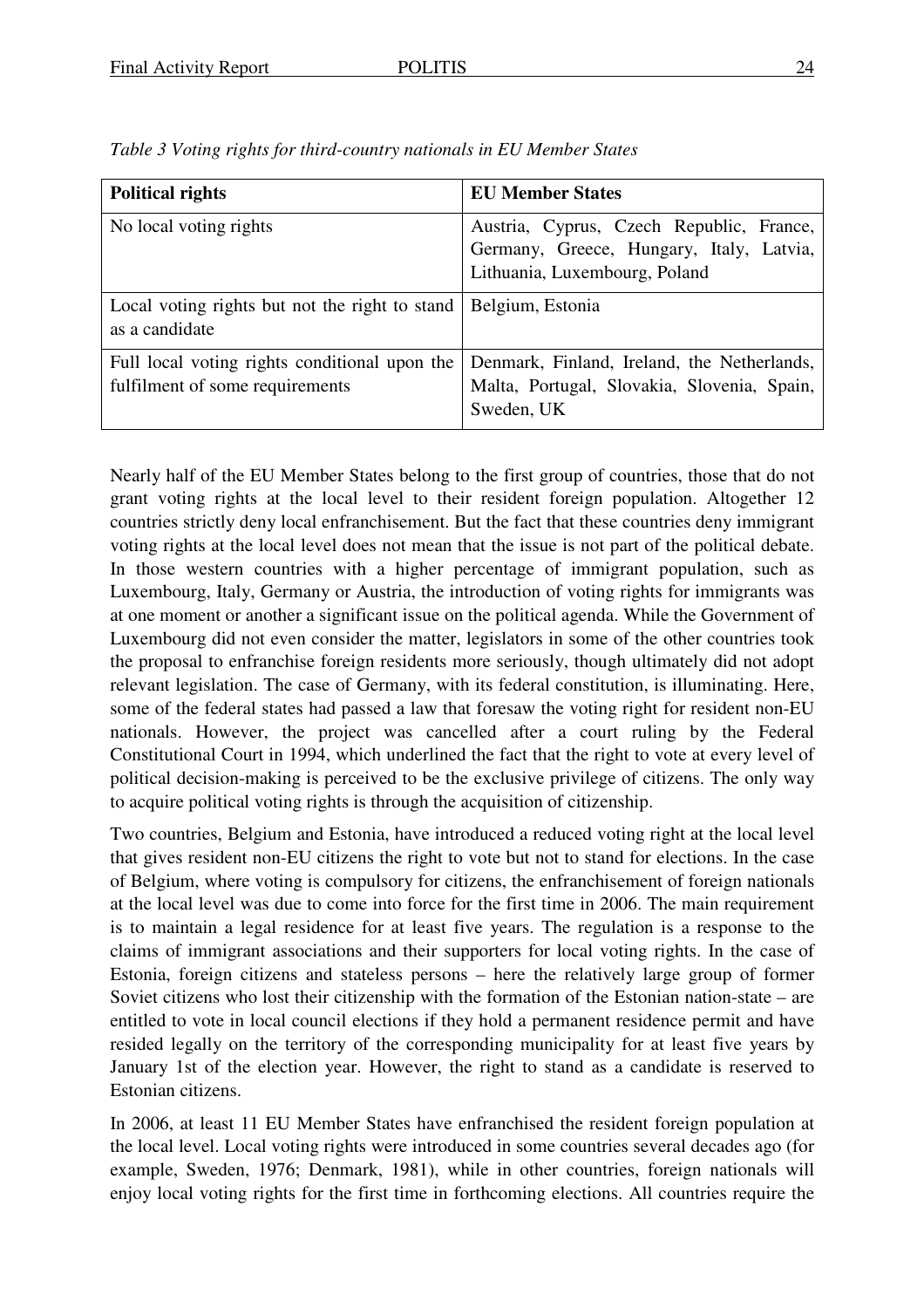observance of particular conditions that define the eligibility of non-EU citizens to participate in local elections as voters or candidates. The most general requirements are legal status of a minimum duration (usually 5 years) and that individuals have to register in order to vote. In some countries enfranchisement is restricted to immigrants who hold the citizenship of specific countries. A notable exception to these obligations is Ireland where, since 2004, third-country nationals who are 'ordinary residents' have enjoyed full local voting rights from the first day of their registration in the local register.

Three EU Member States have only enfranchised individuals from particular countries. In the UK, citizens of Commonwealth countries qualify to vote for local elections. In Spain and Portugal only those citizens of countries which have signed a mutual agreement to grant local voting rights can participate in local elections. In 1996, for example, Portugal introduced the immigrants' right to vote and stand for election at the local level. However, only citizens from some countries are entitled to this political participation (namely Argentina, Brazil, Cape Verde, Chile, Israel, Norway, Venezuela, Uruguay and Peru) because enfranchisement is based on the principle of reciprocity between states.

The granting of voting rights does not appear to be influenced by the size of the immigrant population, nor by its composition. It is not subject to how mature the migration history of the Member State is, although long experience with migration seems to encourage local enfranchisement. Local voting rights are partly related to post-colonial ties. Also, states with a strong ethnic or national element tend to be in the group that denies local voting rights, even though there is a certain trend towards local enfranchisement of immigrants in the European Union.

## **4 Results Part II: Europe as the Positive Other for Immigrants? (Dita Vogel and Rudolf Leiprecht)**

So far, there are many studies analysing theoretically and empirically what immigration means for Europe, but there is little research on the question what Europe means to immigrants. In this part of the study, we set out to explore the meaning of Europe for Third country students and active immigrants, following the idea that they may have a clearer and more positive conception of Europe than people who are native European citizens.

For this summary, we draw on work in the framework of a research-teaching project in the University of Oldenburg13, on essay analysis by Dita Vogel (Vogel 2006b) and the analysis of interviews with active immigrants by Anna Triandafyllidou (Triandafyllidou 2008a). We firstly present some theoretical considerations, secondly some results concerning perceptions of Europe by Third country students and finish with perceptions of Europe by highly active immigrants.

<sup>13</sup> Conducted by Rudolf Leiprecht and Dita Vogel; Title of course: Ausländische Studierende in Europa über Europa: Forschungsinhalte und Forschungsmethoden des Forschungsprojektes POLITIS (Foreign students in Europe about Europe: Contents and Methods of the research project POLITIS). Two students developed diploma theses which are summarized under the appropriate topics and five students wrote research papers on the following questions: What is the role of historical relations in the construction of Europe? The example of Latin American essays (Heike Frese); Do only historical experiences matter? Comparing Austrian and Estonian constructions (Robin Block); Constructing Europe in essays of Africans, USA-Americans and Chinese – central differences (Heike Jacob); Does Turkey belong to Europe? (Berit Rinke) Christian Europe – islamic Other? (Kathrin Eiben)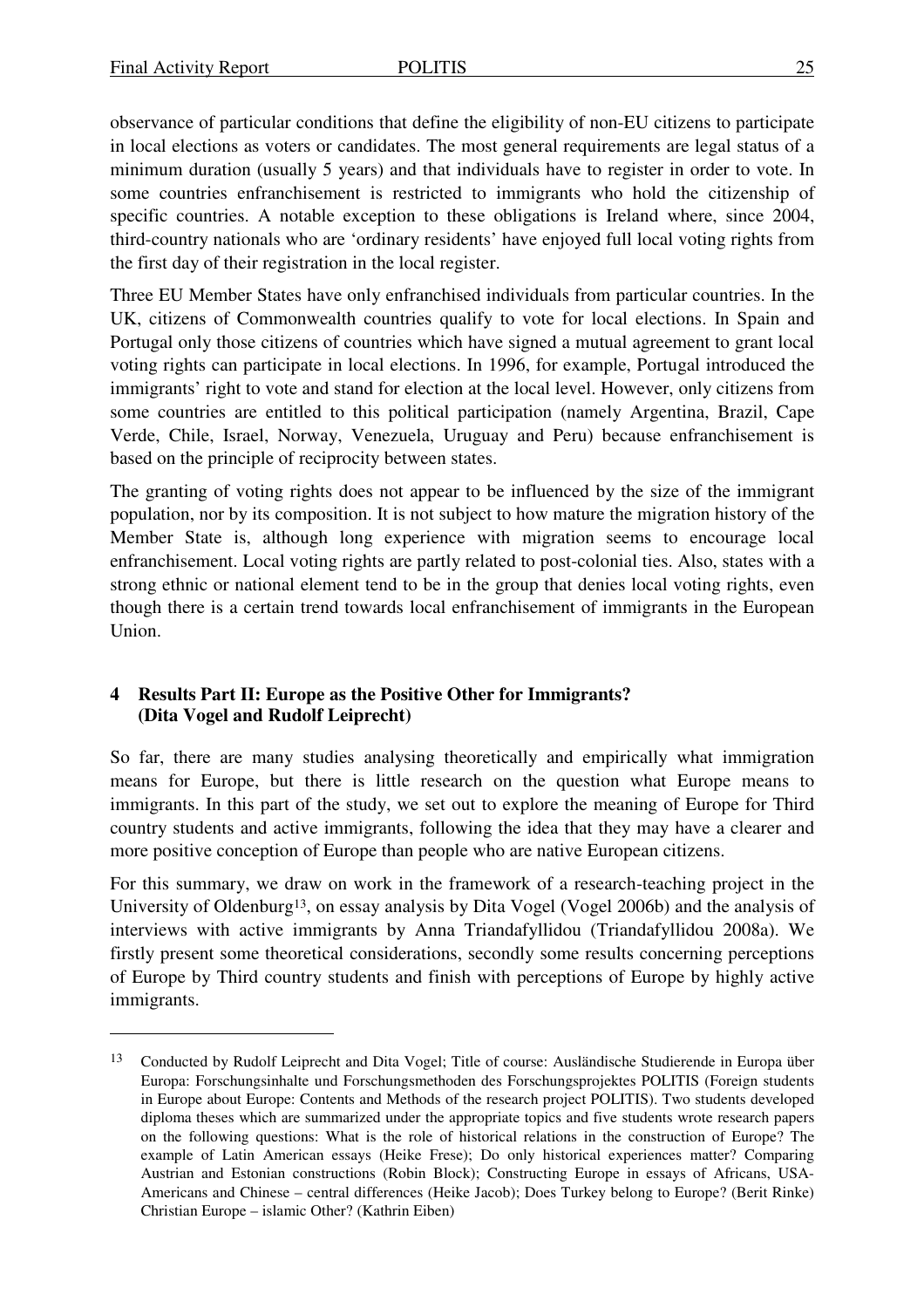## **4.1 Theoretical considerations**

Theoretically, we start from social cognition theory. Individuals construct realities in their minds, using simplifying, discontinuous schemata. These mental structures are developed in communicative interaction with other individuals and in relation to general communication sources like the media so that construction is a social process. The mental structures are used to organize their knowledge about the social world around themes or subjects. Schemata influence the information people notice, think about, and remember, help to reduce ambiguity and to decide (Aronson, Wilson et al., 2004). Schemata of *social groups* are particularly important for individuals, as the perceived belonging to social groups forms part of their selfconcept – their social identity. In social categorisation, value-free characteristics are often associated with values (Mummendey, 1985). One dimension of social identity may relate to a group defined in relation to a locality or region, a nation-state or a supranational entity like Europe. Which importance this regional-political dimensions occupies in comparison to other dimensions of group identity may differ from person to person, and for the same person it depends on the situational context. How people define Europe (social categorisation) has an impact on the perceived possibilities to identify as European (social identification).

It can be frequently observed that specific positive and negative images of countries and stereotypes of their citizens are used and reproduced in public and political discourses in order to defend the viewpoints and positions of actors in the public arena. 'Foreign countries as arguments' are than instrumentalised for a specific (local or national) purpose (Leiprecht, 1995: 101). Negativ stereotypes of others can serve at redefining social problems (Leiprecht, 2008). Often, the construction of the 'Other' serves at developing and strengthening group identities. Triandafyllidou (2001) argued that Othering the immigrant is functional to the development of national identity, and to achieving or enhancing national cohesion. So far, the function has not been observed with regard to European identity (Riketta and Wagenhut 2002:54). On the contrary, one could argue that Europe has been used as scapegoat and Negative Other in national policy discourses in a similar way than immigrants.

Empirical research on perceptions of Europe usually deals with European self-perceptions and self-identification of Europeans<sup>14</sup>. Social scientists seek to analyse the development and content of this construction by analysing particularly media discourses, group discussions and answers to survey questions (e.g. Bruter 2005) Although most citizens of Europe feel somehow European, they are at the same time increasingly Euro-sceptical. Bruter (2004: 27- 28) quotes from a group discussion:

One cannot think about Europe without thinking of slightly stupid, heavy mechanisms, bogus laws on the size of apples and salmon and so on!

Like in this quote, Europe is often associated and used as synonym for the European Union, and the European Union is implicitly constructed in contrast to the nation state.

Little attention has been paid to the function of positive Others in discourses. The Netherlands often functions as a positive Other in German public discourse, for example about immigration. Scandinavian countries are also often quoted in public discourse as positive role models, for example concerning school policies. We would argue that this does not only serve practical functions – highlighting problems in the national arena and arguing for change.

 $\overline{a}$ 

<sup>14</sup> See the summary of empirical research of the 1990s by Riketta and Wagenhut (2002).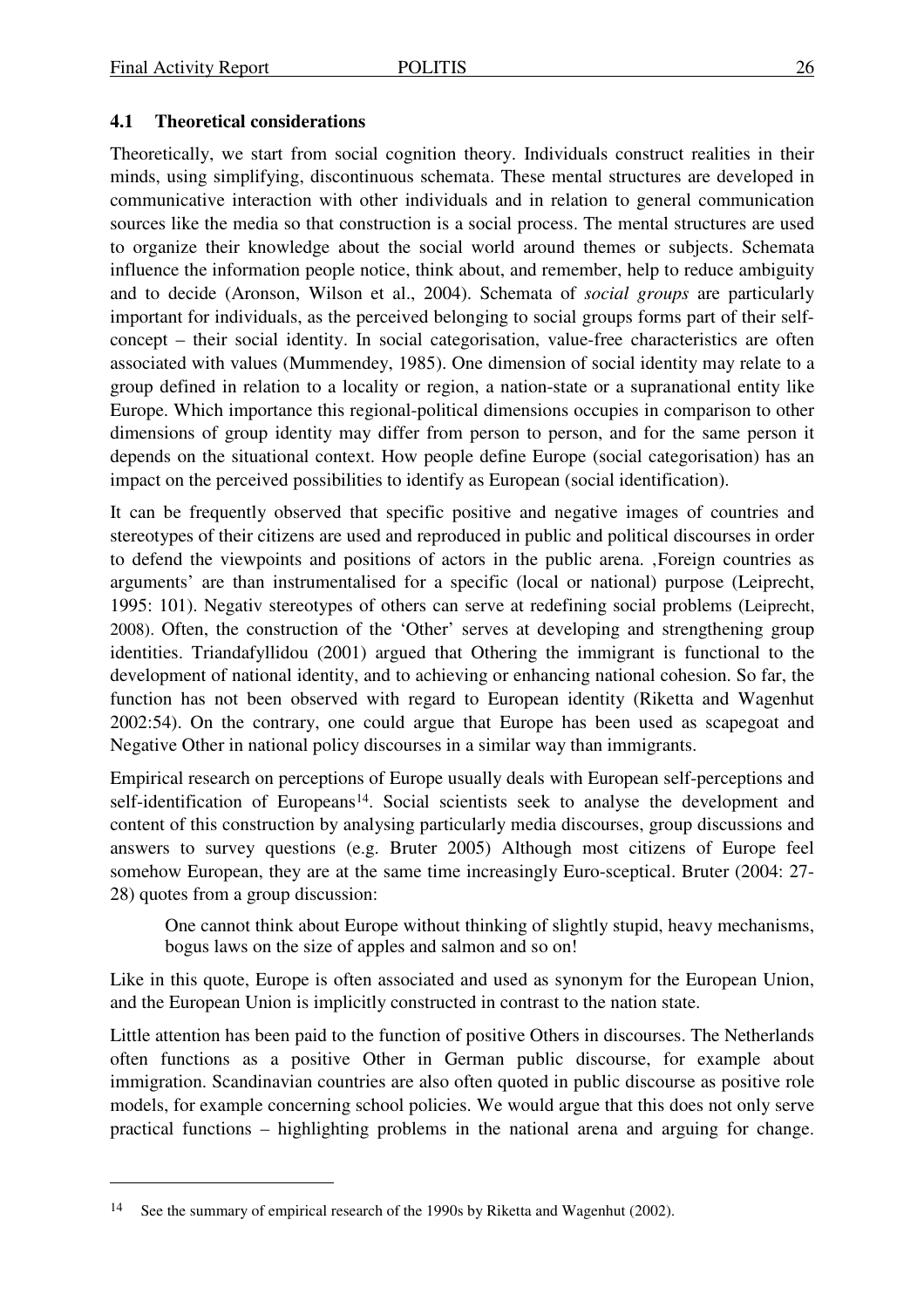Reference to positive Others may also serve an identity function, indicating that the authors is seeing him or herself as part of the modern, progressive part of the own society.

Looking at Europe from the outside, it may serve as a negative or positive Other to develop and strengthen extra-European identities. So far, there are not many studies with the exception of a US point of view, as there is a tradition of studying the European 'Other' to highlight developments in the US society (see for example: Rifkin 2004).

Attention to Europe's image in the world is rising, also in response to the European Union's interest. Lucarelli (2007a-PISA paper) notes that there is astonishingly little research on EU foreign policy and external images in the context of the literature on European identity. A recently published e-book from the GARNET network of excellence deals with Europe's image in the world under a foreign policy perspective (Lucarelli 2007b-ebook). In country reports about Canada, Brazil, Australia, China, India, Japan, Egypt and South Africa, researchers summarized elite, media and civil society perceptions. Comparing the studies, Lucarelli summarizes that the EU is not a widely known and debated actor for public opinion and the media outside Europe, that most people would not make a qualitative difference between the EU as a political actor and a more vague 'Europe' as a geographical area, and that the perceptions of Europe are influenced by the historical relations with Europe (e.g. colonial past) (Lucarelli 2007b). For some countries like China it is visible, that Europe is constructed in the triangle China-USA-Europe and often seen as a potential ally of China in this triangle.

Third country immigrants are in a specific situation in relation to Europe, being first outside and later inside. They transport ideas about Europe with them from their countries of origin, but are also confronted with experiences inside Europe. As Strath (2002) argues, immigration is a situation in which geographical identities are questioned. While for example unemployed persons or people who change their profession are likely to reflect about their professional identity, immigrants are asked where they come from and where they feel at home. As they have changed geographical location, everyday interaction forces them to define themselves in relation of geographical locations. In coming to terms with their new situations, they are likely to construct their new identity by comparing and relating their old and their new residence, and it is an open question whether they rather compare local communities, nationstates or larger geographical units. The probability to focus on the European level could be a function of the distance between the original place of stay and the new European destination – in a larger distance, larger features are better visible than details. While the history of past conflicts between nation-states and the economic and social imbalances of the presence play a role from an internal perspective (Meinhof 2003) and citizens of Europe are exposed to media coverage of European bureaucratic failures (Bruter 2004:27), these aspects are less important from an extra-European perspective.

While this 'external-viewpoint-argument' claims a comparative advantage of non-Europeans to see common features of Europe, it does not necessarily mean that the constructed Europe is associated with positive values and characteristics. However, Europe as a whole is wealthy, secure and stable, in comparison to many places in the world. This could lead non-Europeans from poorer and less stable regions to see Europe in a positive light.

A second argument why Europe could be of relevance for immigrants inside Europe could be called the 'diversity argument'. To support the unification process, EU institutions have propagated the slogan 'unity in diversity' since the 1970s as a principle of integration in the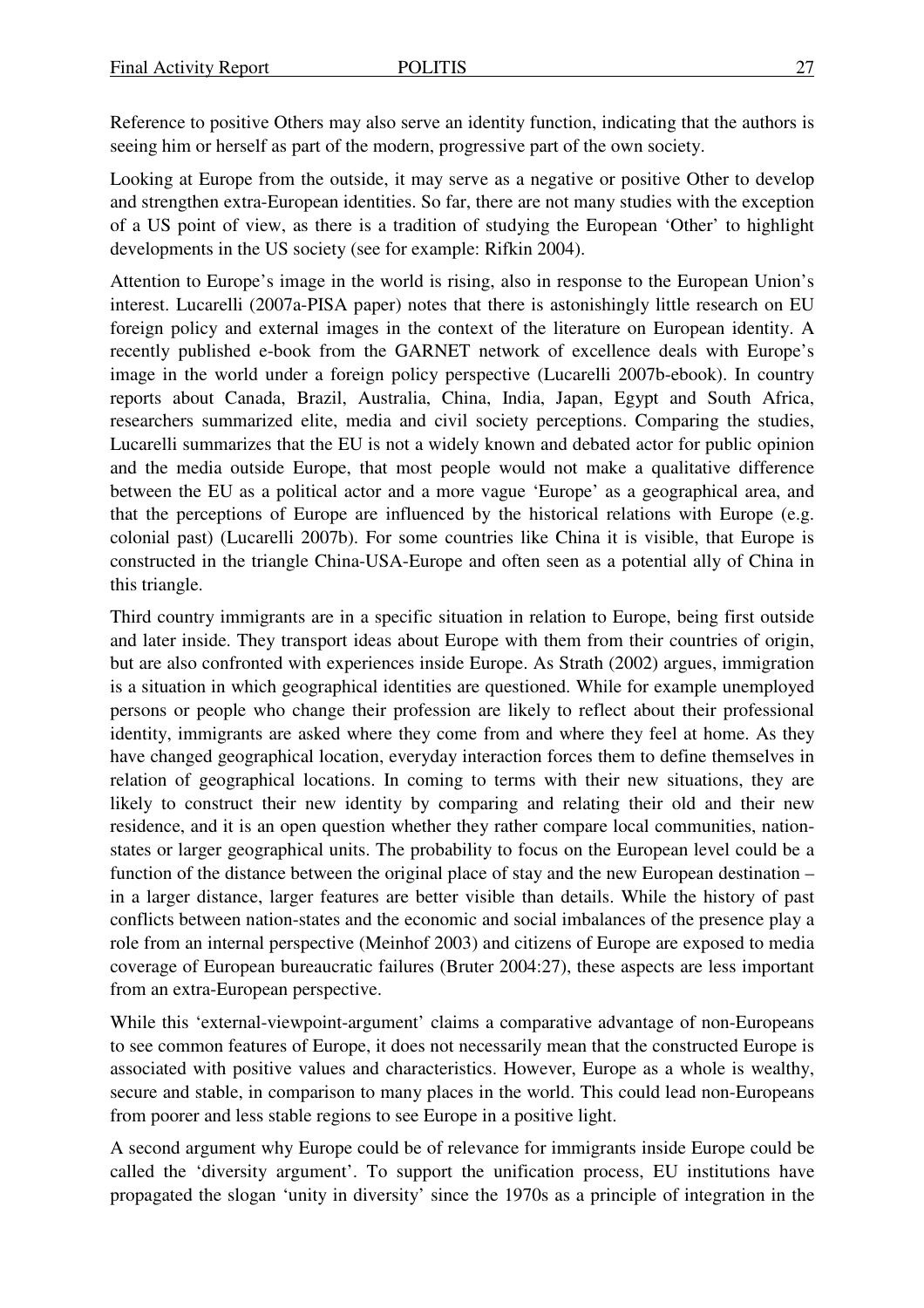European Union (Wintle, 1996b). If we assume that actors try to achieve a certain degree of internal consistency of their arguments, European level actors are likely to appreciate diversity also in other contexts, namely the integration of immigrants. At the same time, immigrants could find the appreciation of diversity attractive. Immigrants may identify more easily with a geographical-political unit that propagates diversity than with a specific nation, because nation states often include ethnic features that immigrants cannot fully acquire. Thus, there is a logical reason that immigrants' appreciation of diversity in their own interest may also contribute to their appreciation of the European Union. Presenting immigrants as the threatening Other which is functional for the national level leads to inconsistencies at the European level. Some recent research about young people with migration background in Vienna indicate that second generation immigrants are attracted by Europe. In her summary of the survey, Hintermann (2007:141) emphasizes as most consistent result of their study that 'Europe matters' much more for young people with migration background than for autochthon Austrians.

## **4.2 Constructions of Europe by Third country students**

On the background of such theoretical considerations, the database of application essays was explored. Applicants had to answer an open question about the meaning of Europe, and they were encouraged to share their personal thoughts on the topic, so they had to decide which ideas they wanted to share, and how they wanted to convey their ideas. As these essays were part of an application process for a European research project, a bias towards positive descriptions and the display of academic knowledge was expected. Therefore, we were more interested how Europe was defined, constructed and what positive and negative characteristics were associated with Europe.

To achieve this, all essays were coded according to the topics that appeared in them, and in a second step codes were compared and emerging patterns described.

We find frequent references to geographical *definitions* of Europe, but these are rarely left uncontested. Many students use Europe implicitly as a synonymous with the European Union, but there are also many essays that make the difference explicit, especially when the writers originate in the periphery of the geographical Europe. A broad cultural definition of Europe as the West is found in some essays, while others try to make a distinct cultural definition, referring to European commonalities and shared heritage. This distinct cultural definition sometimes includes the appreciation of diversity as specifically European.

Non-EU essay writers indeed make ample reference to positive features of Europe. Particularly the respect for human rights, the rule of law, and an effort to enhance the quality of life for individuals, enabling them to gain education, wealth, information, participation, and live in a protected environment are highlighted in numerous essays as characteristics of Europe. While many of these aspects could also apply to some single European countries, the *appreciation of diversity* is clearly associated with the European level. This attitude is recognised and cherished in many different ways in numerous essays. If the heart of European culture would have to be defined from the essays, the appreciation of diversity had to be named as its core element. Most authors seem to be in general aware of the deficiencies of the European institutions, but derive at their positive evaluations from their comparative reflection.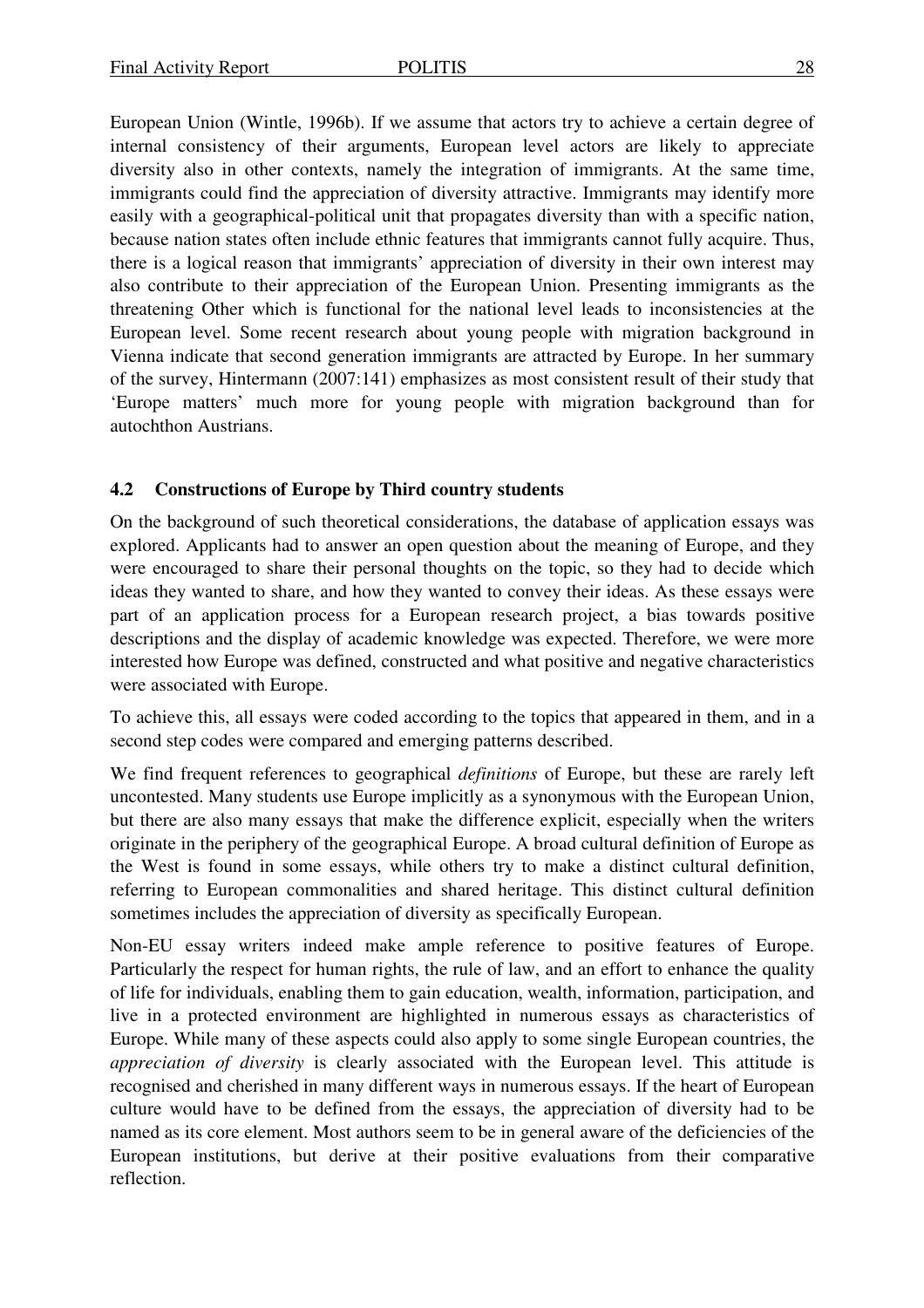While many essays displayed features of academic discussions and borrowed from websites, there were also a lot of essays that used *personal experiences inside and outside the continent* in their constructions of Europe.

Bruter assumes that experiences like family origins in another country, speaking foreign languages, travelling or living in another European country, no passports and border control in Schengen area, or the common currency may impact on EU citizens' European identification (Bruter 2005:32). EU-citizens in the sample also refer to some of these experiences. Some of them highlight in addition their experiences outside Europe: When travelling in other parts of the world, some of them related to themselves as European for the first time, either because their experiences with Africa, America or Asia seemed to be more different than their experiences in other European countries, or simply because nobody would know their country of origin so that they found it convenient to be recognised as European, as one Estonian emphasized.

Non-Europeans referred to the following experiences *outside Europe*:

- Meeting Europeans abroad whether tourists, missionaries, or teachers is described as contributing to the idea of Europe in some essays ('Europe as a continent has always fascinated me since my school days when I had teachers who were European in origin' 106Papua New Guinea Great Britain<sup>15</sup>).
- The influence of return migrants from Europe is referred to ('the stories of our friends who had travelled abroad; stories about clean streets and well-organised life but also about hard labour and fighting with the unwelcoming system as an immigrant' 36Bulgaria\_Czech Republic)
- Media coverage that is associated with Europe is mentioned in many essays ('media portrayals of Europe through visuals in TV and magazines' 2Nigeria\_Ireland),
- Applicants from former colonies frequently but not always mention the current influence of former colonising countries ('In Cameroon for example, there are two official languages (French and English) inherited from the colonisation (France and England)' 20Cameroon\_Germany);
- The perception of European arts, music and literature in the own country is noted as important in some essays ('In the biggest city Shanghai, where I'm from, symphonies by Beethoven and Bach are played all year round at concert halls; people are so familiar with the themes that even a housewife can hymn some of the most famous master pieces.' 86 China\_Great Britain)
- In a few cases, Europe is associated with the visible influence of EU development aid or EU projects in their country or city ('The EU now is 'the main contributor to the state building process in the Palestine that started after the signature of the Oslo Accords between PLO and Israeli in 1993' 112Palestine\_Italy).

In many cases, students distance themselves from experiences and perceptions of Europe in their country of origin and contrast it with their *own personal experiences* which they have made since they are *inside Europe*. They refer to their travel experiences, their experiences as students, and to immigration experiences in Europe – no matter whether they are permanent immigrants themselves or because of their connections to immigrants from their country or region of origin.

More often than not, this contrasting is portrayed as *disillusionment*, especially by African students. An idealised image of Europe is corrected with experiences of European reality.

 $\overline{a}$ 

<sup>15</sup> Essay excerpt of Essay no. 106, written by a Papua-New Guniean in Great Britain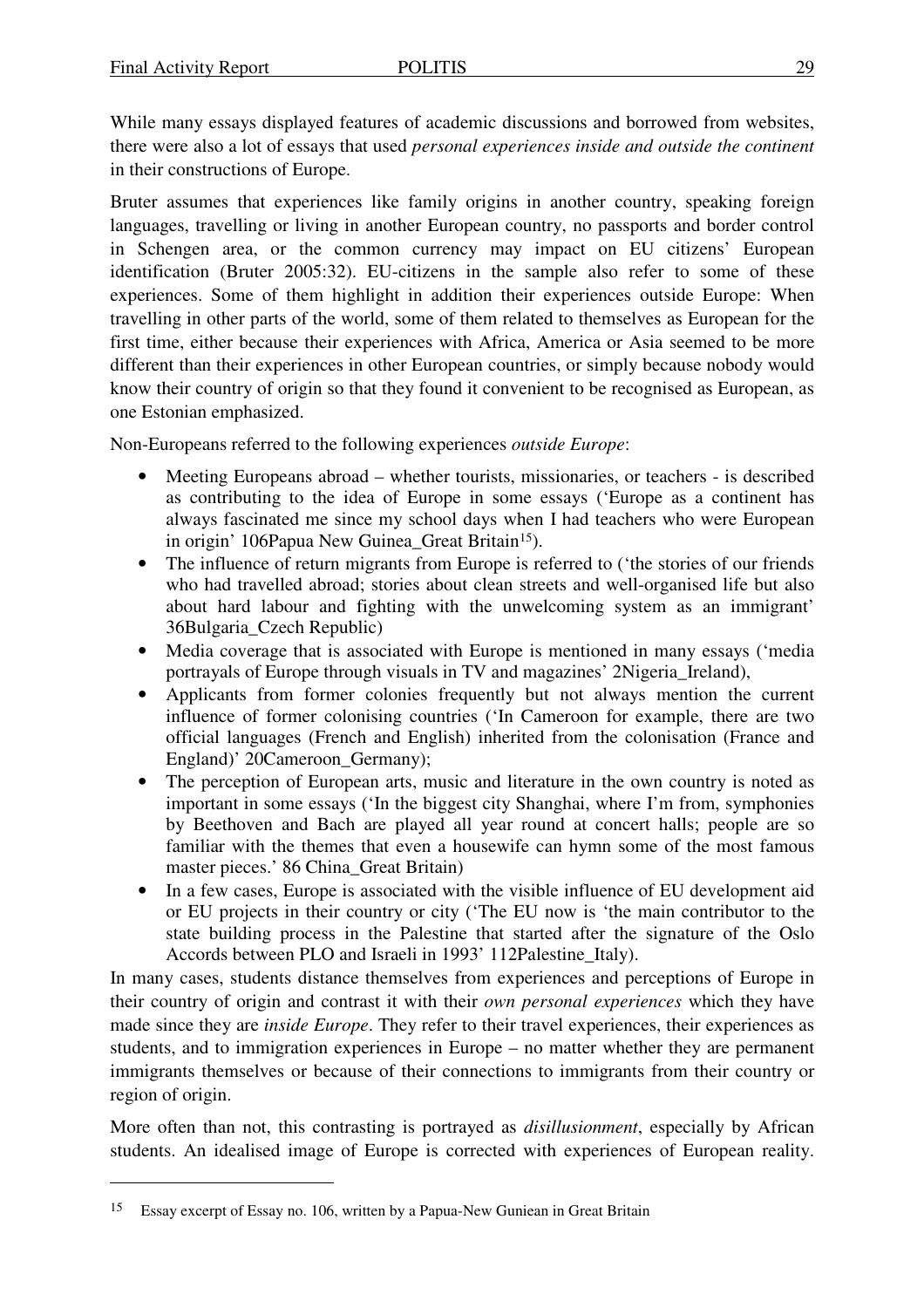However, some negative issues that feature high in studies about EU citizens are virtually absent in the essays of non-EU students. Bureaucracy is mentioned only in a few essays, and then it is partly framed as an unavoidable by-product of democratisation or only mentioned in relation to visa regulations. But students point to the fact that the wealth as shown in TVprogrammes is not evenly distributed, that the ideals of democracy and rule of law are not lived quite as well as propagated, or that although Europe brought Christianity to other parts of the world, Christianity does not seem to play an important role in the everyday life of people in Europe. In addition, discrimination is mentioned frequently.

Silvia Kulisch has analysed aspects of equality and discrimination in more detail in her diploma thesis.16 Given the open question of the essays, it is noteworthy that such aspects are mentioned in 103 of 243 Essays, and that 68 essays include aspects of discrimination, with 21 of them describing own experiences of discrimination and racism. A closer analysis of the 103 essays reveals that EU efforts to promote human rights and equality of treatment are often mentioned. At the same time, discrimination experiences are used to characterise Europe in other essays. A number of essays portray vividly situations in the context of entrance and immigration to Europe – fields that are explicitly excluded from EU anti-discrimination legislation, for example in embassies, airports and foreigners' authorities. Negative attitudes towards immigrants in the population and racist behaviour towards immigrants are also cited to characterise the meaning of Europe for the applicants. Such statements are as well found with African students as with students from the new member states in Eastern Europe.

In this context, the essay of a recently arrived student from Armenia can be characterised as Utopian. However, it is quoted here in order to inspire ideas of a policy that *would be* attractive for future immigrants. The quotation displays well what non-EU immigrants might have to offer to the Union: advance praise, enthusiasm for the European project, eagerness to receive education and training, willingness to work and to contribute to the society, gratitude for being accepted as equal.

Europe is a state with very rich historical values and it makes the newcomers able to share that historical values. ... Europeans have some peculiar cultural traits, but they are deeply proud of having built a society that promotes equality between the sexes, tolerance and inclusiveness. ... A generous refugee policy in some countries has turned United Europe into a medley of different cultures, a process that has enriched its own culture along the way. All world religions are represented in Europe. ... A number of special programs have been created in order to actively oppose unfair or offensive treatment on the grounds of race, skin colour, national or ethnic origin or religious faith. ... In conclusion, my decision to migrate to Europe is mainly conditioned by the fact that a stable convergence to the unification and integration Europe is experiencing now provides potential economical, social and cultural benefits to immigrants. ... After graduating from the university and starting working in Europe I am looking forward to get an opportunity to contribute to the social and political life of EU in comparable level to the one provided by the EU natives. (47Armenia\_Czech Republic)

<sup>16</sup> Silvia Kulisch. Equality and Discrimination: "What does Europe mean to you personally?" Eine qualitative Auswertung von Europabildern internationaler Studierender im Kontext eines europäischen Forschungsprojektes, delivered as diploma thesis at the University of Oldenburg in Intercultural Education, July 2007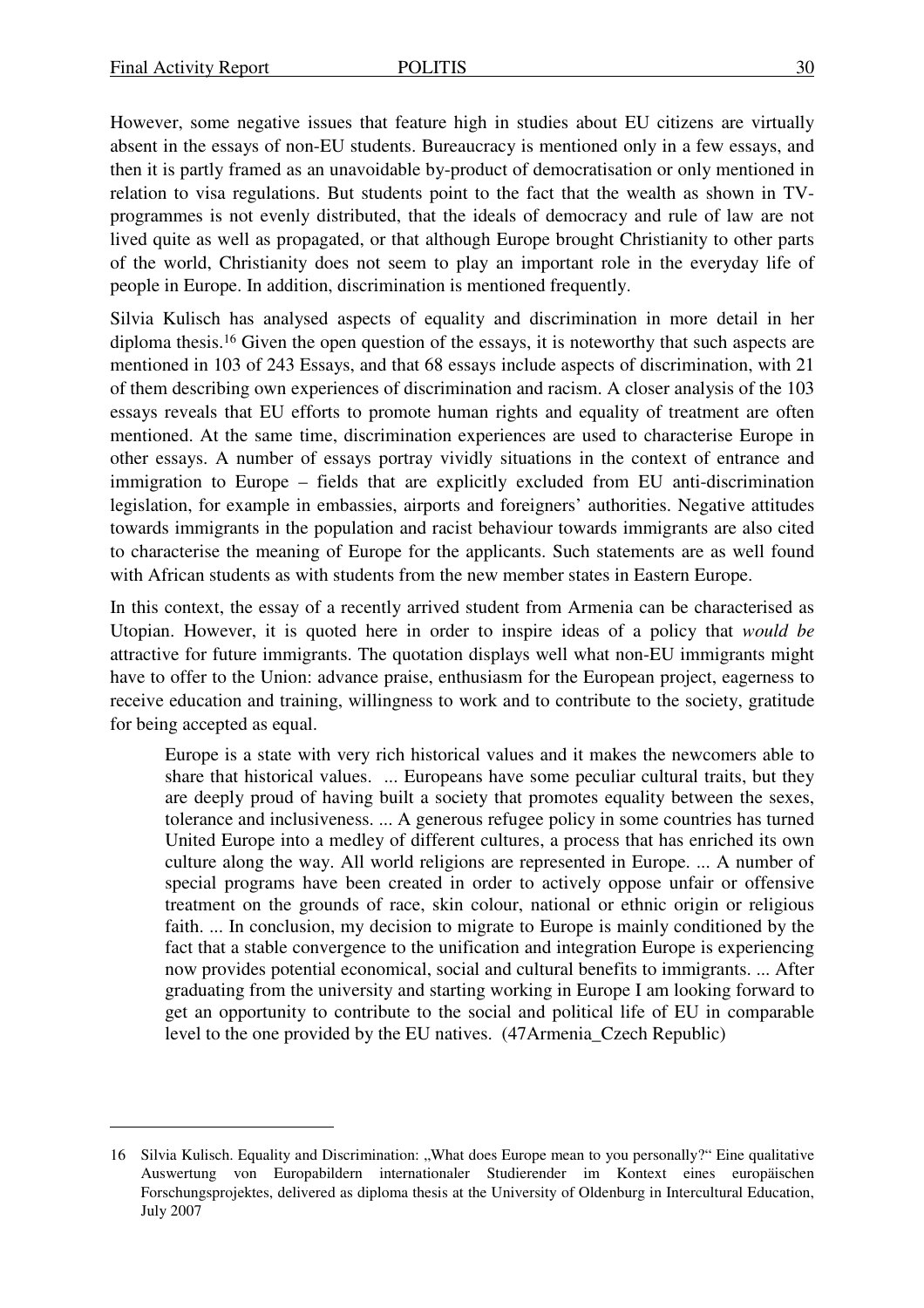## **4.3 Constructions of Europe by highly active immigrants**

The analysis of interviews with highly active immigrants revealed a similar connection between equality and discrimination and Europe. Triandafyllidou (2008a) quotes a young Ethiopian man who has come to the Netherlands ten years ago as asylum seeker. He notes that naturalised citizens that look foreign (e.g. who are of sub-Saharan African origin) are not accepted on an equal footing as Europeans and demands societal change.

Before that, let me qualify what I meant that we need a new societal structure. At this time, beyond a notion of Holland, there is an increasingly growing notion of European citizenship. Identifying oneself as a Dutch citizen may be irrelevant after 20 years because what is important by then is being a European. *Being a European has to include me as well who is a naturalized African*. (125/65, *emphasis* added)

Anna Triandafyllidou (2008a) explores whether and how issues of Europe and the European Union are raised in the accounts of civic activism in the POLITIS interview database of highly active immigrants. She identified and retrieved all paragraphs (together with the preceding and following paragraph) where the words Europe, European, Europeans or EU were mentioned. This automatic retrieval procedure has produced more than 90 interviews with references to Europe, offering the opportunity to see how highly active immigrants relate to Europe. The frequency of occurrences can not be meaningfully interpreted as highly active immigrants were interviewed in a European research project so that this topic was implicitly relevant, even though interviewees were only asked about their participation history, but the types of references to Europe can be analysed with qualitative analysis.

Triandafyllidou's analysis has highlighted two dominant thematic clusters around which reference to Europe and the European Union by immigrant activists can be organised. More often than not, informants do not distinguish between the Europe and the EU. The first cluster emphasises the cultural and political dimension of the EU. Immigrant activists outline a distinctive European political culture that is different from that of their continents (not countries) of origin and note cultural diversity as a special positive feature of Europe and the EU. The second thematic cluster concentrates on institutional aspects of the European Union rather than Europe, referring to the EU as source of funding and political arena.

Europe and the European Union are mostly not directly relevant for the informants' civic activism but they are important reference points as to what is a desirable state of affairs, what is the best way to achieve harmonious and mutually enriching co-existence of different cultures and nations17. The informants refer both to the actual reality of the EU (youth exchange programmes for the British youth and the recent accession of Latvia to the Union) but also to an idealised view of a Europe *united in diversity* as the European Commission's slogan proposes.

The results for highly active immigrants reveal thus partly comparable patterns that the analysis of essays already indicated. However, some highly active immigrants are also aware of the EU as a policy arena for their issues and funding body for their organisations, referring to experiences in their fields of activities. Immigrant activists note the EU role as a source of funding to support their activities, where the country of settlement and the country of origin

<sup>&</sup>lt;sup>17</sup> This is also a core idea that resulted from the analysis of essays of international students that was conducted in another part of the POLITIS study (Vogel, 2006).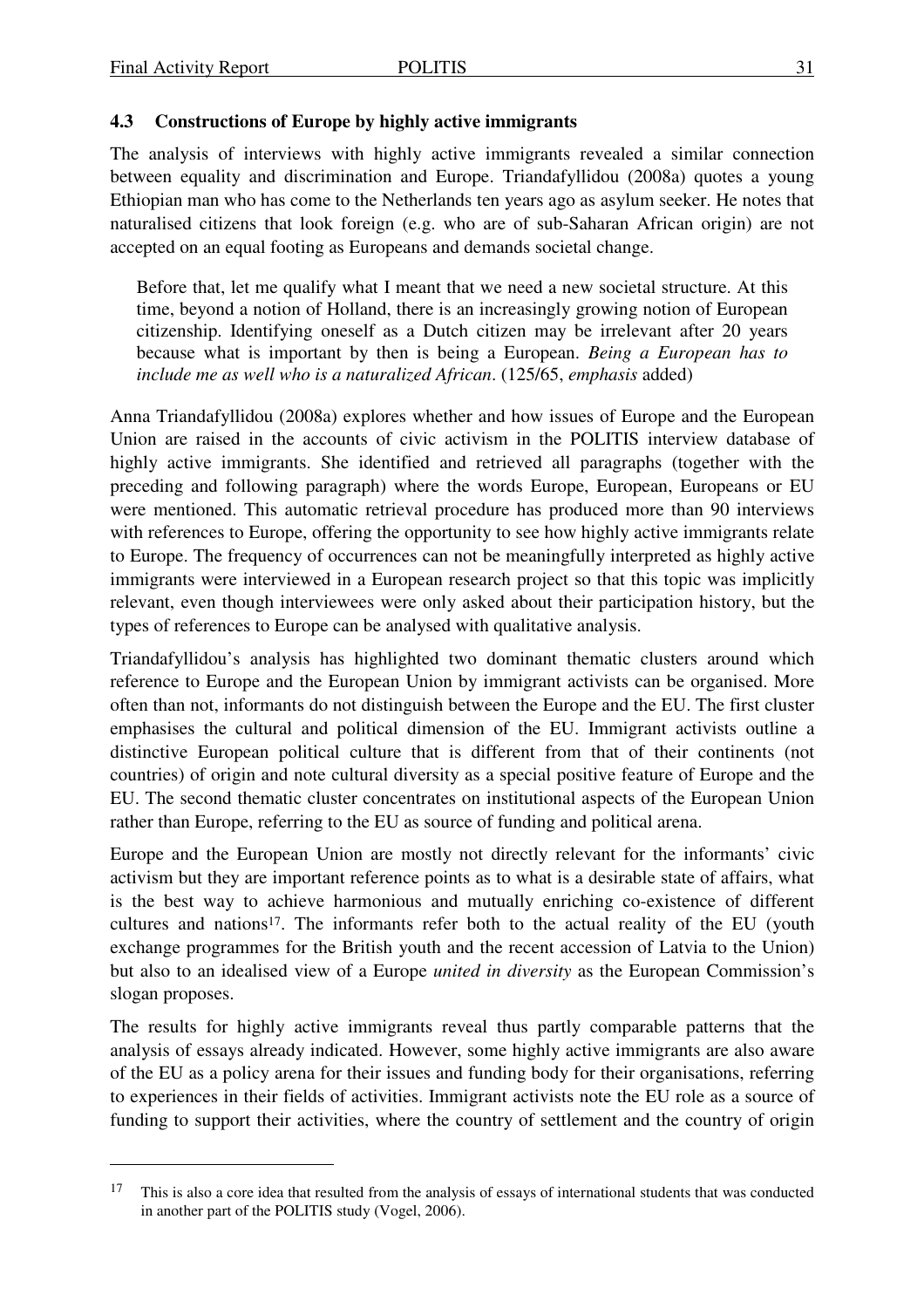show little interest to their needs and to the work they produce. They also note EU institutions as a new arena in which to raise claims, make one's voice heard and create transnational platforms for mobilisation. It is worth noting that studies of migrant transnationalism have up to now concentrated on migrant activities that link the country of origin and the country of settlement. Very few studies have addressed the question of transnational activism within a European arena (Kastoryano 2002; Imig and Tarrow, 2001; Tarrow, 2005).

#### **4.4 Final remark**

As an exploratory work, the results of this part are systematically asking new questions and aim at indicating the need for more research in this field. There is no claim that the used databases are in any sense representative for European immigrants, or that we have been able to identify all relevant patterns of immigrants' perceptions of Europe, although we have looked into the ideas of a wide variety of students and activists so that we are confident that our results are telling for the way that highly qualified Third country nationals construct Europe.

We argue that the topic is important. Immigration is usually seen as an additional challenge to already complicated European integration process of now 27 countries, as immigration adds to the already existing cultural, religious and linguistic diversity. Higher degrees of diversity – as a recent study of US-American cities shows (Putnam 2007) shows – are correlated with less social trust and more social isolation. Here we indicate that although immigrants undoubtedly add to diversity in Europe, they may still simultaneously add to European cohesion. The appreciation of diversity is propagated by the European Union level institutions and by European governments in an effort to proceed on the way of integrating diverse European *countries*. However, our analysis confirms that there is also a potential to apply the slogan of 'unity in diversity' to immigrant integration. The slogan clearly appeals to highly qualified and highly mobile students, researchers and immigrant activists. Some of them are immigrants, and others are likely to become immigrants in the future. Identifying as European might be easier for high potentials than identifying nationally or locally. Putnam (2007:161) suggests that the "challenge of diversity is best met not by making 'them' like 'us', but rather by creating a new, more capacious sense of 'we', a reconstruction of diversity that does not bleach out ethnic specificities, but creates overarching identities that ensure that those specificities do not trigger the allergic, 'hunker down' reaction." He suggests that America has done well in the long run, partly because welcoming strangers is part of American identity. Could Europe offer a capacious, overarching 'we' to immigrants and native of different countries because the appreciation of diversity is at the heart of European identity? This is an issue that deserves further research efforts in the future. Identifying as European is currently rather discouraged than encouraged by local and national integration policies. If Europe was offered and propagated as an identity option for future immigrants, this could both foster their integration into the places where they live, and European integration.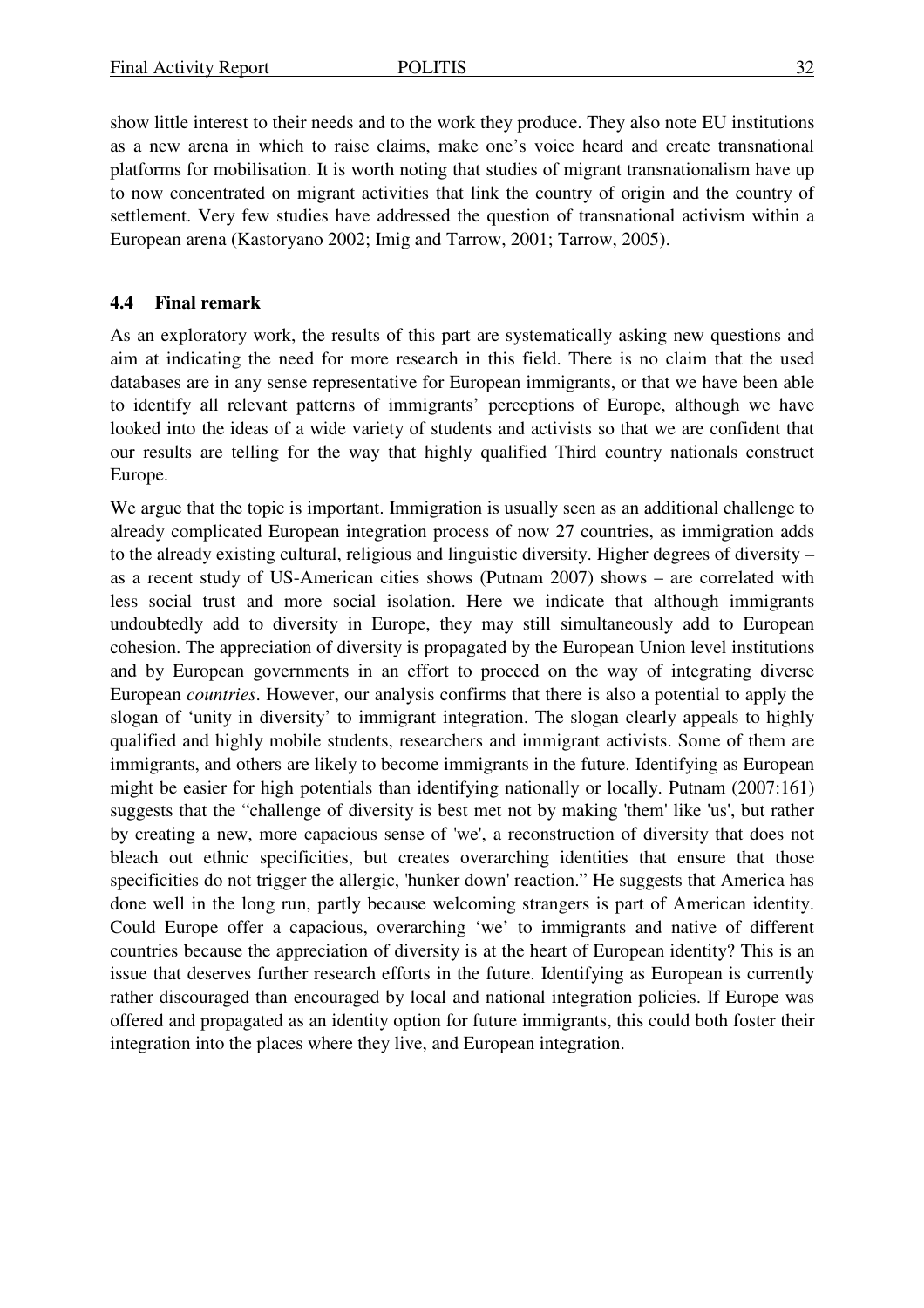## **5 Part III: Civic participation of immigrants – favourable and unfavourable conditions (Dita Vogel and Norbert Cyrus)**

The POLITIS study focussed on the examination of high intensity participation of immigrants in receiving societies. For that purpose, problem-centred narrative interviews were conducted with highly active immigrants that raised their voices and organised solidarity and self-help in a large number of fields, including ethnic or multi-ethnic immigrant organisations, churches, parents' associations, welfare organisations, trade unions, and political parties. Using a rich European database of immigrant interviews (see section 2), researchers mainly focussed on inclusive processes and the perception of favourable and unfavourable conditions for participation in the receiving countries in their analysis.

For analysing high intensity participation of immigrants in receiving societies, POLITIS mainly built on the theoretical models and empirical results of studies conducted on political participation and voluntary sector engagement (e.g. Putnam 2000, 2001; Verba *et al*. 1995, Dekker and Halman, 2003). Particularly, studies on voluntary work emphasized the role of recruitment:

Voluntary work is often not so much a consequence of conscious search for involvement in a specific activity, but more a question of 'being asked'. They have been 'drawn in' via their family, friends or neighbors who were already participating in voluntary work or who were in some way involved with an organization that needed volunteers. ... 'Being asked', the main reason why people get involved as volunteers according to surveys, diverts attention away from general motivations to social networks. People volunteer because they are asked to, and the chance of being asked is greater if they are involved in active social networks. (Dekker and Halman, 2003: 5)

Because migration and, particularly, international migration is often organised in family or occupational networks, but rarely in networks of civic activities, the latter networks are cut off by migration. The very migration process interrupts *activation chains* that draw activists from one type of activity to the next, while it may lead to new activation chains in ethnic contexts of migration networks. Therefore, the POLITIS study sought to gain a deeper understanding of the activation process with qualitative means, learning from the accounts of 176 active immigrants all over Europe. With this focus, it complements studies that focus on more general structures framing participation processes that are often called 'opportunity structures'18 which have subject to an increasing amount of research in recent years. Participation in immigrant organisations and in the political arena has received by far the most attention. Methodologically, most research uses multicultural cities as case studies, comparing cities or immigrant groups within cities, and we have built heavily on the insights gained from this research.

We start from a summarising conclusion in the final chapter of an influential edited volume (Penninx and Martiniello, 2004:142) that reflects on the results of local case studies to show how our study complemented such studies and made an input beyond the state of art:

<sup>18</sup> According to Koopmans (2004: 451), the political opportunity structure includes both an institutional (political system, distribution of party power) and a discursive element (established notions of who and what is considered reasonable and legitimate)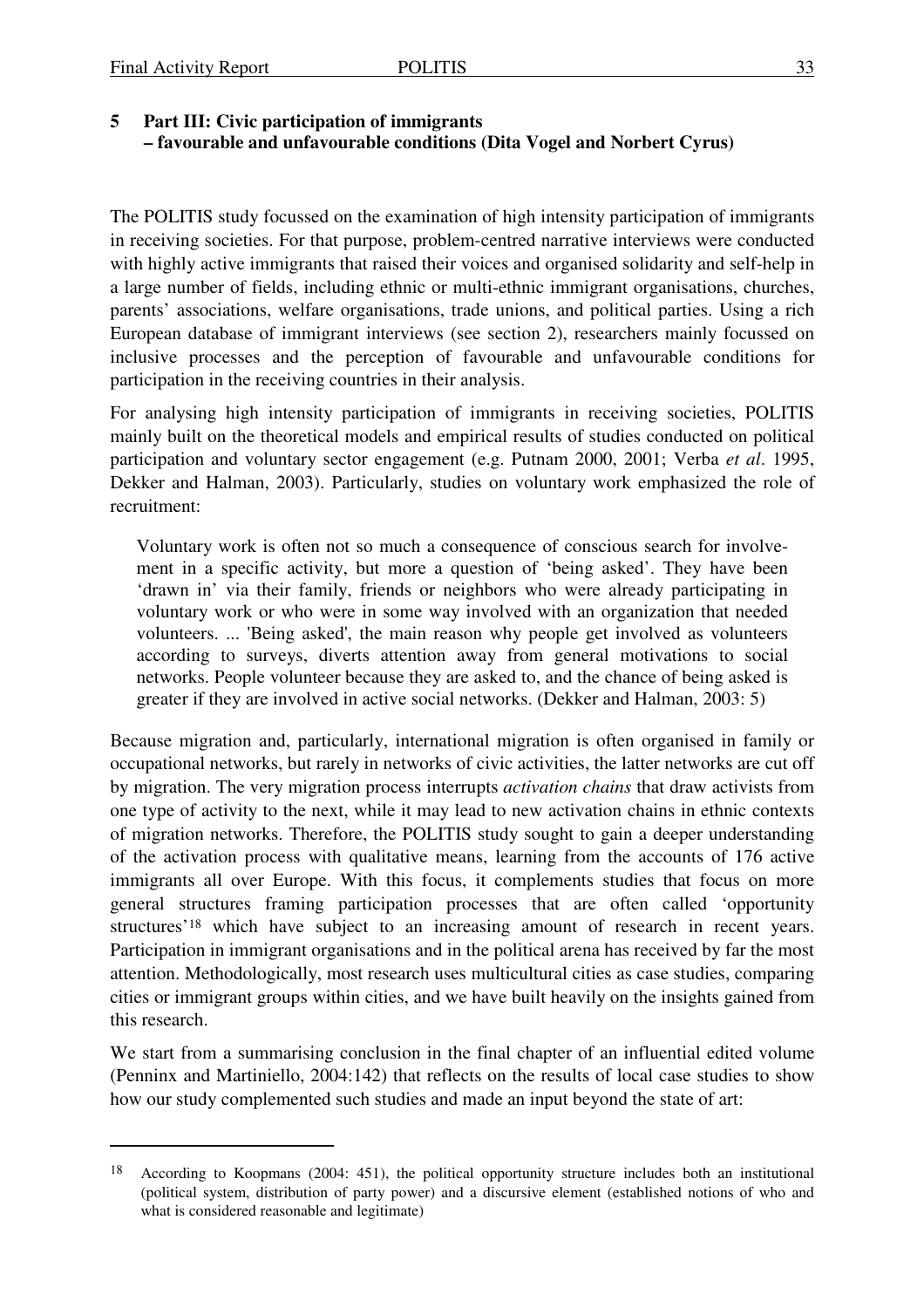Who are the *actors* involved? There are two main parties in integration processes: the *immigrants themselves*, with their varying characteristics, efforts and degrees of adaptation; and *the receiving society*, with its characteristics and its reactions to newcomers. It is largely the interaction between the two that determines *the direction and the temporal outcomes of the integration process*. As was persistently evident in our research, however, these two 'partners' are *fundamentally unequal* in terms of power and resources. The receiving society, its institutional structure and its reactions to newcomers are consequently far *more decisive for the outcome* of the process than the immigrants themselves. [emphasis added]

Two issues are identified in this quotation: Firstly, participation of immigrants is clearly placed in the integration discourse. Secondly, immigrants themselves and the receiving society are named as actors in this process, and the receiving society is judged to be the more influential actor.

Most studies on political and social participation of immigrants are clearly placed in integration discourses and seek to inform integration policies. Integration is defined – for example – as the immigrants' process of becoming accepted in the receiving country's legal, socio-economic, and cultural and religious structures (Penninx and Martiniello, 2004:141). We also started from this perspective. Integration in local and national societies is an important task for both immigrants and native members of receiving societies. However, working on this study helped us realise that focusing on integration may be too narrow for developing a good understanding of the issues involved in immigrants' *participation*. The integration discourse usually presupposes a *direction*, for example from homeland to receiving country orientation or from immigrant organisations to political parties. When starting from and adhering to an integration perspective, opposite trajectories as well as transnational phenomena may escape the attention.

Putnam's seminal study on the decline of civil society (Putnam, 2000) has been noted by researchers on immigrant participation. Putnam argues that the decline of civic activities results in a loss of social capital – of social networks that have value and affect the productivity of individuals and groups. Although Putnam did not pay much explicit attention to immigration in this early study, his ideas about bonding and bridging social capital have inspired many researchers of integration processes. The uni-directionality makes them highly suitable for integration debates: Migration chains are built on *bonding* (ethnic) networks, but these may lead to more *bridging* networks with higher profit for community building in the receiving society. Tilly and Fennema have tested in various studies a more operational form of this idea: Increased participation in ethnic social life and a denser network of associations results in immigrants having more political trust and more political participation (special issue of the *Journal of Ethnic and Migration Studies,* Jacobs and Tillie, 2004, Jacobs and Tillie 2008). While this line of study produces very interesting results, our research indicates that the uni-directional approach favoured by the integration discourse does not capture the full picture. Cyrus (2008) notes that a line of activation also runs from political parties to activism on immigrant issues and in immigrant organisations; our interviews allow for an explanation of this line of activation that is consistent with the political processes. Combinations of political and migration-specific commitments are the rule for political activists in the sample. Participation in mainstream political parties may be a continuation of migration-specific participation as it is functional to achieve migration-specific aims. On the other hand, there are also examples of immigrants who joined parties for other reasons and were drawn into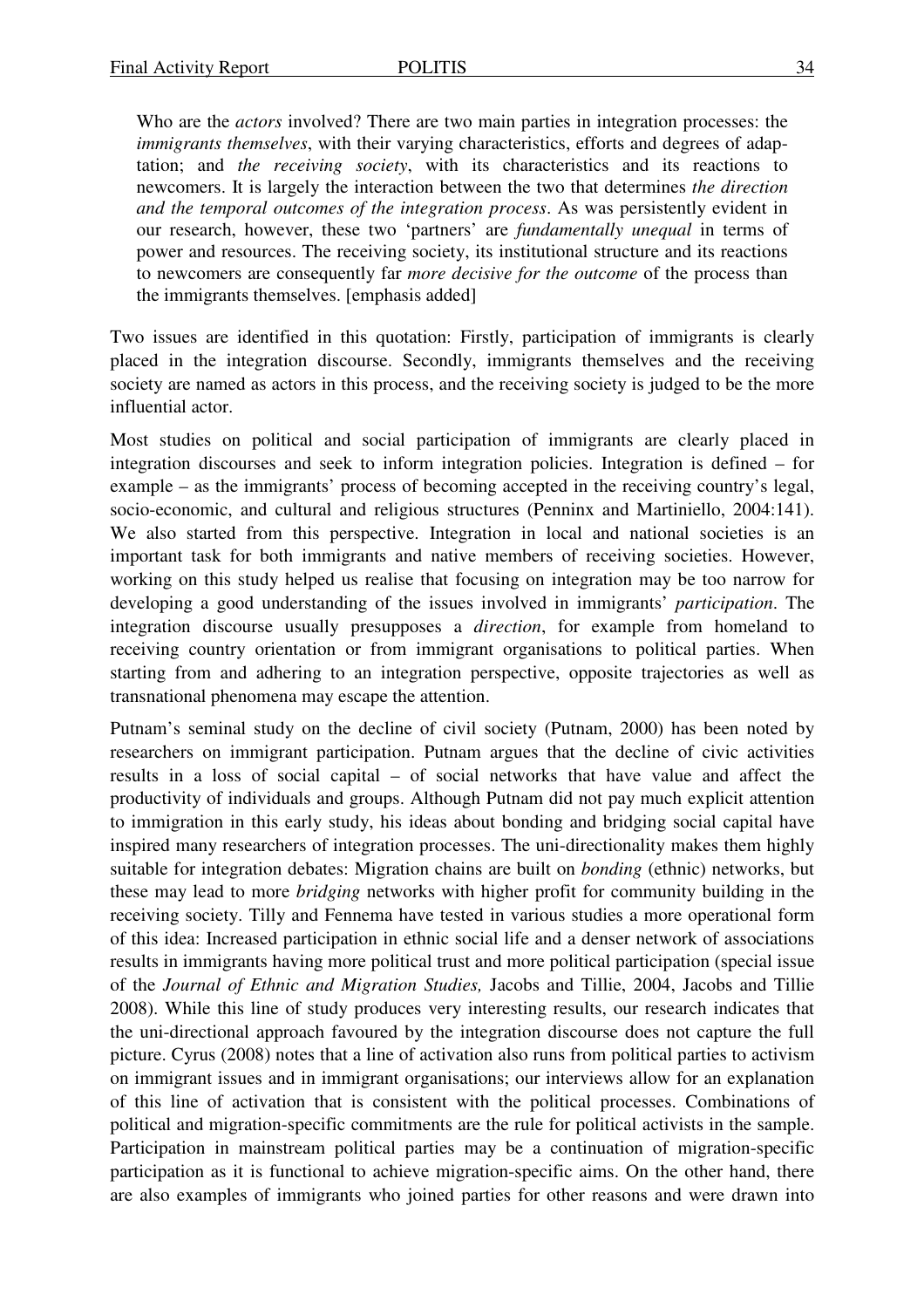migration-specific participation later as functional reaction to expectations of the party and immigrant communities so that there is not only an impact of immigrant associational activities on political participation, but also the other way around. If the political context suppresses these functionalities, they appear – as the French case clearly shows - in a hidden way. One can conclude that participation in politics tends to encourage immigrants to maintain double loyalties and identities.

Framing immigrants' participation in the context of integration discourses also makes it more difficult to become aware of transnational activities, identities and cultures. Triandafyllidou (2008b) argues that immigrant civic activism which may at first glance seem to focus on diasporic ties and ethnic community building, becomes often a lever for transcultural capital and transcultural community building. She explores new repertoires and forms of transnationalism among sub Saharan African immigrant activists in Europe. The findings suggest that immigrant civic activism even if limited in size proposes new types of transcultural societal networks and new forms of transcultural expression.

One reason for disregarding immigrants' participation may be that definitions of civic participation are often quite narrow. Quantitative studies further narrow this definition, as quantitative studies are often better suited to measure conventional forms of participation (e.g. voting behaviour or formal membership in civic associations). Our broad definition of civic participation turned out to be an asset for the study, not because the importance of immigrant associations as a field of activity was confirmed, but also because we were able to capture more unusual forms of participation characterised by the same expressive or service functions as conventional civic activities, e.g. creating foreign-language websites for information and opinion exchange, organising an informal library with mother-tongue books, promoting abstinence from alcohol and drugs or fund-raising for poor children in the country of origin.

Integration debates are still predominantly national debates. Immigrant integration is seen as an issue that deals with the incorporation or assimilation of immigrants in local, regional and national structures, but not in European structures and global networks (Vogel, 2006b: 5). Although integration is discussed and investigated at the European level, it is done mainly as a comparison of national data and configurations and disregards the question whether immigrants could contribute to the integration in *Europe* or in even larger transnational structures. European mobilisation on immigrant issues depends on national support and is directed towards national arenas (Kastoryano, 2002). In such a perspective, transnational ties can only be analysed as being functional or dysfunctional to integration into *national* structures, and they are thus potentially suspicious. By focussing on Europe in the accounts of active immigrants, Triandafyllidou (2008a) raises the question that if we disregard transnational perspectives then we may overlook important resources.<sup>19</sup>

The quotation above also claimed that the receiving society is far more influential than immigrants themselves. The statement can be deconstructed into two different elements: 1) The macro (and meso level) is more important than the micro level; 2) Receiving country factors are more important than country of origin factors.

<sup>&</sup>lt;sup>19</sup> In addition, not only the results but also the process of the POLITIS project draws attention to the issue of neglecting transnational competences of immigrants. The project interviewers were selected from a pool of applicants with many positive ideas about Europe (Vogel, 2006b). They included highly competent and motivated academics with experiences in more than one European country and a large number of transnational ties.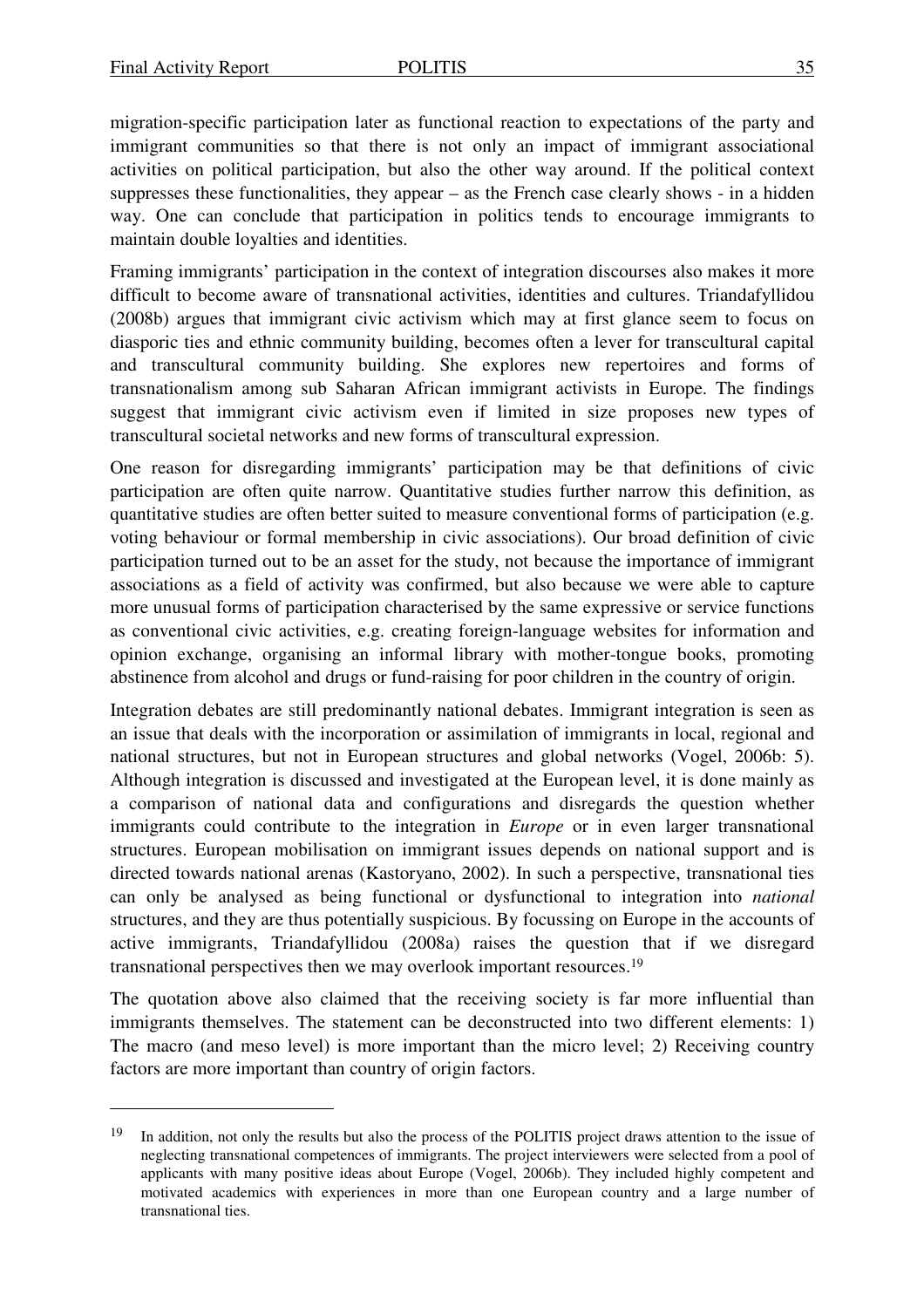Obviously, individual immigrants and the receiving society's institutions and reactions are quite different types of 'actors' – as Penninx and Martiniello (2004:142) emphasize in their essay on research and policy, they are 'fundamentally unequal in terms of power and resources'. But calling 'a society' an actor is misleading. A society consists of a large number of individual and collective actors who set the frame for immigrant participation. Individual native actors, as well as individual immigrant actors, generally cannot have a short-term influence on the receiving society's institutions, norms and discourses. These are structures for them. Receiving society actors *plus* the structural results of their actions are, of course, much more powerful than the individual immigrant. Another reading would be that macrostructural factors are more decisive than micro-factors, as Koopmans also argues when he defends the concept of political opportunity structure for explaining variations in level and forms of collective actions (Koopmans, 1999:100). Bousetta has already pointed to the importance of factors below the macro-structural level, to 'infra-politics' of individuals and groups within the immigrant minority communities, aiming at control of the agenda (Bousetta, 2000).

With our qualitative study, we can confirm that *all* three levels are important for immigrant activism. Factors impacting on the continued and substantial civic participation were integrated into an actor-centered model of civic participation of immigrants (Vogel 2008a).

Immigrants relate their civic participation experience to a number of *individual factors*: They command over *resources* such as time and skills from experience or education. Factors relating to personal characteristics, general attitudes and their self-concept are summarized as *personality* features. Lastly, immigrants relate to their embeddedness in *networks*, which they may activate consciously to achieve something (social capital).

For first generation immigrants, individual factors are highly dependent on their experiences in their country of origin. They are part of the baggage that they bring with them to a new country and that is more or less useful in the new environment. Education in the receiving country is an important resource for active immigrants. While the formal acceptance of their educational attainment is often quoted as a problem, this is not a problem in informal and voluntary contexts. Highly qualified immigrants are demanded by other immigrants because of their abilities, and their past success in education contributes to their self-confidence and enables them to use their skills in a new environment (Kosic 2008). Many immigrants have been activists already in their countries of origin, and have incorporated this fact into their self-concept and describe activism as linked to their personality. At the same time, the needs and problems of immigrants of their origin group and the perception of this group in the receiving society are often a motivation to become active on behalf of the group (Kosic 2008, Kosic 2007).

Competences in the receiving country language are often cited as important resources. Many active immigrants facilitated communication between immigrants from their country of origin and actors the receiving society using their multiple language competences, whether receiving country language competences were acquired in the country of origin or in the receiving country. However, a recent diploma thesis based on the analysis of 10 interviewees in Germany indicates that language competences may be overemphasized in the public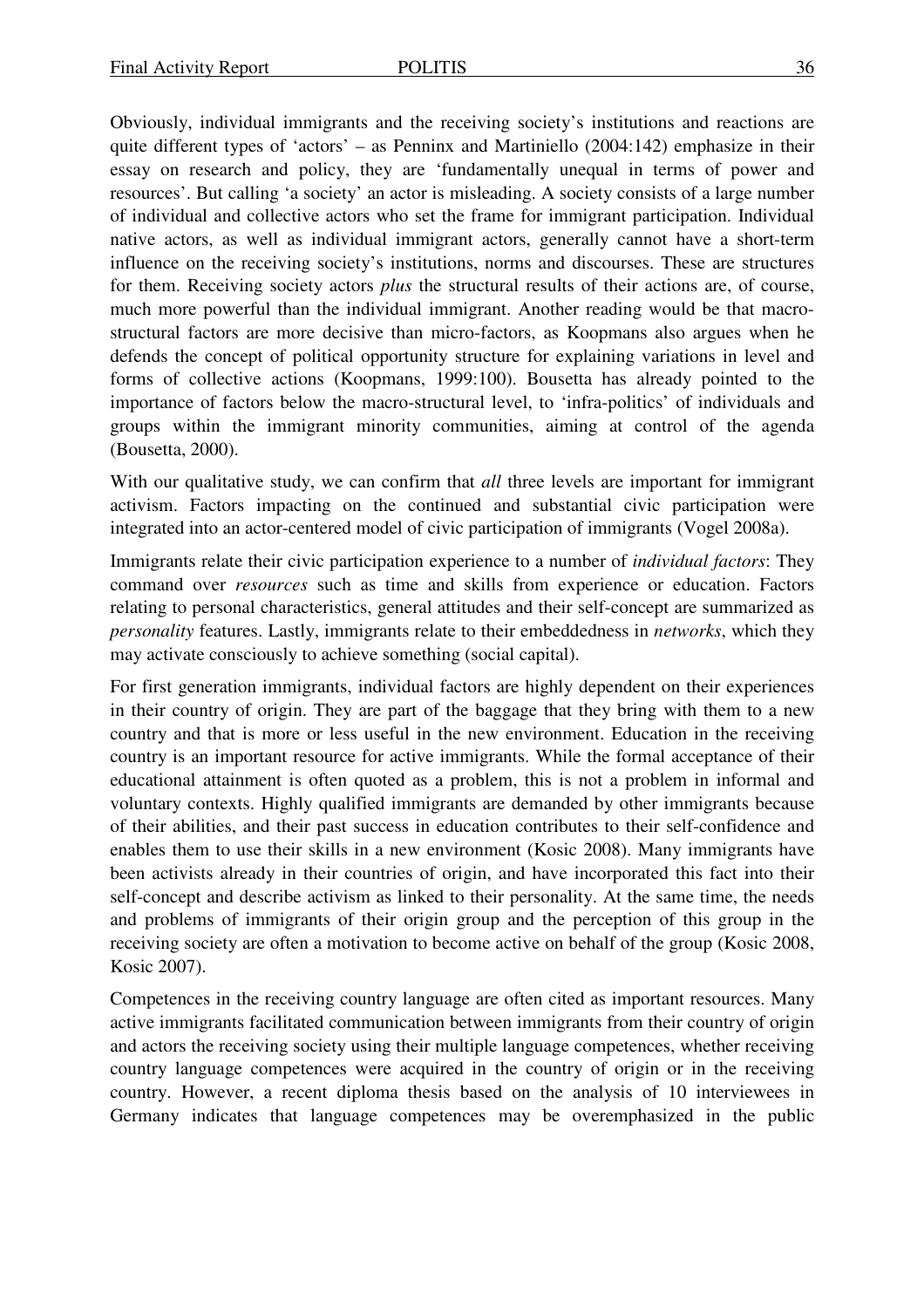discourse20. Activists start activities well before they feel competent in the new language, and a number of non-language communication barriers can be identified in their accounts, among them discrimination due to a foreign accent.

We emphasise that all three levels of analysis are important in explaining participation of immigrants. It depends on the research interest and target group to decide which factors are perceived to be most important. If we seek to explain cross-country variation in participation patterns or structural change, then the statement that macro-structural factors are most important seems to be well founded. If we are puzzled why organisations find it difficult to attract immigrants as active members, then we deny that macro-structural factors are most important but suggest that the meso-level is more important. If we are interested in the question of why some immigrants are more active than others, micro- and meso-factors seem to be most important.

Besides asking 'important for what' we can also ask 'important for whom'. Structures – by definition – provide and restrict the opportunity space for the individual and cannot be changed in the short run by an individual actor. Therefore, structures are often much less important for informing individual action than, for example, concrete mobilisation efforts and recruitment strategies. Thus, if a study seeks to inform individual immigrants and personal actors in organisations, then research should also focus on factors *they* can influence in the short run. These influenceable factors can be found on a micro- or meso-level. Whiteley and Seyd report that individual persons clearly make a difference in small groups of highly active persons, but often overestimate their individual contribution to achievements so that subjectively felt efficacy is higher than objective efficacy (Whiteley and Seyd, 2002:46,55). Active immigrants may take pride in their successes and emphasize their own individual contribution. This can be a conscious strategy for self-motivation in favour of long-term aims, as Mutwarasibo and Vogel (2008) emphasize in their reflections for active immigrants.

The second reading of the quotation from Penninx and Martiniello is that receiving country factors are more important than country of origin factors. From our study, we can surely confirm a strong influence of receiving country factors. Structural constraints and incentives in the receiving country as well as the behaviour of individual receiving country actors are important from the very beginning. They define the opportunities for formal immigrant organisations; the openness of mainstream organisations such as trade unions or many churches influences whether immigrants find a place in these organisations.

The receiving society involves more less obvious and accessible options for participating. The individual is faced with this *societal opportunity structure*. How does the societal opportunity structure frame concrete opportunities for individual immigrants? We assume that concrete opportunities appear in the interaction between people. The *behaviour of individuals*  encountered as representatives of associations has a major impact on immigrants' awareness and perception of opportunities in the receiving societies. From the perspective of potentially active immigrants, they translate abstract options into concrete opportunities and thus can be said to constitute the opportunity structure. Established activists (of native and immigrant origin) function as *gatekeepers and place-finders* for new immigrant activism.

<sup>&</sup>lt;sup>20</sup> Berit Rinke. Überbewertung von der Bedeutung von Sprache im Integrationsdiskurs? Eine empirische Analyse von Einschätzungen engagierter Eingewanderter, diploma thesis, University of Oldenburg August 2007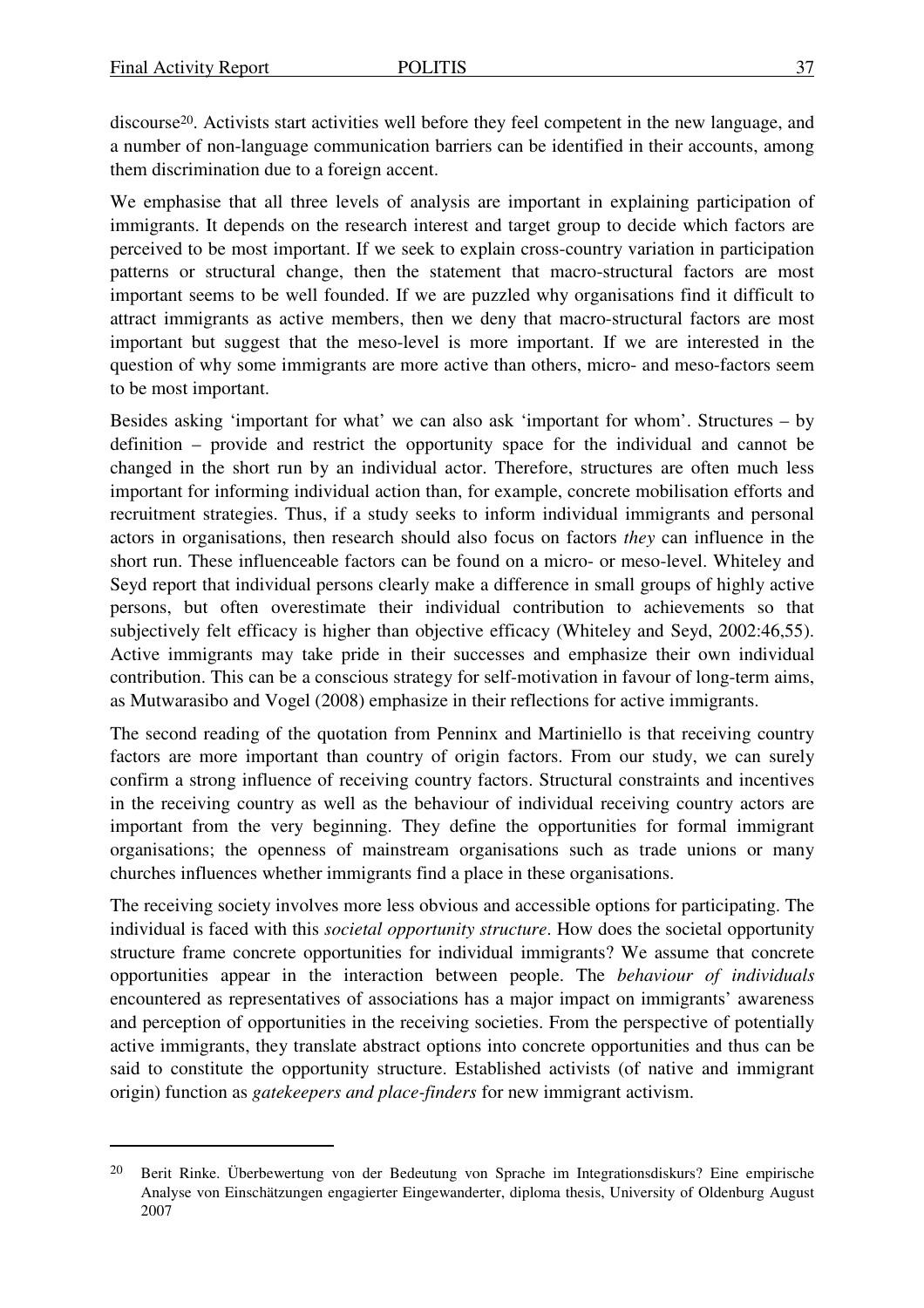Vogel (2008d) has analysed the process of starting civic activities in the receiving country in more detail. The analysis of first activities points to the importance of founding activities and to the behaviour of actors in organisations (Vogel 2008d). Particularly people that have been active in their countries of origin before immigration become founders of new (immigrant) organisations in the receiving country. While they have lost their networks of civic activities, they have not lost their network creating competences.

Some stories indicate that the activation in mainstream organisations is blocked by discrimination, but there are also numerous stories of contact initiation in public events, during business hours etc. Organisational actors may easily overlook the interest, if it is offered in a shy and reluctant way or in the form of critique. General organisational policies of welcoming newcomers also attract immigrants, for example, if they provide initial tasks and the opportunity to learn. This could also be an explanation why societies with a generally high level of volunteering are also drawing more immigrants into activities.

Gropas (2008) has analysed one particularly aspect of the receiving country's societal opportunity structure. She asks whether naturalisation matters for civic activism of immigrants. On the whole, naturalised civic activists discussed similar issues that have been found relevant in other studies, particularly the relation of naturalisation to gaining more rights and more secure rights and the relation between naturalisation and national identity. Naturalisation was not discussed as a prerequisite for civic participation, as most immigrants were active before naturalisation and found participation opportunities that did not require naturalisation. However, naturalisation seemed to have added legitimacy to civic participation in the receiving society, particularly to those immigrants that saw themselves as links and mediators between immigrant communities and the majority society.

The analysis of immigrants' claim-raising confirmed that macro-structural conditions are important from the point of view of active immigrants Carol Brown (2008). At the end of the POLITIS-interviews, immigrants were asked for their policy proposals. Policy proposals were often highly country specific, addressing different fields such as immigration policy, education, social, labour market and public support for immigrant organisations. Two fields of proposal were identified throughout a wide range of countries: Questions of representation and consultation were raised. Generally, consultative bodies and processes were appreciated, unless interviewees felt that they were not being taken seriously. Voting rights for foreign nationals were an issue in many countries. The second field is discrimination: Immigrants highlight unjustified differentiations between groups, slow and inefficient bureaucratic procedures especially in immigration authorities, and other practices that are seen as disrespectful towards immigrants. They ask for support, not only in the sense of legal remedies but also in the media and political discourse.

Especially when immigrants have not been active in the country of origin, the circumstances of compatriots in the receiving country often trigger activism (Kosic 2008). However, for other immigrants, receiving country factors seem to have no influence on *whether or not* they become active, but rather on the choice of fields of activities.

In this study, we have not fully explored the influence of country of origin related factors, but there is strong evidence that they are surely present. Country of origin factors may become influential in two ways: firstly, they concern direct interventions of actors from the country of origin (e.g. support by embassies) or direct links between organisations (e.g. Kurdish organisations with transnational links) and direct influences of developments in the country of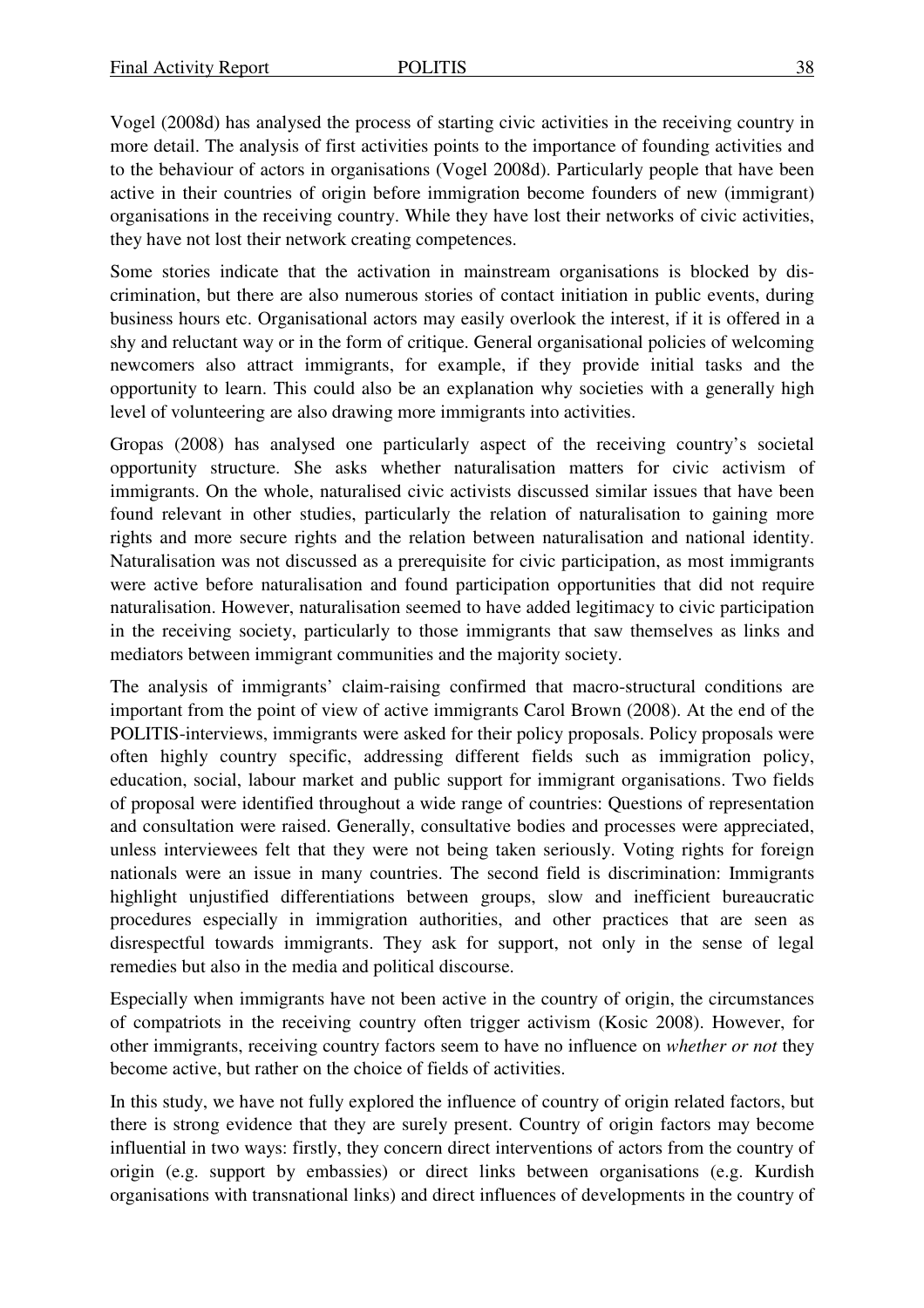origin (e.g. organising catastrophic relief). Secondly, the country of origin influences the culture of immigrant groups and the expectations of individual immigrants with regard to civic activisms.

The way that people become active can also be influenced by the participation cultures and gender roles in their country of origin. Aleksynska's (2008) quantitative exploration of the European Social Survey indicates that there are country of origin as well as receiving country factors that impact on levels of participation. When participation cultures differ for men and women, this happens in a gendered way. Taking the example of Chinese immigrant activists, Wu and Wang (2007) looked more closely at the impact of gender differences. They argue on the basis of a detailed analysis of 10 interviews with Chinese activists that among the first generation of immigrants, Chinese men and women's activation is still closely linked to their traditional Chinese cultural roles. By taking the opportunity of civic participation in their receiving countries, Chinese men and women transcend their traditional roles in their ethnic community. However, they still prefer to present their civic activities as a service to the Chinese community. This representation could be interpreted as an effort to defend their legitimacy within their own ethnic group and the broad European society. Chinese men and women activists have different trajectories of civic participation. While women start with activities that are related to their roles as mothers, they come into contact with the mainstream society and take up a public role that is unusual for Chinese women. They present themselves as intermediaries between Chinese immigrants and the surroundings. They have developed strategies to deal with the discrepancies between the traditional role expectations for Chinese women and their more visible roles in the public. Male interviewees demonstrate more willingness to take up a role in the official public sphere. However, there are also differences among Chinese men in terms of their political ambition in their receiving countries. Some interviewees mainly fulfil their social roles in the ethnic community, while other interviewees are more willing to identify themselves mainly as part of the receiving society; and both tend to see themselves as *bridges* between the Chinese community and the European society

The *motivation* to become active evolves in the interaction of individual factors with the societal opportunity structure. Comparing literature on motivation with accounts of immigrant activists, Kosic (2008) finds that immigrant activists are not so different from native activists in many respects. However, their individual migration situation and the situation of immigrants from their country or region of origin have a major impact on the form of their activities. Many raised the issue of the perception of their group in the receiving country as a motivating issue. Immigrants participate in civic organisations to express their social identity (e.g., to teach mainstream group about their culture and traditions as a means for promoting mutual acceptance and respect, and combat negative stereotypes and xenophobia, to provide language lessons to their children in order to preserve their ethnic/national identities, etc.). Once immigrants activate themselves in the receiving country, network effects reinforce and lead them to new activities. Perceived experiences of success are seen as encouragement to proceed (Mutwarasibo and Vogel 2008).

From our study, we confirm that receiving society factors are most influential in shaping immigrant activism, but that there is more to learn in relation to country of origin factors. Future studies on the influence of country of origin perspective should avoid the integration discourse framework, because in this perspective all factors relating to countries of origin are in danger of being interpreted with a negative bias – homeland orientation as an indicator of backwardness and receiving country orientation as an indicator of integration. We would like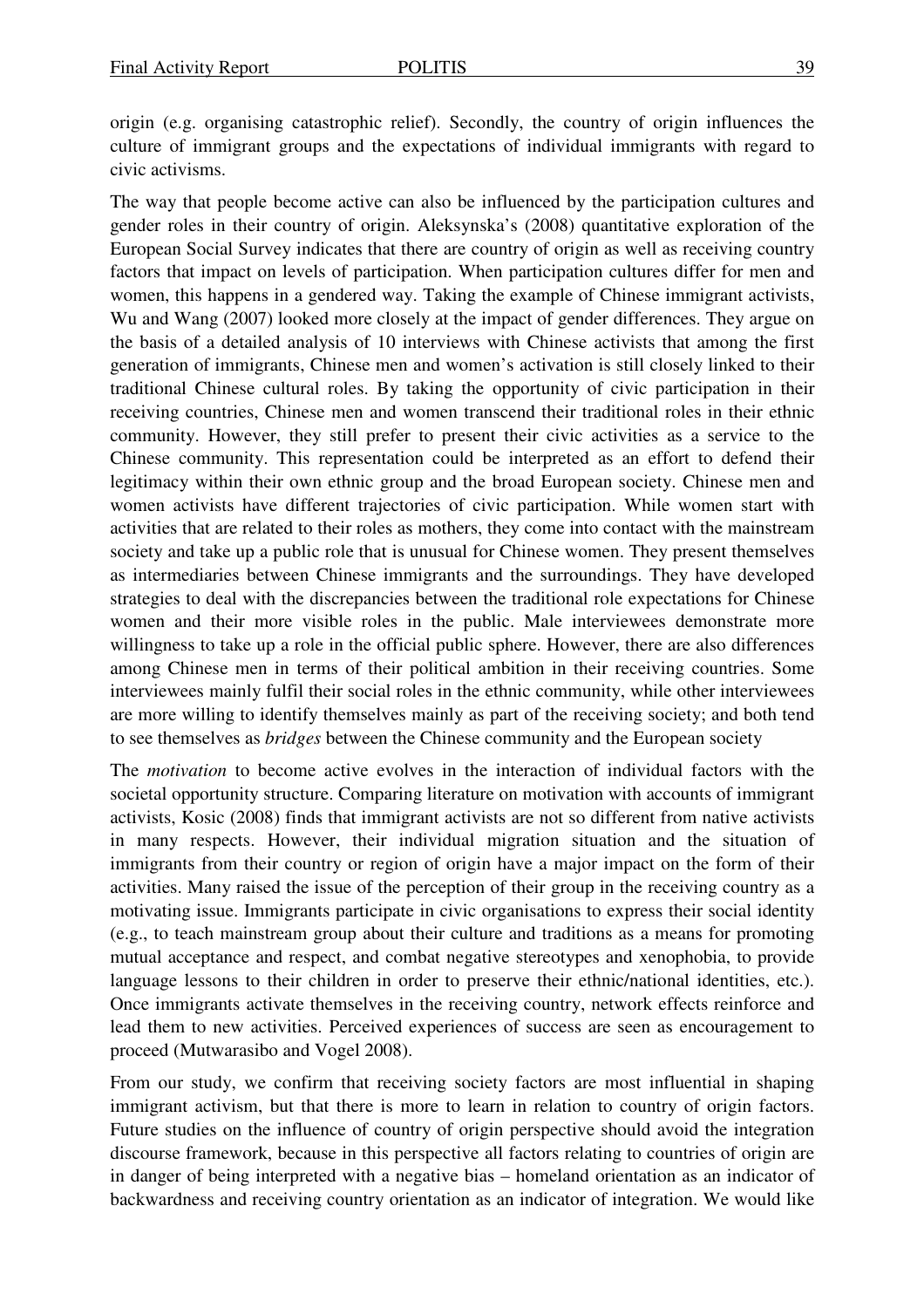to pose the general question whether immigrants' participation should be more firmly placed in participation discourses than in integration discourses. We argue that immigrants should be studied in all kinds of participation research, just as age and gender differences are included in these studies. The focus should be on participation processes and not integration discourses.

## **6 Discussion of dissemination and policy implications (Doris Peschke and Dita Vogel)**

In a highly interactive dissemination phase, research design and results were discussed with academics and civil society actors. Addressing their concerns, we discuss policy implications in three fields: Research policies, policies of immigrants' and mainstream organisations and politics and policies on local, national and EU level. The main messages can be summarised as follows:

- Researchers and funding institutions should be encouraged to use truly transnational and interactive research, not only about but also with immigrants.
- Organisations should screen their recruitment and training policies. Sensitive, open, diversity-aware welcoming and participating conditions do matter and favour the inclusion of immigrants.
- A respectful public discourse on migration and integration issues is favourable for encouraging immigrants' engagement in the receiving societies in all fields. Immigrants – also those without a long-term staying perspective – should be seriously invited to take part and to contribute to policy developments on all levels.

## **6.1 A highly interactive dissemination phase**

Dissemination of project activities and results followed a policy to contribute a high number of publications online on the POLITIS website (www.uni-oldenburg.de/politis-europe)<sup>21</sup>. This included

- general project information,
- a short film on the project,

 $\overline{a}$ 

- 25 country reports on migration and civic participation
- and a working paper series with 12 working papers by Oct. 2007.

Two books and several articles were prepared in the course of the project. A newsletter was instituted for persons interested in project developments (more than 300 subscribers). Two books on projects results are expected to be on the market by the end of 2007:

- Anna Triandafyllidou and Ruby Gropas (ed.) European Immigration. A Sourcebook Ashgate, December 2007.
- Dita Vogel (ed.) Highly Active Immigrants A resource for European civil societies. Peter Lang, in press, 2008.

<sup>21</sup> Counters were only installed late and on some subpages. Between Aug. 2006 and Oct. 2007, there were 4257 clicks on the start page.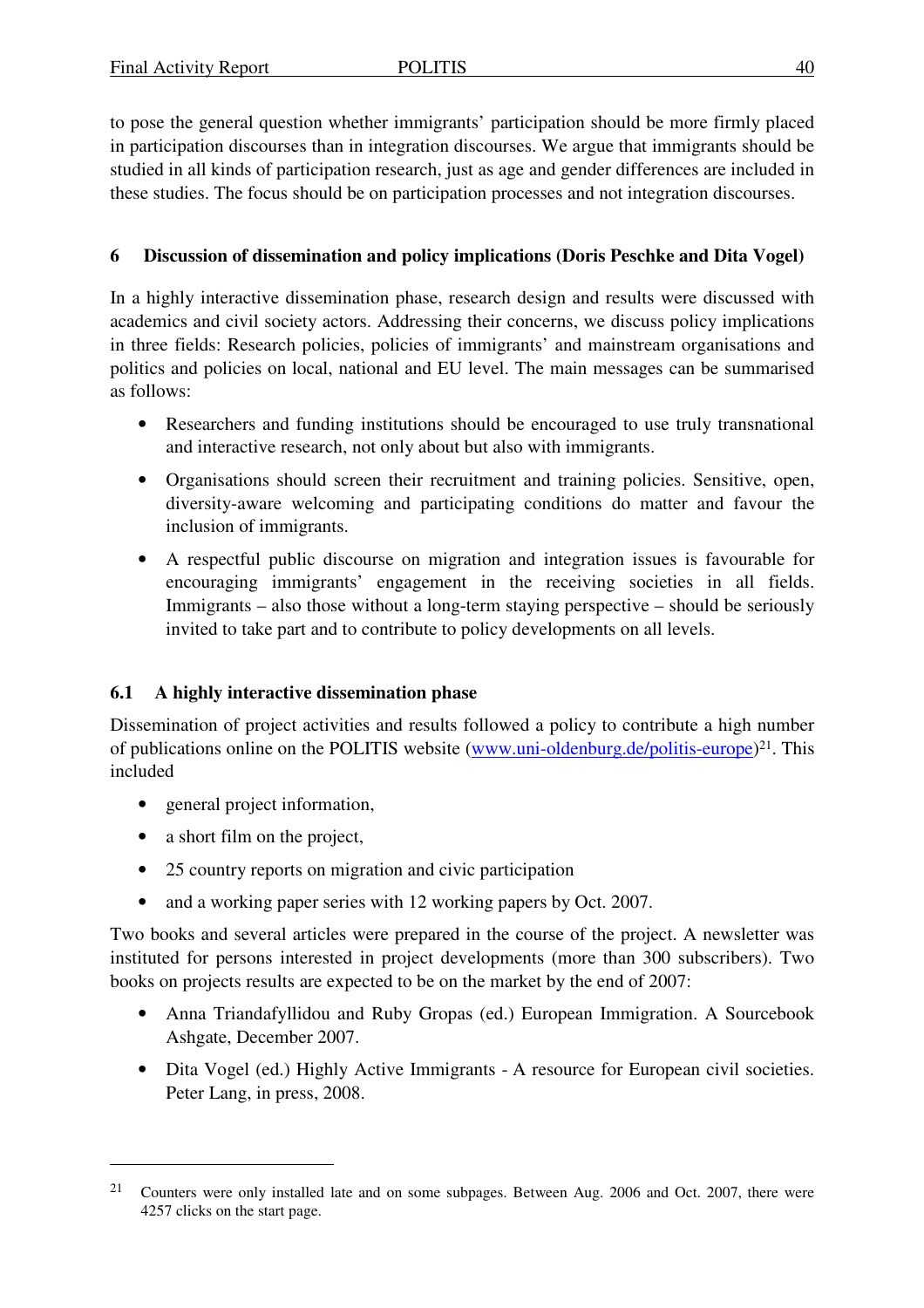In the last project year, the NGO partner Churches' Commission for Migrants in Europe (CCME) took the responsibility to organise and coordinate dissemination events in as many member states as possible. In addition to the other project networks, they used their networks of churches and related organisations and their cooperation with other NGOs to find occasions that involve the civil society. They started with a demand-driven strategy, giving our interviewers, our country experts and the member organisations of CCME the chance to take the initiative to organise an event. A standard format was proposed (a general presentation of project results on active civic participation of immigrants, showing the short film, a country specific presentation by the country expert or interviewer, and a panel discussion involving locally or nationally active immigrants) and openness to local demands suggested. It turned out to be a challenging situation to finalise research and planning and simultaneously organise events with civil society. While there were many occasions to be invited to events that were taking place anyway offering opportunities for presentations, it was more difficult to organise own events with external partners and partners from the network, as the planning had to start before we were able to indicate final results to the cooperation partners.

With 80 dissemination events the POLITIS project reached approximately 3 000 people directly in the three project years, most of them during the last six month. As many events targeted multipliers, further discussion of the research results can be assumed at various levels, promoting the dissemination aim of raising awareness for issues of immigrant participation. At a considerable number of events, representatives of authorities and policy makers were present, thus the discourse reached beyond civil society in many countries. The involvement of the international students as interviewers, researchers and presenters was an asset in this strategy. They were not only vital for the project to gain insights to immigrants' communities. More generally, they often served as bridge builders between migrants' communities and mainstream society. The event in Ireland can be quoted as one excellent example of cooperation among all POLITIS actors, involving members of the core research team, the country expert, several interviewers and interviewees. The one-day conference on African Immigrants in the  $21<sup>st</sup>$  century gathered 100 participants including academics, postgraduated students, representatives of Churches, African immigrants, ethnic organisations, NGOs and local government representatives. The POLITIS "State of the Art Report" was launched by the Head of the Reception and Integration Committee, Department of Justice in Ireland.

The agenda-setting and awareness raising character of dissemination was also fostered by articles published or interviews broadcasted at local and national levels, usually in relation to events. Other examples of excellent agenda-setting events were the conferences in Greece, Cyprus and Poland, while events in Portugal, Ireland and Denmark were good examples for raising awareness.

The potential role of immigrants in enhancing civic activism in *Europe* has been highlighted during the various presentations of project results and was also included in the policy recommendations presented to the Brussels Conferences in May 2007, which were widely distributed. The dissemination events with a European profile raised awareness of the active civic participation of migrants and provided recommendations for Members of the European Parliament, EU institutions, NGOs and civil society at large on how to improve possibilities and offer opportunities for migrants to become and be civically active at political, social, welfare or cultural level. Apart from the two conferences organised by POLITIS in the European Commission and the European Parliament in May 2007, the participation in the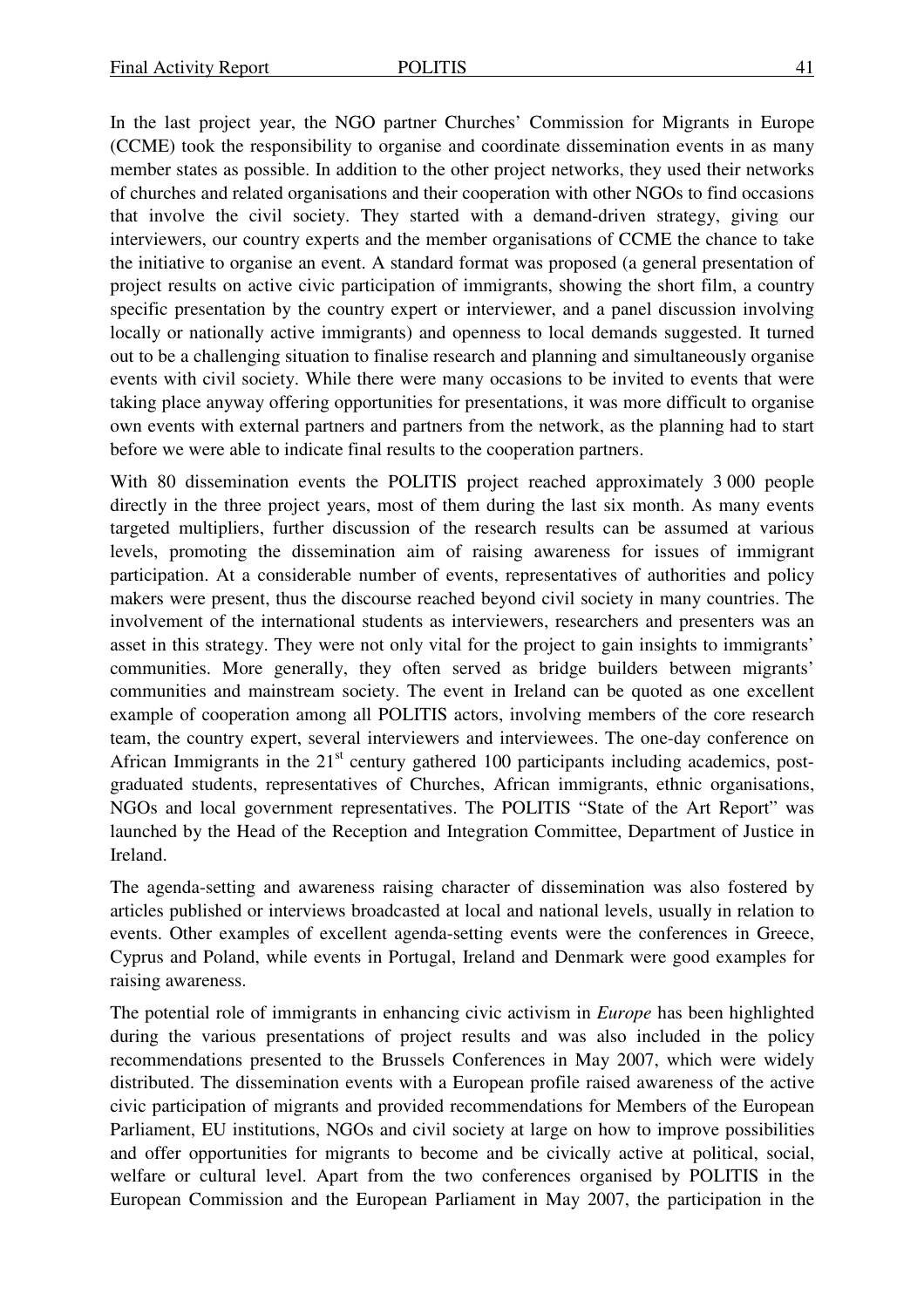Conference and Exhibition on "Intercultural dialogue – Best practices at Community Level" organized by the Directorate General for Education and Culture of the European Commission, 22-24 November 2006 (Brussels) is particularly worth mentioning. For this occasion the POLITIS project had been chosen out of 200 projects as one of the 29 Best Practice Projects of Intercultural Dialogue at community level. The POLITIS team contributed a stand at the exhibition, presented in a workshop during the three-day conference and was presented in the conference brochure.

It is inherent to projects that they have a limited lifetime. However, in the POLITIS project, there are some efforts to aim at a long-term impact. Some networks created in the POLITIS framework are still functioning. Two initiatives are particularly worth mentioning: First, CCME as NGO partner has initiated discussion among churches to apply POLITIS methodology to learn more about the role of immigrant participation in churches. Second, the University of Oldenburg has successfully applied for a grant to develop a Grundtvig-Training course on the basis of POLITIS results. The project "Winning immigrants as active members for political parties and trade unions" (WinAct) currently develops training courses for professionals in adult education in Europe, enabling them to conduct workshops with the aim to attract immigrants to trade unions and political parties.

## **6.2 Research priorities in migration studies**

In this study, we have chosen an innovative approach. The research was designed to be truly European – involving experts for 25 EU countries, joint recruitment and training of an international interviewer team, decentralised interviewing with coordinated monitoring, the creation of European qualitative databases and analysis by individual researchers in different countries with partially harmonised approaches.

Most of us had previously participated in more conventional international studies that rely on the comparison of country cases or city cases within countries. By asking for the inclusion of research partners from different countries, international research funding organisations like the European Union favour this conventional type of research. The easiest way to include research partners from different countries is to let them make national or local case studies. Even if national researchers choose to partially deviate from a jointly agreed process, there is usually enough data to generate some interesting comparative observations and conclusions.

From our experience, organising a truly transnational study such as the POLITIS project with research partners from different countries is more demanding and involves more risk than a comparison between country or city cases. It requires more intensive discussions, more frequent communication between meetings, and generally more time and energy for promoting understanding and avoiding misunderstanding. We hope to have demonstrated that such an approach is feasible, leads to more intense integration of research, and yields results that usefully complement more conventional types of comparisons. We would encourage researchers to experiment in this direction and consider our experiences, which we have documented transparently and in detail, including technical aspects and problems that may attract critical attention to our work (Cyrus and Vogel, 2007b; Vogel, 2006a; Vogel, 2007), and we would encourage the European Commission and other research funding institutions to support such experiments.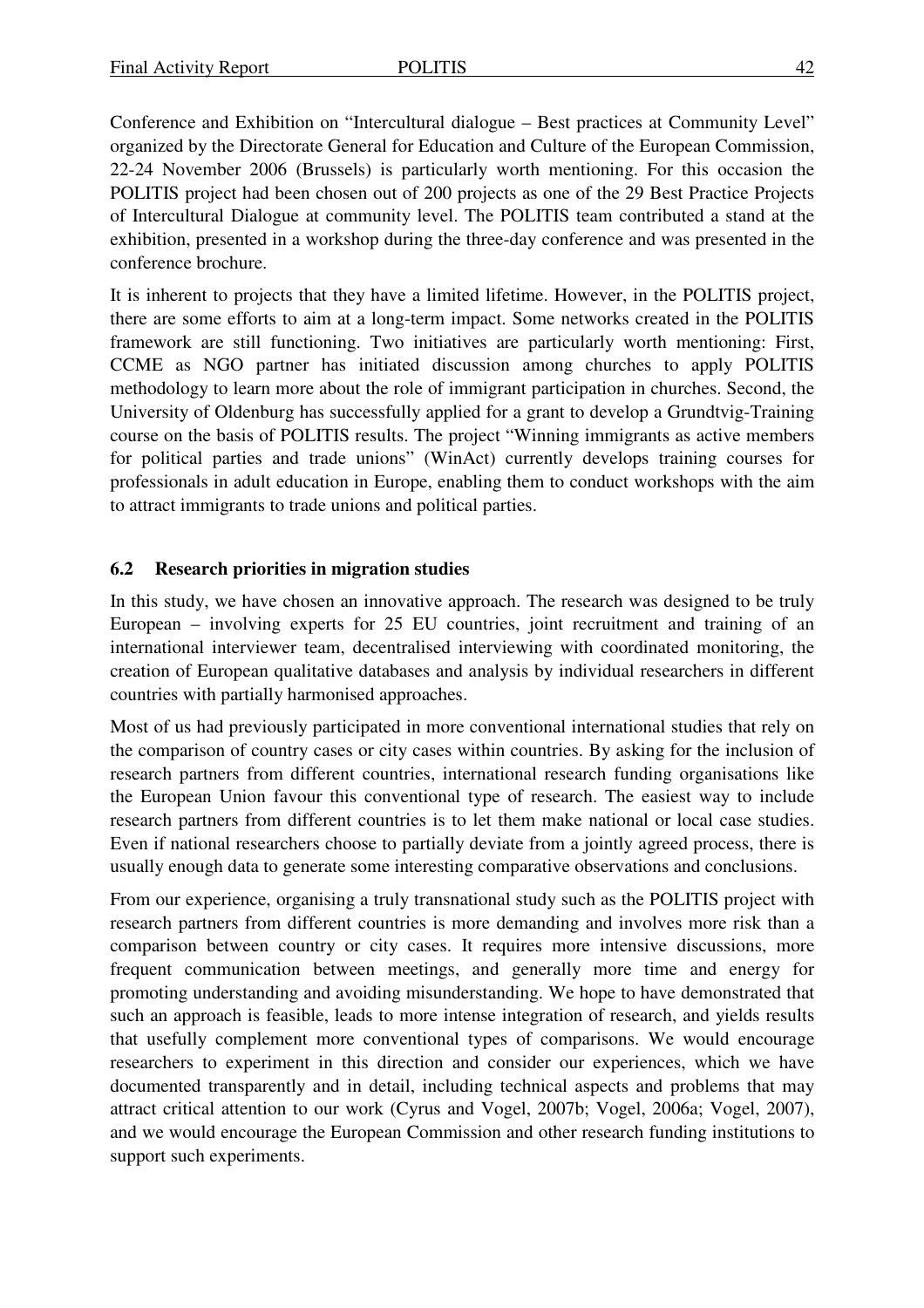The POLITIS findings underline the need to look more closely into the civic activity in EU member states, and therefore we wish to recommend more research, qualitative as well as quantitative, into the role and factors of civic activity of migrants, certainly also beyond first generation immigrants. For such research, we recommend wider use of a participation perspective, favouring the participation of all including immigrants. Using the integration frame only – inquiring into conditions of a successful integration of immigrants in receiving societies – implies the danger to overlook or discredit multiple and transnational relations and trajectories, as for example individual participation trajectories from mainstream to ethnic contexts.

#### **6.3 Recommendations for immigrant and mainstream organisations**

This project's explorative and horizontal sampling approaches on the basis of a multipurpose European database of qualitative interviews is particularly helpful in discovering new facets of established topics and exploring and developing the idea of universal processes that underlie individual and national differences. Here, the importance of recruitment chains and the probability that they were interrupted had lead us to the hypothesis of such general aspects to immigrants' activism. Knowing that recruitment processes are very important for the initiation and continuation of civic activities, we had examined the processes of initiating civic activity, when the migration to a new country had interrupted recruitment chains. The POLITIS study reveals that such an interruption does not play a large role for some immigrants, either because they belong to transnational organisations that make it easy to resume activities with new networks, or because they belong to migration networks with civic links, or because they have incorporated activism so firmly into their self-concepts that they actively search for opportunities and ways to become involved in civic activities, even, if necessary, by founding their own organisations. Others were 'activists in waiting', only reluctantly or critically indicating a willingness to contribute, and for those people, the interruption of activation chains really mattered.

Immigrant organisations are often – but by far not always – an entry gate to civic activism in the receiving societies. Leading immigrant activists should be aware that they become the gatekeepers for new activism of people from their country or region of origin. If they find productive ways to face the challenges involved in their activities, as Mutwarasibo and Vogel (2008-chp.12) suggest, they are more likely to pave the path for more participation of people from a similar background. Particularly, they have to clarify their skills and qualifications in an environment that is likely to overlook them, without overemphasising them; and they have to find a way to act as a spokesperson on behalf of immigrants of their background, without claiming to be the equivalent of a democratic representative. In addition, what is laid out below referring to mainstream organisations also applies to immigrant organisations.

Cyrus and Peschke (2008) reflect on the implications of POLITIS research for actors in organisations that are dominated by the majority population of the receiving societies. Some organisations such as trade unions, political parties, churches and voluntary agencies, such as fire-brigades would be interested in attracting more immigrants as active members. Officials and leaders in these organisations ask themselves what they can do to achieve this goal. We argue that the incorporation of immigrants in mainstream associations is a social process that entails a sequence of steps towards active membership – involving the image of the organisation, which should communicate a clear message, a welcoming sensitive first contact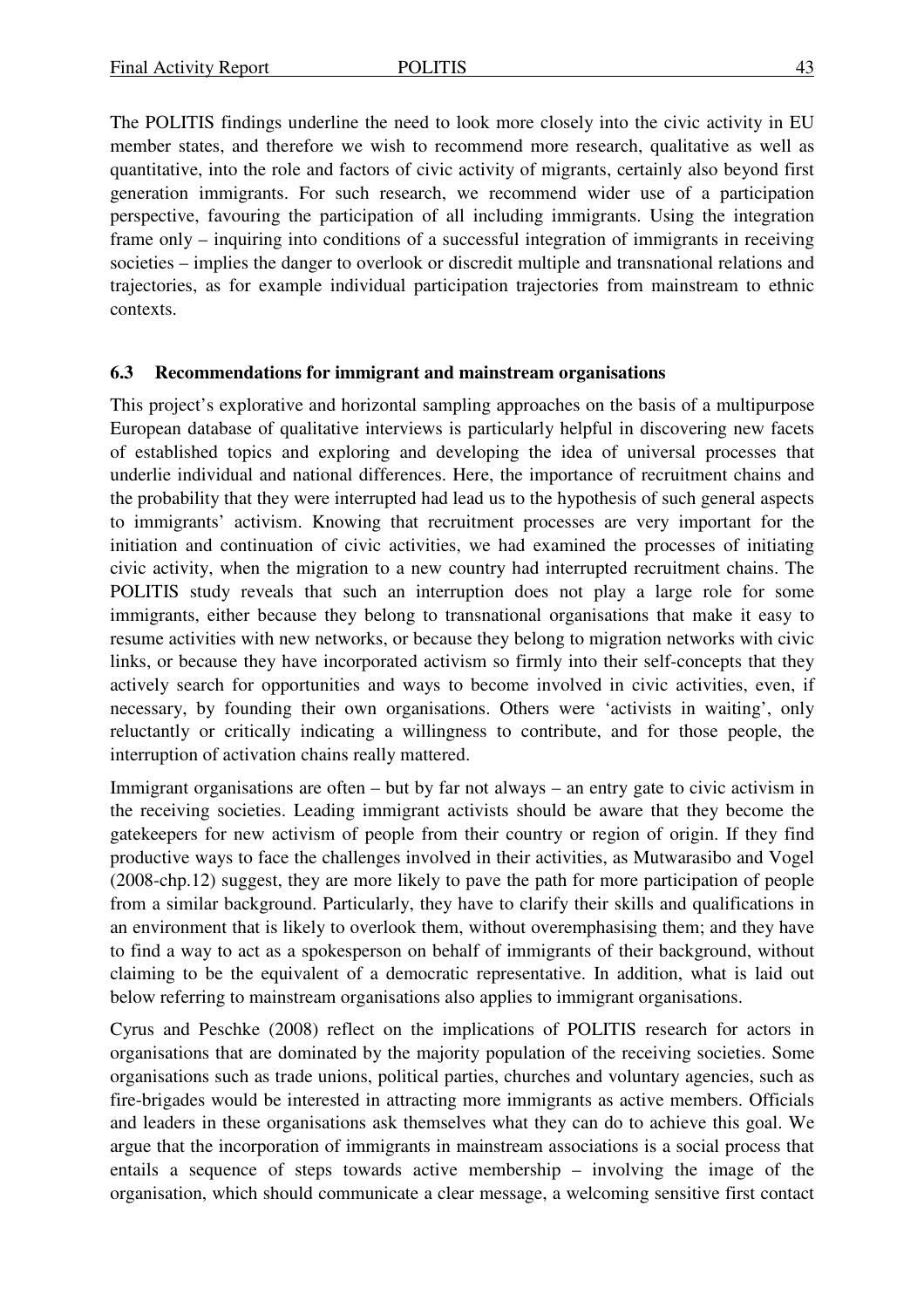for immigrants including reactions to unusual, unexpected or even critical forms of expressing interest, and fair treatment in their 'career' in the organisation, neither expecting too much nor to little and appreciating prior experiences and country of origin qualifications of the immigrant. Training and awareness-raising particularly for members who may be the first contacts for immigrants, as well as for leadership of mainstream organisations will be helpful not to miss the chance to broaden the basis in European societies. The study of immigrant activists is also instructive for the inclusion of native population groups underrepresented in specific organisations, e.g. people with working class background. An organisational approach designed to improve the inclusion of immigrants will definitely raise the general capacity of civic associations to win new members and thus be useful for all residents.

### **6.4 Recommendations for politics and policies at the local, national and EU level**

One thing is fairly clear from the analysis of the interviews. For active immigrants, not only the contents of European, national and local migration and integration policies do matter, but also the discourse about them. In other words, it is not only important *what* policies are made but *how* they are made. A respectful discourse in which immigrants are invited to take part is favourable for encouraging their engagement in the receiving societies in all fields.

Immigrants should not only be consulted when integration policies are concerned, but also with regard to efforts to enforce migration restrictions, prevent illegal entrance and ensure the return of foreign nationals without valid documents. Within a general trend towards more restrictive migration policies and more consistent enforcement, there is the danger that a public discourse featuring immigrants as threats leads to unnecessary restrictions in laws, discriminatory control-minded implementation practices of authorities and attitudes of native populations that exclude immigrants. Such tendencies are deeply deplored by active immigrants.

The inclusion of immigrants can be promoted by the elimination of unnecessary restrictions for foreign nationals, by transparent and short naturalisation procedures and consultative structures that are adjusted to country-specific conditions. Consultation processes are no substitute for political rights, but political rights neither exclude the need for specific consultation processes. Active immigrants' proposals in these processes will be as varied as that of members of the majority society. When comparing interviews, the most common denominator seems to be the demand for fair treatment and transparent, respectful bureaucratic procedures. Promoting such policies facilitates immigrant participation at local, national and EU-level. In a considerable number of EU member states, third country nationals have voting rights at local level, which is much appreciated and highly regarded by active immigrants.

Generally, the discourse on integration focuses on the long-term integration of immigrants. However, as Carol Brown and Dita Vogel point out (2008), many immigrants do not originally foresee to stay for a longer period. Thus, if one looks at possibilities to engage immigrants into decision making procedures or social activities, one may have to acknowledge this fact. While naturalisation and citizenship remain important for the integration of migrants (Gropas 2008), citizenship ought not to be an inhibiting factor for becoming active: founding an association or becoming a member of an association, the eligibility to become an – accountable – board member of an organisation should not depend on the decision to become a citizen of the country of residence. EU member states could have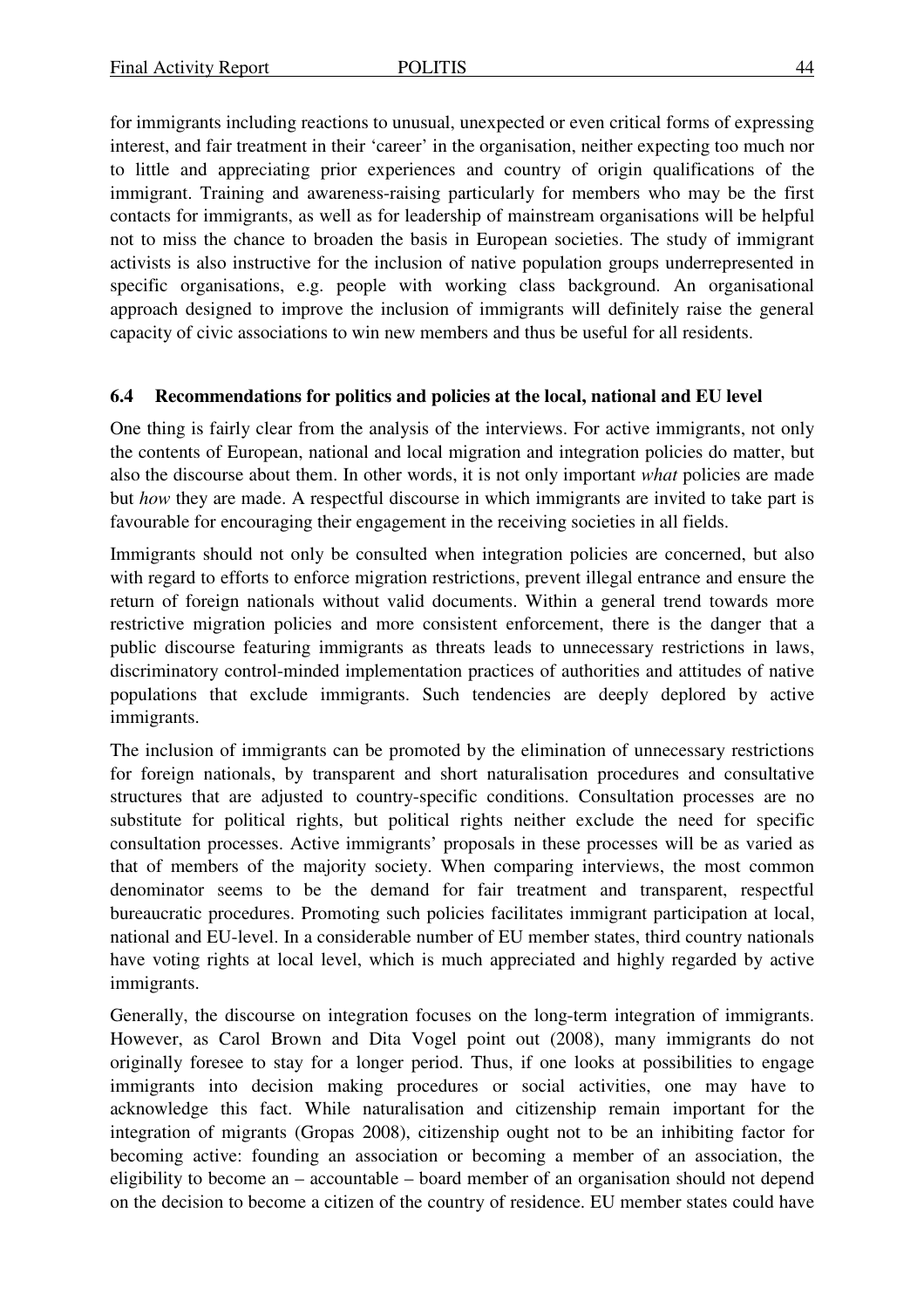a close look at stipulations in their country whether there are inhibiting factors, such as limitations to opening bank accounts or joining necessary insurance schemes for migrants.

In spite of restrictive migration control policies, Europe is perceived by a considerable number of immigrants as a symbol or model for diversity, recognising various identities and developing cooperation. At the same time, the interviews raise issues of exclusion, violence, unfair treatment, and ignorance. The interviews underline the role of policies developed at EU level, like the anti-discrimination legislation. However, it is also observed by immigrants that equal treatment rules do not sufficiently cover the treatment of third country nationals. It may be of importance, if the European Commission and European Parliament supported or launched initiatives which look at possibilities for the inclusion of third country nationals in policies against discrimination but also at policies which underline the equality before the law.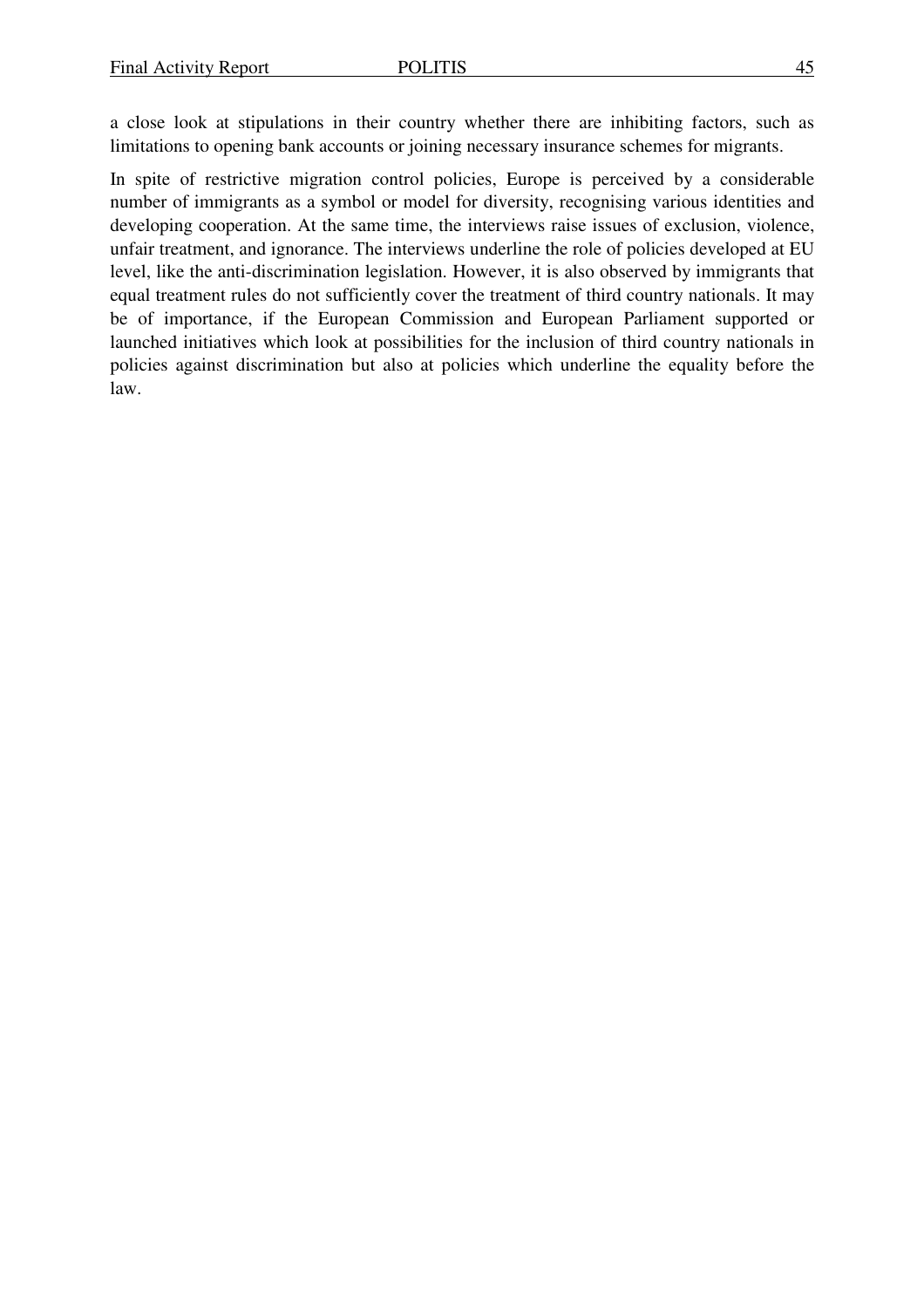#### **7 Annex**

#### **7.1 References**

Aronson, E., T. Wilson, Akert, Robin M. (2004) Sozialpsychologie. München: Pearson.

- Aleksynska, Mariya (2008). Quantitative Assessment of Immigrants, Civic Activities Exploring the European Social Survey. In: Vogel (2008a), 59-76.
- Boswell, C. (2005) 'Migration in Europe'. Genf: Global Commission on International Migration (GCIM), http://www.gcim.org/attachements/RS4.pdf.
- Bousetta, H. (2000) 'Institutional Theories of Immigrant Ethnic Mobilisation: Relevance and Limitations', Journal of Ethnic and Migration Studies, 26 (2): 229-245.
- Brown, Carol (2008). Policy Visions and Recommendations of Civically Active Immigrants in the European Union. In: Vogel (2008a), 179-194.
- Brown, Carol and Vogel, Dita (2008). How to Improve the Institutional and Legal Framework Recommemdations for policymakers. In: Vogel (2008a), 213-220.
- Brown, C., Cyrus, N., Gropas, R., Kosic, A. and Triandafyllidou, A. (2007) 'A presentation of the POLITIS interview database. Structure, quality and hypotheses.' University of Oldenburg. POLITIS Working paper No. 6/2007.
- Bruter, M. (2005) Citizens of Europe? The Emergence of a Mass European Identity. London: Palgrave.
- Bruter, M. (2004). "On What Citizens Mean by Feeling 'European': Perceptions of News, Symbols and Borderless-ness." Journal of Ethnic and Migration Studies 30(1): 21-39.
- Cyrus, Norbert (2008). Where Does It Start, Why Does It Change? Trajectory patterns of immigrants active in mainstream political parties. In: Vogel (2008a), 129-144.
- Cyrus, N. and Peschke, D. (2008) Winning Immigrants as Active Members Recommendations for mainstream associations. In: Vogel (2008a), 205-212.
- Cyrus, N. and Vogel, D. (2007a) 'Materials for interview conduction, analysis and presentation of results. POLITIS interviewer training manual. Based on Qualitative Interviewing by Herbert and Irene Rubin'. University of Oldenburg. POLITIS Working paper No. 9/ 2007.
- Cyrus, N. and Vogel, D. (2007b) 'Germany', in Triandafyllidou, A. and Gropas, R. (2007).
- Dekker, P. and Halman, L. (2003) 'Volunteering and Values: An Introduction', in Dekker, P. and Halman, L. (eds) The Values of Volunteering. Cross-cultural perspectives. New York: Kluwer Academic, 1-18.
- European Commission (2006) Second Annual Report on Migration and Integration (SEC (2006) 892), Commission Staff Working Document, Brussels, 22 July 2006.
- Favell, A. (1998), Philosophies of Integration. Immigration and the Idea of Citizenship in France and Britain, Basingstoke: Macmillan.
- Glaser, B. G., Strauss, A. L. (2006) The Discovery of Grounded Theory: Strategies for Qualitative Research. Brunswick: Aldine (Reprint).
- Gropas, Ruby (2008). Immigrants in Europe How migration situations differ. In: Vogel (2008a), 33- 46.
- Gropas, Ruby (2008). Is Naturalisation a Factor in Immigrant Activism? In: Vogel (2008a), 145-160.
- Hintermann, Christiane (2007) Dissonante Geschichtsbilder? Empirische Untersuchung zu Geschichtsbewusstsein und Identitätskonstruktionen von Jugendlichen mit Migrationshintergrund in Wien; Demokratiezentrum Wien. Endbericht
- Imig, D. and Tarrow, S. (eds) (2001) Contentious Europeans: Protest and Politics in an Emerging Polity. Lanham, MD: Rowman and Littlefield.
- Jacobs, Dirk and Tillie, Jean (2008). Social Capital and Political Participation of Immigrants in Europe - Key developments in empirical studies. In: Vogel (2008a), 47-58.
- Jacobs, D. and Tillie, J. (2004) 'Introduction: Social Capital and Political Integration of Migrants', Journal of Ethnic and Migration Studies, 30(3): 419-428.
- Kastoryano, R. (2002) 'Transnational Networks and Political Participation: The Place of Immigrants in the European Union', in Berezin, M. and Schain, M. (eds) Europe without Borders. Baltimore: Johns Hopkins, 64-85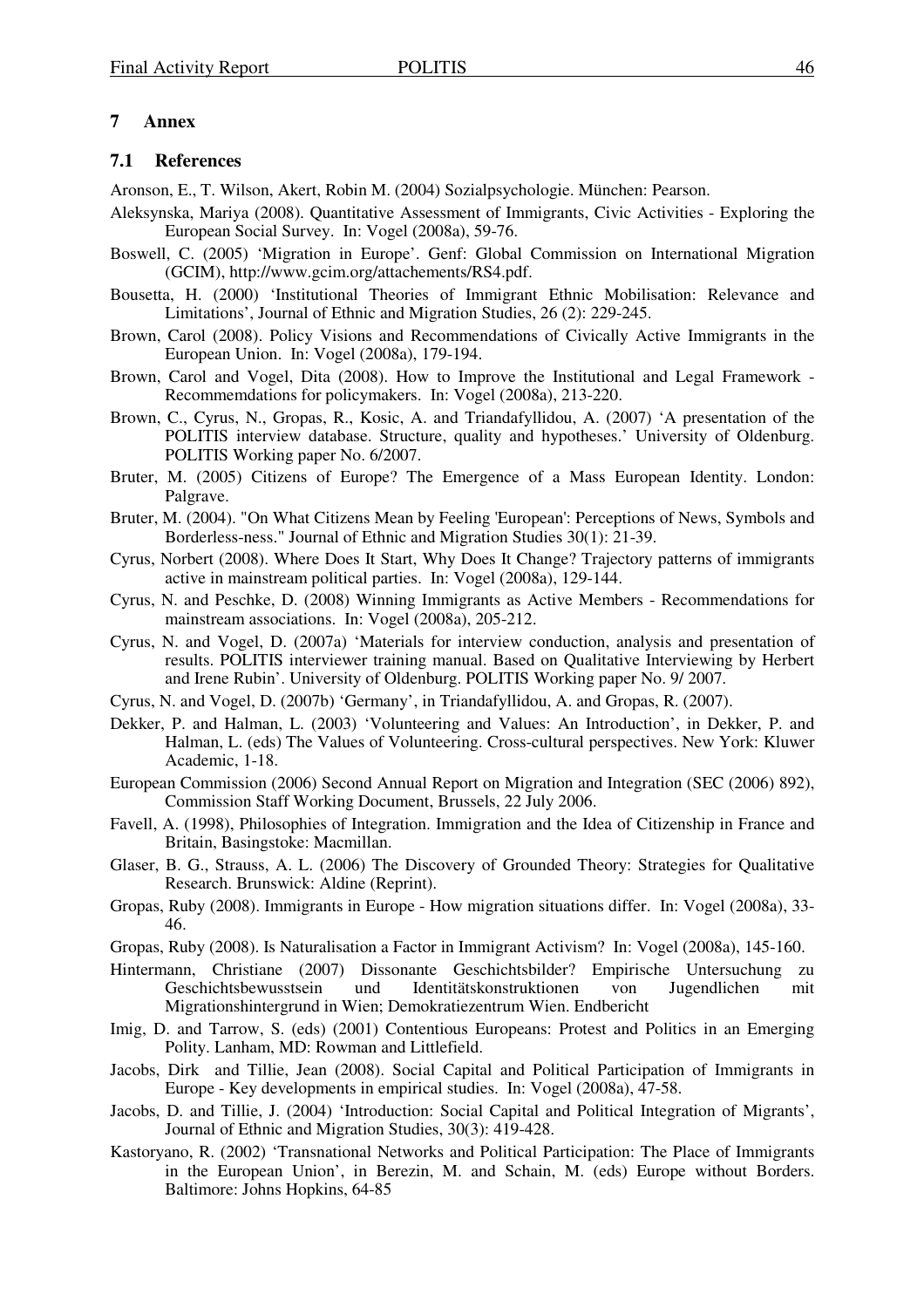- Koopmans, R. (2004) 'Migrant Mobilisation and Political Opportunities: Variation Among German Cities and a Comparison with the United Kingdom and the Netherlands', Journal of Ethnic and Migration Studies, 30(3): 449-470.
- Koopmans, R. (1999) 'Political. Opportunity. Structure. Some Splitting to Balance the Lumping', Sociological Forum, 14(1): 93-105.
- Kosic, Ankica (2008). What Motivates Civic Participation Of Immigrants? Antecedents and experiences. In: Vogel (2008a), 93-108.
- Kosic, A. (2007) 'Motivation for civic participation of immigrants: the role of personal resources, social identities and personal traits'. University of Oldenburg. POLITIS Working paper No. 11/2007.
- Leiprecht, Rudolf (1995). Der 'Blick nach Deutschland' und Rassismus in den Niederlanden. In: Leiprecht, Rudolf (Hg.) (1995)."In Grenzen verstrickt ...". Jugendliche und Rassismus in Europa. Ergebnisse vergleichender Jugendforschung. Duisburg 1995. S.91-110.
- Leiprecht, Rudolf (2008). Zur Problematik von Stereotypen über "Kulturen', "Ethnien' und 'Nationen': Begriffe, Mechanismen und Funktionen. In: Interkulturell und Global. Forum für Interkulturelle Kommunikation, Erziehung und Bildung. Freiburg: FOMI. Veröffentlichung in Vorbereitung.
- Lucarelli, S. (2007a). European Political Identity, EU Foreign Policy and the Others' Image of the EU. Reflections on an Under-explored Relationship. Paper presented at the ECPR General Conference – Pisa 6-8 September 2007
- Lucarelli, S. (2007b) The External Image of the European Union, Garnet Series e-book, 2007, http://www.garnet-eu.org/Publications.3.0.html
- Panel: Theorising the relationship between political identity and external images, Pisa.
- Mummendey, A. (1985) Verhalten Zwischen Sozialen Gruppen: Die Theorie Der Sozialen Identität. Theorien Der Sozialpsychologie. D. Frey and M. Irle. Bern, Stuttgart, Toronto: Hans Huber, Bd. II Gruppen- und Lerntheorien: 185-216.
- Mutwarasibo, Fidèle and Vogel, Dita (2008). Reflections for Highly Active Immmigrants. In: Vogel (2008a), 195-204.
- Papademetriou, D. G. (ed) (2006) Europe and its Immigrants in the 21st Century. A New Deal or a Continuing Dialogue of the Deaf?. Washington: Migration Policy Institute and Luso-American Foundation.
- Penninx, R. and Martiniello, M. (2004) 'Integration Processes and Policies: State of Art and Lessons', in Penninx, R. et al (2004a), 139-163.
- Pries, Ludger (1999) Migration and transnational social spaces. Aldershot a.o.: Ashgate
- Psimmenos, I. and Kassimati, K. (2003), 'Immigration Control Pathways: Organisational Culture and Work Values of Greek Welfare Officers', Journal of Ethnic and Migration Studies, 29(2), 337−371. [DOI: 10.1080/1369183032000079639]
- Putnam, Robert D. (2007). "E Pluribus Unum: Diversity and Community in the Twenty-first Century. The 2006 Johan Skytte Prize Lecture." Scandinavian Political Studies 30(2): 137-174.
- Putnam, R. D. (ed) (2001) Gesellschaft und Gemeinsinn. Sozialkapital im internationalen Vergleich. Gütersloh, Bertelsmann Stiftung.
- Putnam, Robert D. (2000). Bowling Alone: The Collapse and Revival of American Community. New York: Simon and Schuster.
- Rifkin, J. (2004) The European Dream. How Europe's Vision of the Future Is Quietely Eclipsing the American Dream. New York: Tarcher, Penguin.
- Riketta, M. and R. Wakenhut (2002) Europabild Und Europabewußtsein: Bestandsaufnahme Der Empirischen Forschung Und Sozialpsychologische Forschungsperspektiven. Frankfurt, London: IKO.
- Rubin, H. J. and Rubin, I. S. (1995, 2005) Qualitative Interviewing: The art of hearing data. Thousand Oaks :Sage (1rst and 2nd Edition).
- Sartori, G. (1991) 'Comparing and Miscomparing', Journal of Theoretical Politics, 3(3): 243-257.
- Skocpol, T. and Somers, M. (1980) 'The Uses of Comparative History in Macrosocial Inquiry', Comparative Studies in Society and History, 22: 174-197.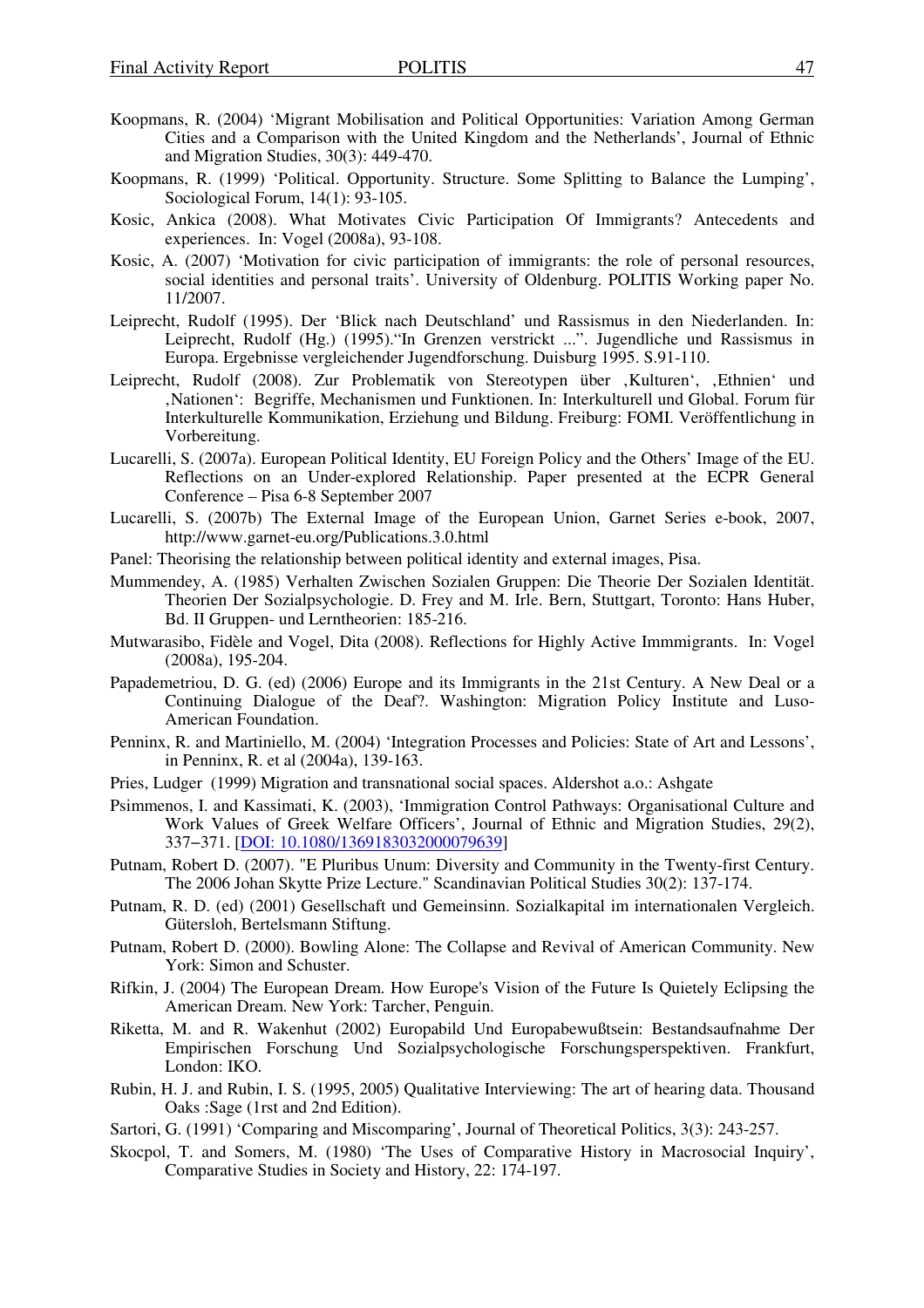- Süssmuth, R. and Weidenfeld, W. (eds) (2005) Managing Integration: The European Union's Responsibilities Towards Immigrants. Gütersloh: Bertelsmann Stiftung.
- Tarrow, S. (2005) The new transnational activism. New York: Cambridge University Press.
- Triandafyllidou, Anna (2008a). Are Europe and the European Union relevant for Immigrant Activism? In: Vogel (2008a),161-178.
- Triandafyllidou, A. (2008b) 'Active Civic Participation among Sub-Saharan Africans in Europe. Transcultural Capital and Transcultural Community Building', Ethnic and Racial Studies, in press.
- Triandafyllidou, A. and Gropas, R. (eds) (2007) European Immigration: A Sourcebook. Aldershot: Ashgate.
- Triandafyllidou, a., Gropas R. and Vogel, D. (2007) Introduction, in: Triandafyllidou and Gropas (2007), 1-19
- Verba, S., Brady, H. E. and Schlozman, K. L. (1995, 2002) Voice and Equality: civic Volunteerism in American Politics. Cambridge, MA: Harward University Press (1rst and 2nd Edition).
- Vogel, Dita (2008a) Highly Active Immigrants A resource for European civil societies. Frankfurt a.M.: Peter Lang.
- Vogel, Dita (2008b) Highly Active Immigrants in the Civil Society an introduction, in: Vogel (2008a), 15-32.
- Vogel, Dita (2008c). Data and Methods of the POLITIS Interview Study. In: Vogel (2008a), 77-92.
- Vogel, Dita (2008d). Becoming Active in a New Country In search of favourable activation conditions. In: Vogel (2008a), 109-128.
- Vogel, Dita (2008e). Implications for Research Development. In: Vogel (2008a), 221-230.
- Vogel, D. and POLITIS team (2007) POLITIS project experiences. University of Oldenburg. POLITIS Working Paper No. 10/2007.
- Vogel, D. (2006a) Methodological and organisational aspects of the POLITIS-interview-study on active civic participation of immigrants. University of Oldenburg. POLITIS Working paper No. 3/2006.
- Vogel, D. (2006b) What does Europe mean to Third Country students in the European Union? An explorative essay analysis. University of Oldenburg. POLITIS Working paper No. 4/2006.
- Whiteley, P. F. and Seyd, P. (2002) High-Intensity Participation. The Dynamics of Party Activism in Britain. Ann Arbor: University of Michigan Press.
- Witzel, A. (2000) 'Das problemzentrierte Interview/ The problem-centered interview', Forum Qualitative Sozialforschung/Forum Qualitative Social Research, 1(1), http://qualitativeresearch.net/fqs/fqs.htm.
- Wu, Y. and Xinyue, W. (2007) Gendered Active Civic Participation: The experience of Chinese immigrants in Europe. University of Oldenburg POLITIS Working paper No. 8/2007.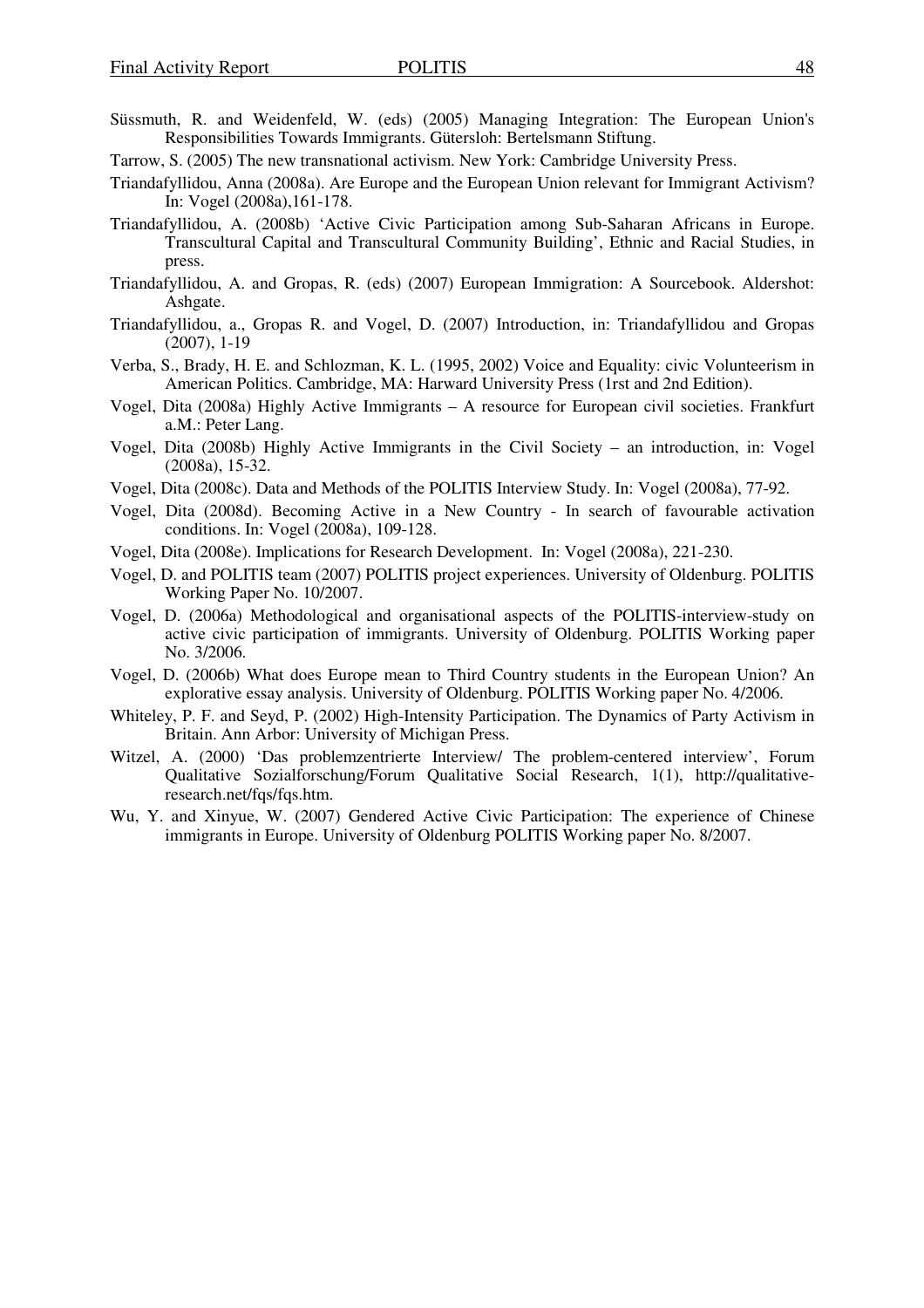## **7.2 Lists of Participants**

## *Main Project Partners*

| Name and function in project                                                    | <b>Institution</b>                                                                      |  |
|---------------------------------------------------------------------------------|-----------------------------------------------------------------------------------------|--|
| function,<br>Rudolf<br>Leiprecht<br>(advisory)<br>teaching relations)           | University of Oldenburg, Interdisciplinary<br>Centre for Education and Communication in |  |
| Vogel<br><i>(international)</i><br>project<br>Dita<br>coordination, researcher) | Migration Processes (IBKM)                                                              |  |
| Norbert Cyrus (researcher)                                                      |                                                                                         |  |
| Castaneda and Friedrike<br>Walther<br>Ana<br>(student assistants)               |                                                                                         |  |
| Triandafyllidou<br>(team leader<br>and<br>Anna<br>researcher EUI and ELIAMEP)   | Hellenic<br>Institute<br>for<br>Foreign<br>and<br>International Policies (ELIAMEP)      |  |
| Ruby Gropas (researcher)                                                        |                                                                                         |  |
| Bo Strath (advisory function)                                                   | University<br>European<br>Institute,<br>Robert                                          |  |
| Ankica Kosic (researcher)                                                       | Schuman Centre for Advanced Studies (EUI)                                               |  |
| Carol Brown (researcher)                                                        |                                                                                         |  |
| Doris Peschke (team leader CCME)                                                | Churches' Commission for<br>Migrants<br>in                                              |  |
| Alessia<br>(dissemination)<br>Passarelli<br>organisation and coordination)      | Europe (CCME)                                                                           |  |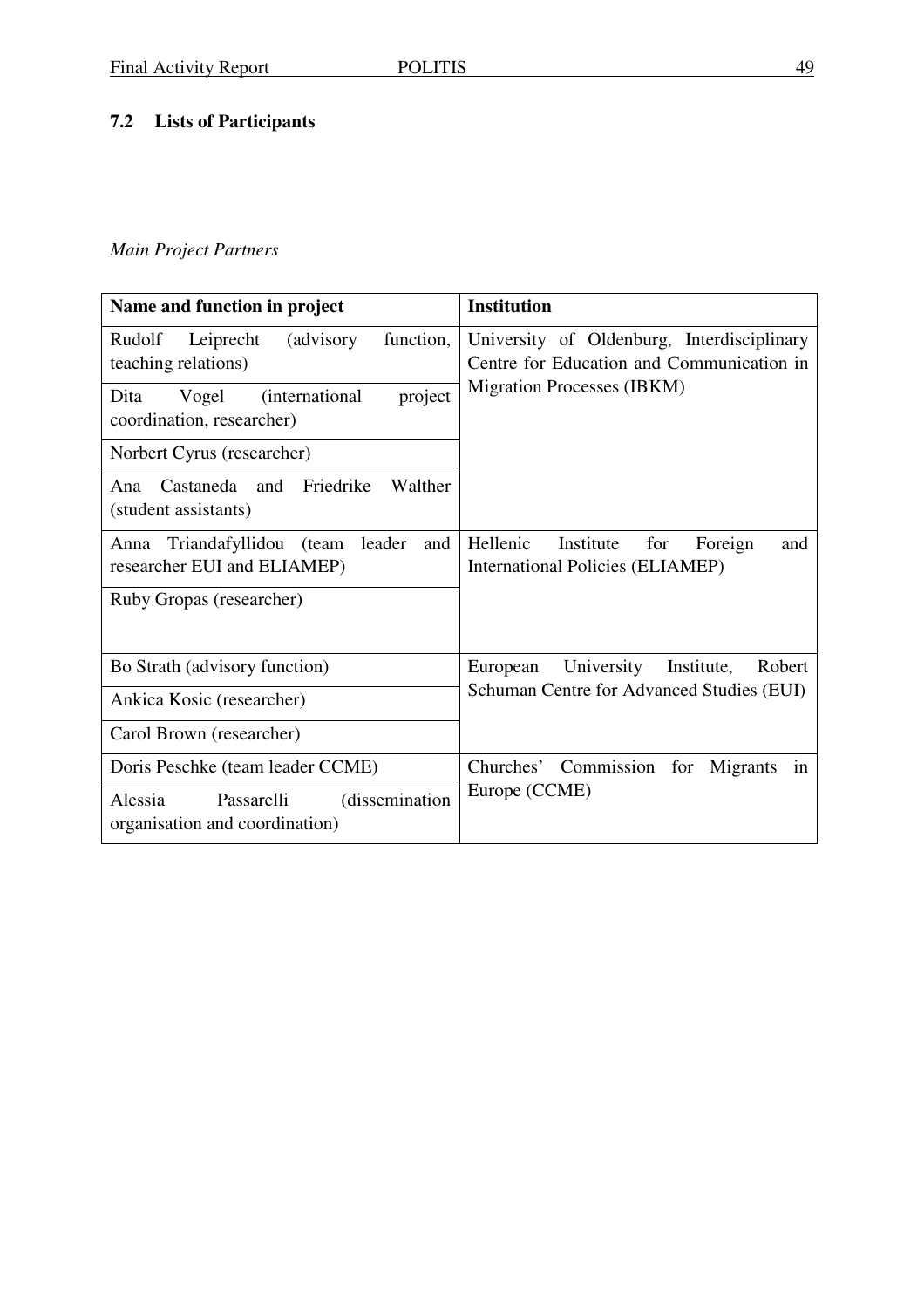*Country experts* 

| <b>Name</b>              | <b>Country Report</b> |  |
|--------------------------|-----------------------|--|
| Rosana Albuquerque       | Portugal              |  |
| Katia Amore              | Malta                 |  |
| Svetlozar Andreev        | Slovenia              |  |
| Miguel Benito            | Sweden                |  |
| Hassan Bousetta          | Belgium               |  |
| Jan Černík               | Czech Republic        |  |
| Norbert Cyrus            | Germany               |  |
| <b>Boris Divinsky</b>    | Slovakia              |  |
| <b>Franck Düvell</b>     | <b>UK</b>             |  |
| Carmen Gonzalez-Enriquez | Spain                 |  |
| Marco Goli               | Denmark               |  |
| Ruby Gropas              | Greece                |  |
| Sonia Gsir               | Belgium               |  |
| Krystyna Iglicka         | Poland                |  |
| Dirk Jacobs              | Belgium               |  |
| Serge Kollwetter         | Luxembourg            |  |
| Ankica Kosic             | Italy                 |  |
| <b>Albert Kraler</b>     | Austria               |  |
| Mikko Lagerspetz         | Estonia               |  |
| Shahamak Rezaei          | Denmark               |  |
| Silvain Sagne            | Finland               |  |
| Sanna Saksela            | Finland               |  |
| Ulrike Schuerkens        | France                |  |
| <b>Endre Sik</b>         | Hungary               |  |
| Karin Sohler             | Austria               |  |
| Inese Supule             | Latvia                |  |
| Jessika ter Wal          | Netherlands           |  |
| Ana Texeira              | Portugal              |  |
| Anna Triandafyllidou     | Italy - Greece        |  |
| Nicos Trimikliniotis     | Cyprus                |  |
| Abel Ugba                | Ireland               |  |
| Niklas Wilhelmson        | Finland               |  |
| Ilidikó Zakariás         | Hungary               |  |
| Rita Zukauskiene         | Lithuania             |  |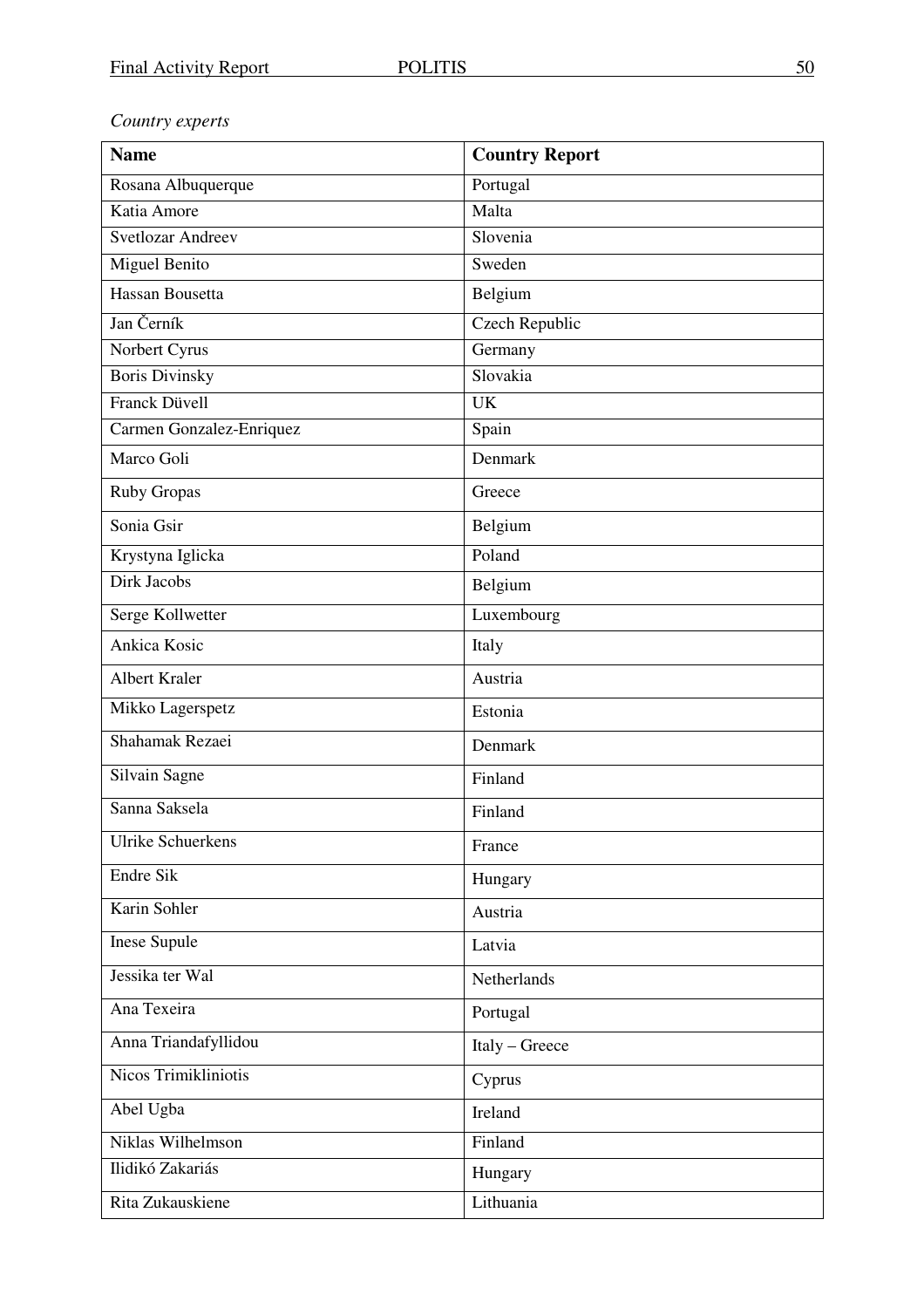#### *Interviewers*

| <b>Name</b>                  | <b>Country of Residence of</b><br><b>Interviewer &amp; Interviewee</b> | <b>Country of Origin of</b><br><b>Interviewee</b> |
|------------------------------|------------------------------------------------------------------------|---------------------------------------------------|
| Ako Tanga, Steve-Bonaventure | Germany                                                                | Cameroon                                          |
| Alchoufi, Rania              | Sweden                                                                 | Syrian Arab Republic                              |
| Aleksynska, Mariya           | Italy                                                                  | Ukraine                                           |
| Antusova, Aneta              | Slovakia                                                               | Slovakia                                          |
| Aria, Kristi                 | Estonia                                                                | Estonia                                           |
| Baldoumas, Abigael           | <b>United Kingdom</b>                                                  | <b>United States of America</b>                   |
| Banze, Irene                 | Portugal                                                               | Mozambique                                        |
| Bofulin, Martina             | Slovenia                                                               | Slovenia                                          |
| Bozkurt, Esin                | Germany                                                                | Turkey                                            |
| Brincat, Caroline            | Malta                                                                  | Malta                                             |
| Carvalho, Francisco          | Portugal                                                               | Republic of Cape Verde                            |
| Contreras-Betancourt, Dorys  | Italy                                                                  | Venezuela                                         |
| Craciun, Camelia             | Hungary                                                                | Romania                                           |
| Csedö, Krisztina             | United Kingdom                                                         | Romania                                           |
| Dilli, Sirin                 | France                                                                 | Turkey                                            |
| Esclamada, Eulamie           | Austria                                                                | Philippines                                       |
| Garapich, Michal             | Italy                                                                  | Poland                                            |
| Gavrylov, Bogdan             | Estonia                                                                | Ukraine                                           |
| Gemi, Eda                    | Greece                                                                 | Albania                                           |
| Ghirma, Mohammed             | Netherlands                                                            | Ethiopia                                          |
| Guukah Nwana, Brenda         | Sweden                                                                 | Cameroon                                          |
| Ikeotuonye, Festus           | Ireland                                                                | Nigeria                                           |
| Iroh, Anaele Diala           | Ireland                                                                | Nigeria                                           |
| Iwanska, Urszula             | Poland                                                                 | Poland                                            |
| Jamel, Nefzi                 | Belgium                                                                | Tunisia                                           |
| Jano, Dorian                 | Italy                                                                  | Albania                                           |
| Kanavalava, Yulia            | Sweden                                                                 | <b>Russian Federation</b>                         |
| Keryk, Myroslava             | Poland                                                                 | Ukraine                                           |
| Kingumets, Jaanika           | Finland                                                                | Estonia                                           |
| Kirsanova, Galina            | Cyprus                                                                 | <b>Russian Federation</b>                         |
| Koskela, Kaisu               | Malta                                                                  | Finland                                           |